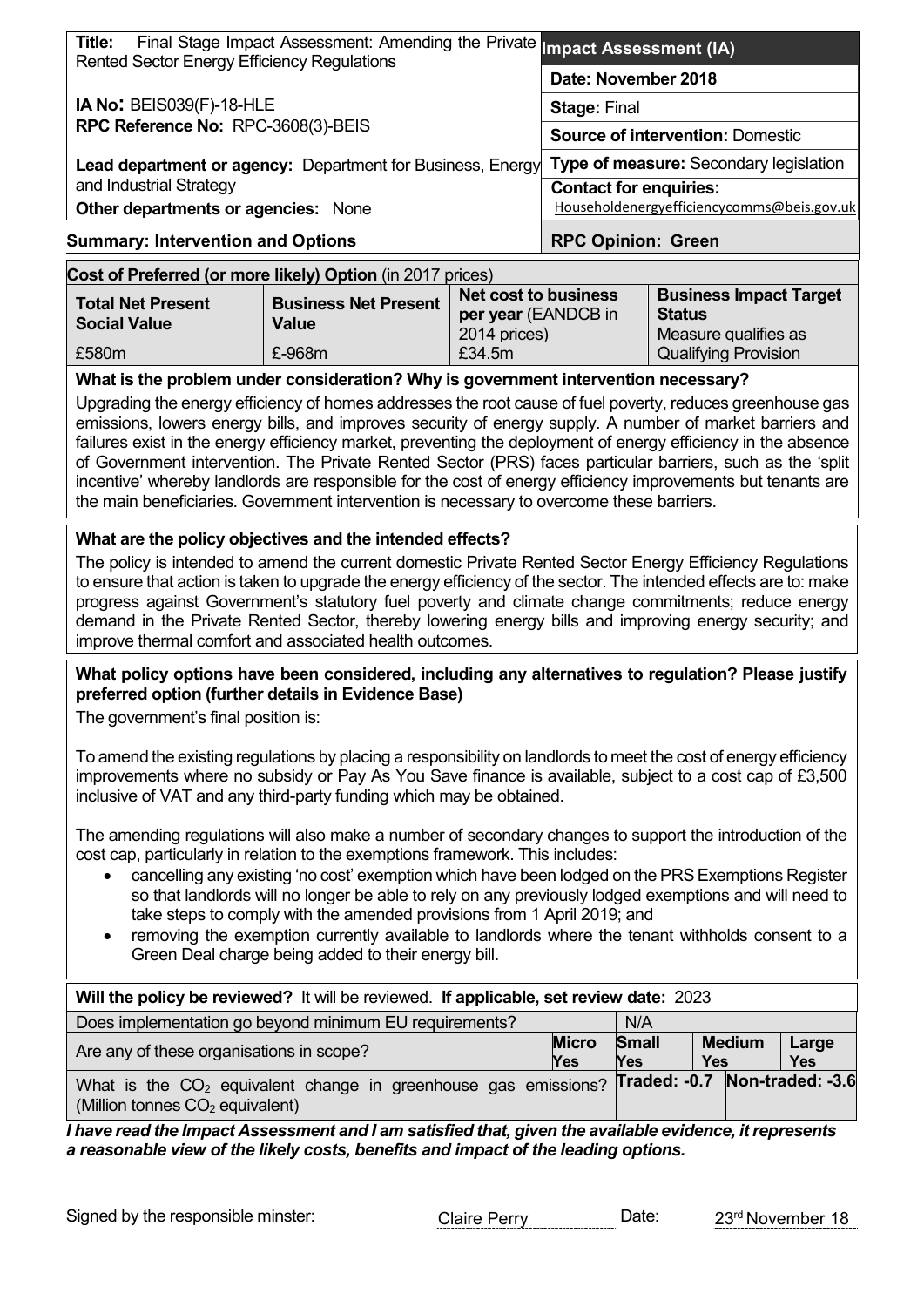### **Summary: Analysis & Evidence Final Government Position**

**Description**: The domestic Private Rented Sector Energy Efficiency Regulations (2015) are amended to remove the 'no upfront cost' and 'no net cost' to landlords requirements, and to introduce a cap on the costs of meeting the regulations at **£3,500 per property**.

## **FULL ECONOMIC ASSESSMENT**

| FULL ECUNUMIC ASSESSMEN I<br>Price Base                                                                                                                                                                                                                                                                                                                                                                                                                                                                                                                                                                                                                                                                                                                                                                                                                                                                | <b>PV</b> | <b>Base</b>      | <b>Time Period</b><br>Net Benefit (Present Value (PV)) (£m) |             |                                               |                                                                        |                                                                                                                                                                                                                                                                                                                                                                                                                                                                 |
|--------------------------------------------------------------------------------------------------------------------------------------------------------------------------------------------------------------------------------------------------------------------------------------------------------------------------------------------------------------------------------------------------------------------------------------------------------------------------------------------------------------------------------------------------------------------------------------------------------------------------------------------------------------------------------------------------------------------------------------------------------------------------------------------------------------------------------------------------------------------------------------------------------|-----------|------------------|-------------------------------------------------------------|-------------|-----------------------------------------------|------------------------------------------------------------------------|-----------------------------------------------------------------------------------------------------------------------------------------------------------------------------------------------------------------------------------------------------------------------------------------------------------------------------------------------------------------------------------------------------------------------------------------------------------------|
| <b>Year 2017</b>                                                                                                                                                                                                                                                                                                                                                                                                                                                                                                                                                                                                                                                                                                                                                                                                                                                                                       |           | <b>Year 2017</b> | Years: 42                                                   |             | <b>Low: Optional</b><br><b>High: Optional</b> |                                                                        | <b>Best Estimate: 580</b>                                                                                                                                                                                                                                                                                                                                                                                                                                       |
| COSTS (£m)                                                                                                                                                                                                                                                                                                                                                                                                                                                                                                                                                                                                                                                                                                                                                                                                                                                                                             |           |                  | <b>Total Transition</b><br>(Constant Price)                 | Years       | <b>Average Annual</b>                         | (excl. transition) (Constant Price)                                    | <b>Total Cost</b><br>(Present Value)                                                                                                                                                                                                                                                                                                                                                                                                                            |
| Low                                                                                                                                                                                                                                                                                                                                                                                                                                                                                                                                                                                                                                                                                                                                                                                                                                                                                                    |           | 0                |                                                             |             | Optional                                      |                                                                        | <b>Optional</b>                                                                                                                                                                                                                                                                                                                                                                                                                                                 |
| High                                                                                                                                                                                                                                                                                                                                                                                                                                                                                                                                                                                                                                                                                                                                                                                                                                                                                                   |           | 0                |                                                             | 0           | Optional                                      |                                                                        | <b>Optional</b>                                                                                                                                                                                                                                                                                                                                                                                                                                                 |
| <b>Best Estimate</b>                                                                                                                                                                                                                                                                                                                                                                                                                                                                                                                                                                                                                                                                                                                                                                                                                                                                                   |           | $\mathbf 0$      |                                                             |             | 21.6                                          |                                                                        | 908                                                                                                                                                                                                                                                                                                                                                                                                                                                             |
| costs are expected to be incurred by landlords.                                                                                                                                                                                                                                                                                                                                                                                                                                                                                                                                                                                                                                                                                                                                                                                                                                                        |           |                  |                                                             |             |                                               | Description and scale of key monetised costs by 'main affected groups' | The largest societal costs are the material, labour, and financing costs associated with installation of energy<br>efficiency measures (PV, £835m), and the hidden costs associated with the installation of energy efficiency<br>measures (PV, £68m), as well as other smaller costs. Landlords will also face a cost stemming from the time<br>spent on compliance activities, though this is less than under the existing regulations. The majority of these |
| Other key non-monetised costs by 'main affected groups'<br>None identified.                                                                                                                                                                                                                                                                                                                                                                                                                                                                                                                                                                                                                                                                                                                                                                                                                            |           |                  |                                                             |             |                                               |                                                                        |                                                                                                                                                                                                                                                                                                                                                                                                                                                                 |
| <b>BENEFITS (£m)</b>                                                                                                                                                                                                                                                                                                                                                                                                                                                                                                                                                                                                                                                                                                                                                                                                                                                                                   |           |                  | <b>Total Transition</b><br>(Constant Price)                 | Years       | <b>Average Annual</b>                         | (excl. transition) (Constant Price)                                    | <b>Total Benefit</b><br>(Present Value)                                                                                                                                                                                                                                                                                                                                                                                                                         |
| Low                                                                                                                                                                                                                                                                                                                                                                                                                                                                                                                                                                                                                                                                                                                                                                                                                                                                                                    |           | 0                |                                                             |             | Optional                                      |                                                                        | <b>Optional</b>                                                                                                                                                                                                                                                                                                                                                                                                                                                 |
| High                                                                                                                                                                                                                                                                                                                                                                                                                                                                                                                                                                                                                                                                                                                                                                                                                                                                                                   |           | 0                |                                                             | $\mathbf 0$ | Optional                                      |                                                                        | <b>Optional</b>                                                                                                                                                                                                                                                                                                                                                                                                                                                 |
| <b>Best Estimate</b>                                                                                                                                                                                                                                                                                                                                                                                                                                                                                                                                                                                                                                                                                                                                                                                                                                                                                   |           | $\mathbf 0$      |                                                             |             | 35.4                                          |                                                                        | 1,488                                                                                                                                                                                                                                                                                                                                                                                                                                                           |
| Description and scale of key monetised benefits by 'main affected groups'<br>Households that have energy efficiency measures installed are the main affected group. They will benefit from<br>energy savings (PV, £739m), and increased comfort from warmer homes (PV, £204m). Society will also<br>benefit from improved air quality (PV £256m), and reduced traded (PV £30m) and non-traded (PV £258m)<br>greenhouse gas emissions.<br>Other key non-monetised benefits by 'main affected groups'<br>The UK is likely to benefit from lower energy imports, and lower costs of meeting peak energy demand. Health                                                                                                                                                                                                                                                                                    |           |                  |                                                             |             |                                               |                                                                        |                                                                                                                                                                                                                                                                                                                                                                                                                                                                 |
| impacts associated with the improved energy efficiency of properties treated under the regulations have been<br>estimated at PV £29m. This benefit has not been included in the cost benefit analysis due to potential overlap<br>with comfort taking.                                                                                                                                                                                                                                                                                                                                                                                                                                                                                                                                                                                                                                                 |           |                  |                                                             |             |                                               |                                                                        |                                                                                                                                                                                                                                                                                                                                                                                                                                                                 |
| Discount rate (%) 3.5 (years 1-30), 3.0 (>30 years)<br>Key assumptions/sensitivities/risks<br>All landlords are compliant with the regulations and pre-requisite regulations requiring rented properties to<br>have an Energy Performance Certificate at the point at which they are offered for rent; Capital costs that<br>landlords face are in line with our capital cost central assumptions; Energy prices over time are in line with<br>IAG central projections. Energy savings have been estimated using the Standard Assessment Procedure<br>(SAP) with in use factors to account for the real life performance of efficiency measures. High / low scenarios<br>have been estimated using different capital cost assumptions (see Annex C) as capital costs not only impact<br>the NPV but also other key estimates under this policy. Further sensitivity analysis is provided in Section 8. |           |                  |                                                             |             |                                               |                                                                        |                                                                                                                                                                                                                                                                                                                                                                                                                                                                 |

### **BUSINESS ASSESSMENT (Final Government Position)**

| Direct impact on business (Equivalent Annual) £m: |                  |      | Score for Business Impact Target (qualifying |
|---------------------------------------------------|------------------|------|----------------------------------------------|
| Costs:                                            | <b>Benefits:</b> | Net: | provisions only)                             |
| 34.5                                              |                  | 34.5 | 172.5                                        |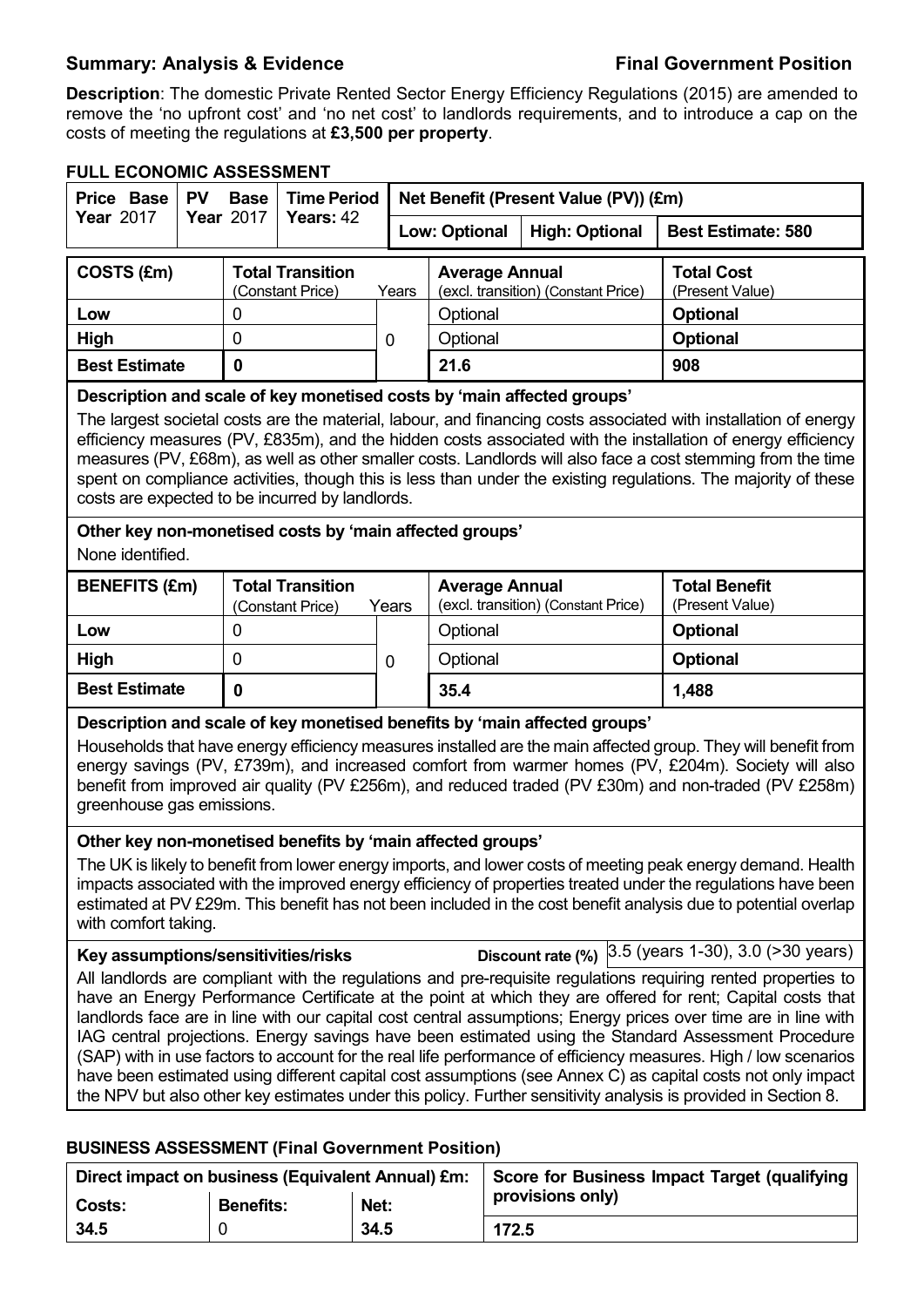## **Contents**

| 1. |          |  |
|----|----------|--|
| 2. |          |  |
| 3. |          |  |
| 4. |          |  |
| 5. |          |  |
| 6. |          |  |
| 7. |          |  |
| 8. |          |  |
| 9. |          |  |
|    | Annex A. |  |
|    | Annex B. |  |
|    | Annex C. |  |
|    | Annex D. |  |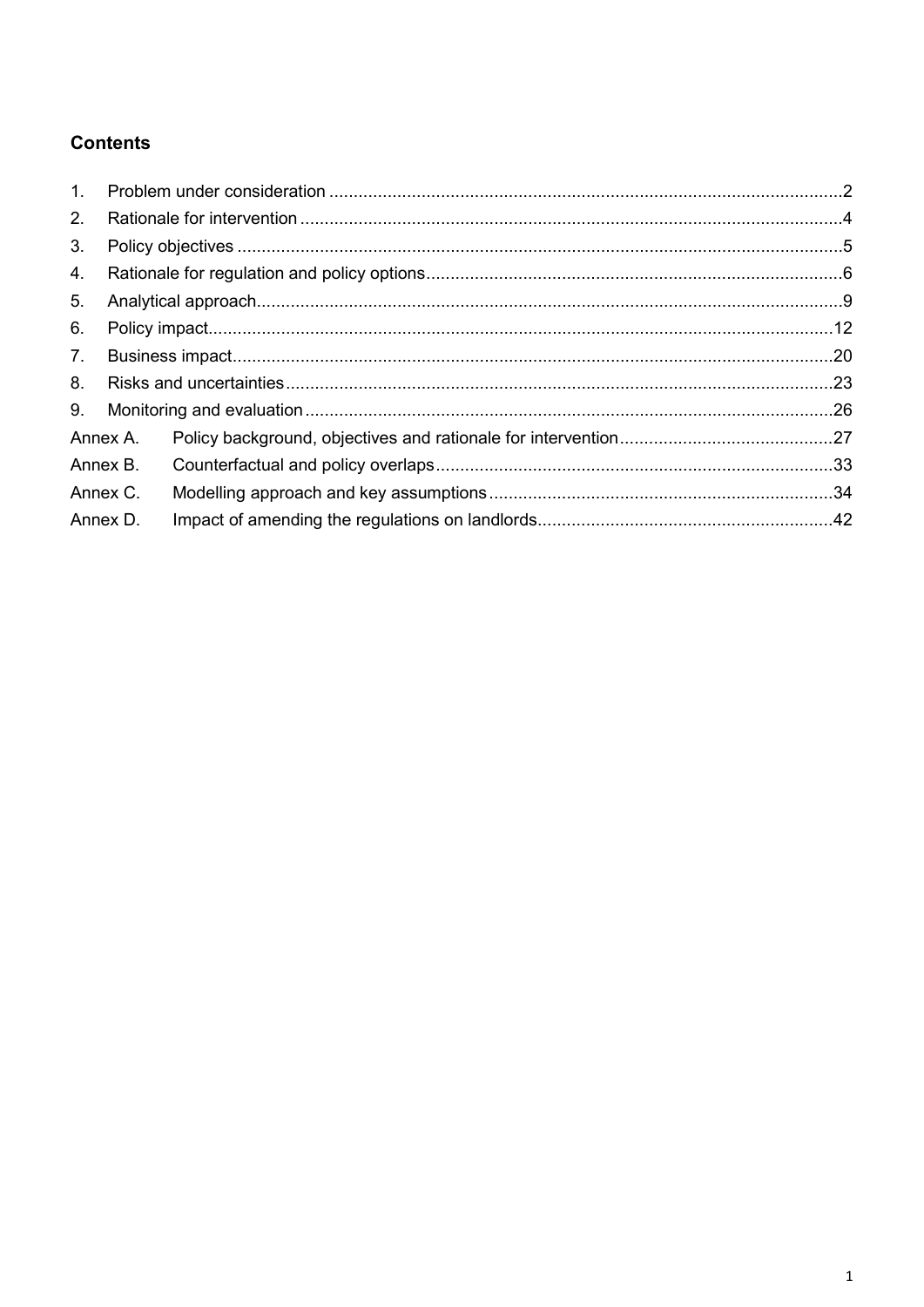## <span id="page-3-0"></span>**1. Problem under consideration**

- 1. Upgrading the energy efficiency of homes addresses a number of Government objectives directly, by:
	- **Tackling the root cause of fuel poverty**, making progress towards the Government's statutory fuel poverty targets;
	- **Reducing greenhouse gas emissions** in the domestic sector, contributing to the Government's legally binding emission reduction targets;
	- **Lowering energy bills**, helping keep bills as low as possible for households; and
	- Reducing energy demand and contributing to ensuring that the UK has a **secure and resilient energy system**.
- 2. Private rented properties are among the least energy efficient in the domestic housing stock, accounting for a quarter of all F or G-rated homes despite the sector making up only a fifth of the stock. [1](#page-3-1) Homes in the domestic Private Rented Sector (PRS) that are F and G-rated represent around 6% of private rental market, and around 1% of the overall housing stock. Importantly, however, they:
	- account for a **disproportionate number of households in fuel poverty** in England around 45% of F or G-rated PRS homes are fuel poor, whereas only 11% of the wider population are in fuel poverty;
	- represent some of the **coldest homes in the housing stock** the most inefficient domestic properties are on average up to 2<sup>o</sup>C colder in winter than the most efficient homes, posing a risk to tenant health;
	- contribute to **residential greenhouse gas emissions**, which from an end-user perspective make up 23% of all emissions in the UK;
	- face **significantly higher energy costs** of keeping warm than typical households: on average over £600 per year more than E-rated PRS homes and almost £1,000 more per year than the average home<sup>[2](#page-3-2)</sup>;
	- provide the opportunity to **improve the security of energy supply** through lowering energy consumption – the International Energy Agency estimates that that since 1990 energy efficiency improvements have reduced the UK's energy imports by around 25 million tonnes of oil equivalent, and reduced the UK's import bill by around \$7 billion.<sup>[3](#page-3-3)</sup>

More details are available in Annex A.

- 3. In 2015 Government put in place regulations requiring private landlords letting properties in England and Wales to ensure that those properties reach a minimum energy efficiency standard of Energy Performance Certificate (EPC) Band E in order to be able to let them. The regulations, which come into force for new tenancies from April 2018 (and with all tenancies covered by April 2020), exempted landlords from meeting the standard if doing so meant they faced either upfront costs or net costs (see Annex A for further details). It was expected that the majority of landlords would use Green Deal Finance<sup>[4](#page-3-4)</sup> as a means of funding of energy efficiency improvements without facing any upfront cost. Further, the repayments under the Green Deal are recouped through tenants' energy bills, thereby avoiding any net costs to the landlord.
- 4. In 2015, the Government ended public investment in the Green Deal. Since then, the scheme has remained in operation so that existing Green Deal Plans can be serviced, and to allow for any private finance providers to enter the market. The level of activity has, however, been relatively low<sup>[5](#page-3-5)</sup>. This means that significantly fewer landlords than originally intended may be able to finance energy efficiency improvements without

<span id="page-3-1"></span><sup>&</sup>lt;u>.</u> <sup>1</sup> The energy performance of domestic buildings is measured using Energy Performance Certificates (EPCs), which rate homes on a scale from A (very efficient) to G (very inefficient). Note This assumes the home is not under heated. More information can be found here:

<span id="page-3-2"></span>https://www.gov.uk/buy-sell-your-home/energy-performance-certificates.<br><sup>2</sup> Typical energy cost to heat a home given dwelling and household characteristics. BEIS analysis based on EHS 2015/16 <sup>3</sup> International Energy Agency Energy Efficiency Report (2015), available at:

<span id="page-3-3"></span><http://www.iea.org/publications/freepublications/publication/MediumTermEnergyefficiencyMarketReport2015.pdf>

<span id="page-3-4"></span><sup>4</sup> Green Deal Finance is a mechanism whereby a homeowner can apply for a loan in order to fund energy efficiency improvements, whereby measures are only funded if the lifetime savings are greater than the costs of the installation. More information can be found here[: https://www.gov.uk/green-deal-energy-saving-measures/overview](https://www.gov.uk/green-deal-energy-saving-measures/overview)

<span id="page-3-5"></span><sup>5</sup> For further information see:<https://www.gov.uk/government/news/green-deal-finance-company-funding-to-end>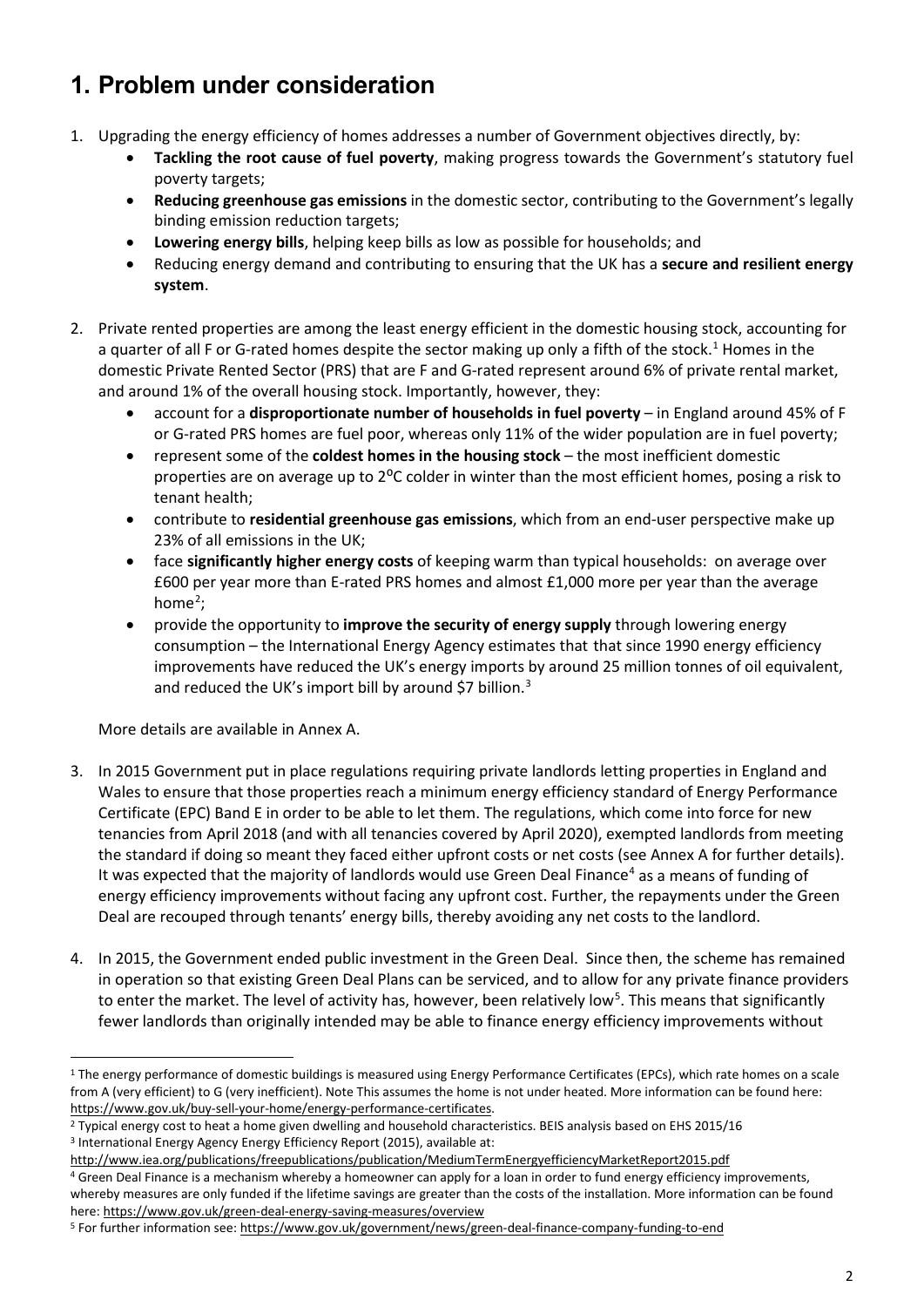incurring upfront or net costs. In these circumstances, landlords would be able to register for an exemption from the regulations and would not be required to make any energy efficiency upgrades. As discussed in the accompanying consultation document, there have been recent signs of renewed interest in the Green Deal. For instance, the Green Deal Finance Company was sold to new owners in January 2017 following which Green Deal Plans are again being offered. Other private finance providers have also expressed interest. However, the full extent to which the market might develop is yet unclear.

5. The following sections outline the barriers to energy efficiency in the domestic PRS in the absence of Government intervention, the policy objectives of updating the existing Regulations, a cost-benefit analysis of the proposed updates, provisional estimates of the impact on business (specifically the Equivalent Annual Net Direct Cost to Business), risks and uncertainties, and monitoring and evaluation.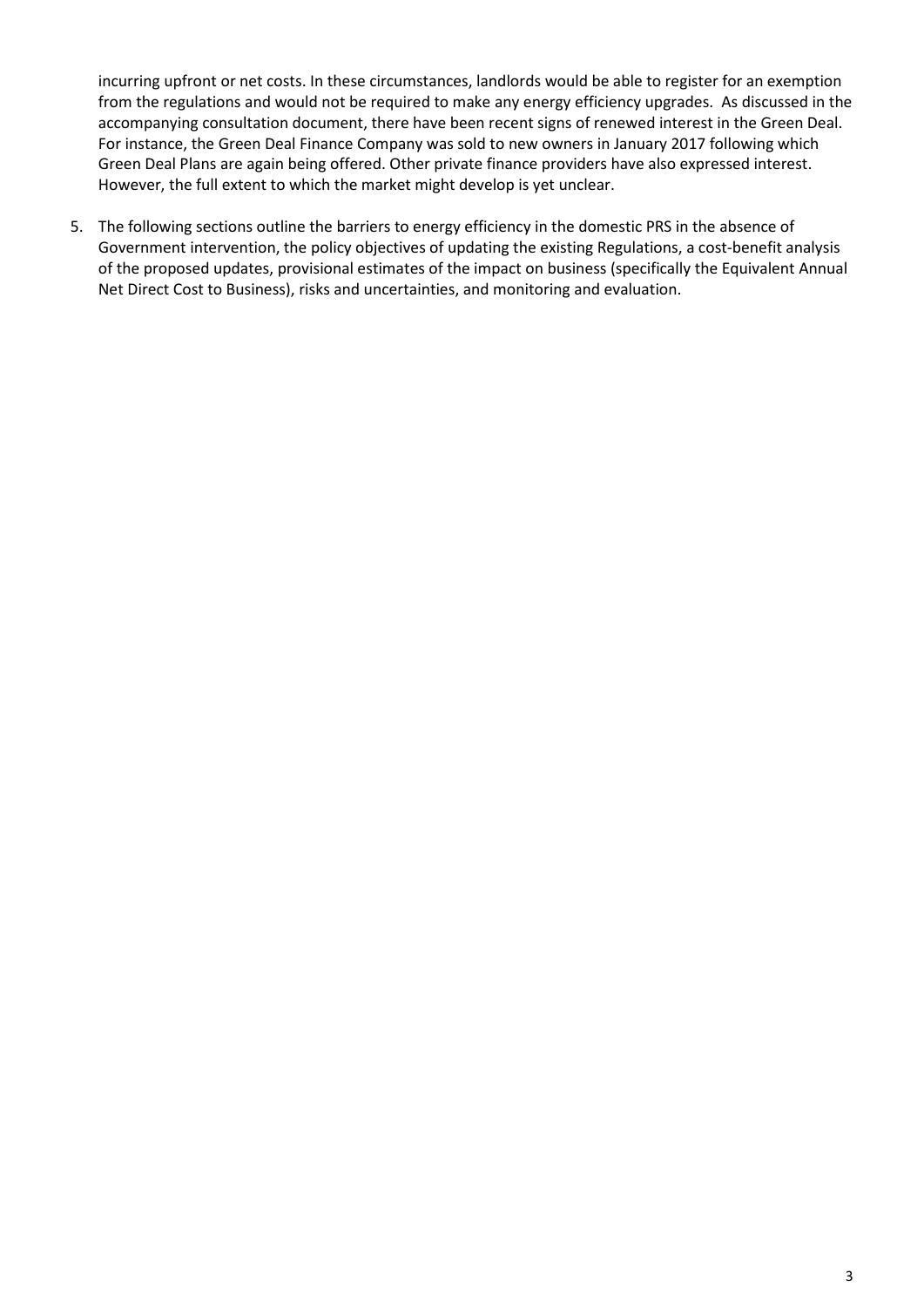## <span id="page-5-0"></span>**2. Rationale for intervention**

- 6. There are a range of market failures and barriers to energy efficiency improvements in the domestic PRS, which provide a rationale for Government intervention in the private rental market (further detail is set out in Annex A). These include:
	- **misaligned incentives**, such as where the costs of upgrading a property fall to landlords but the benefits of lower energy costs and/or a warmer home accrue to the tenant, with the landlord not necessarily being able to capture the benefits through increases in rent;
	- **externalities**, such as energy prices not fully reflecting the climate change costs of burning fossil fuels, or the public health benefits of warmer homes not fully accruing to those who pay for energy efficiency upgrades;
	- **incomplete or asymmetric information**, such as landlords or tenants not having a good understanding of the benefits of energy efficiency;
	- **equity** considerations, whereby lower income households can be 'locked in' to energy inefficient homes without the means to either make upgrades themselves nor move to a more efficient home.
- 7. The above barriers are exacerbated by relatively high tenant turnover in the PRS. A quarter of private sector tenants have lived in the Private Rented Sector for less than two years and 50% of tenants do not stay in the same property for 5 years or more.<sup>[6](#page-5-1)</sup> Most major energy efficiency improvements, such as wall or loft insulation, take longer time periods for the full benefits to accrue. This means that even if the above barriers can be overcome, the tenant is likely to have moved on before the full benefits can be experienced.
- 8. Without Government intervention to amend the current Private Rented Sector regulations it is likely that these barriers will continue to prevent the take up of energy efficiency measures, with negative consequences for the Government's objectives.

<span id="page-5-1"></span><sup>6</sup> According to data analysed from the English Housing Survey 2015 (EHS). For further information on the EHS please see: <https://www.gov.uk/government/statistics/english-housing-survey-2015-to-2016-private-rented-sector>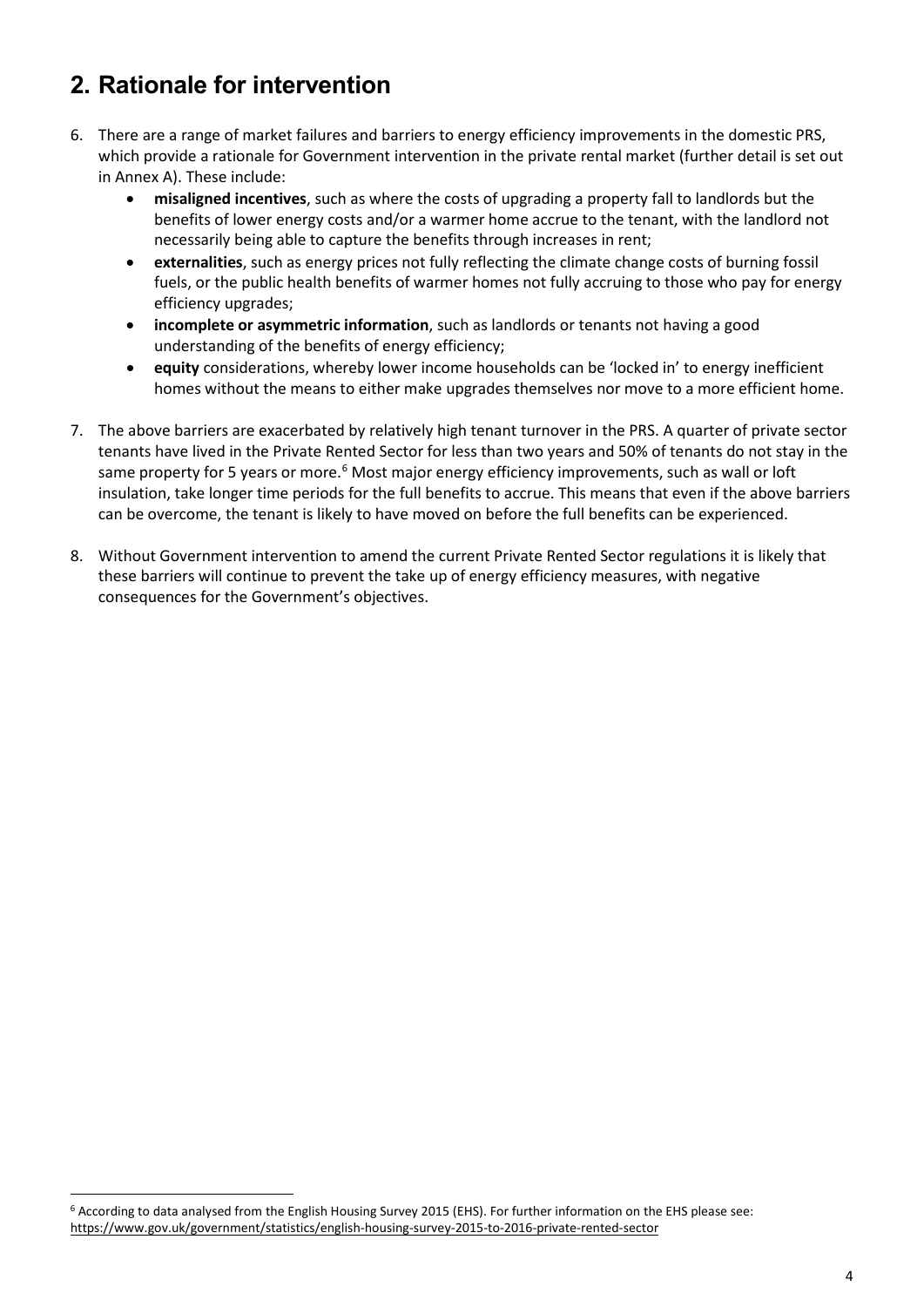## <span id="page-6-0"></span>**3. Policy objectives**

- 9. The Government's overarching policy objective is to ensure that the 2015 Regulations are effective in driving energy efficiency improvements in the worst performing domestic PRS properties. While a fledgling Green Deal/'Pay As You Save' finance offer is now returning to the market, it is not clear a suitable, nationally available finance product will be available. The Government is therefore proposing to take action to amend the Regulations to ensure improvements in the energy performance of F and G-rated PRS homes take place regardless of the long-term availability of Pay As You Save funding, or other sources of 'no cost' funding or subsidy.
- <span id="page-6-4"></span>10. Effective operation of the domestic PRS regulatory framework will support two of the Government's statutory objectives:
	- 1) **Making progress towards fuel poverty targets**: raising energy efficiency standards in the PRS to EPC Band E by 2020 mirrors the Government's interim target by the same date.<sup>[7](#page-6-1)</sup> The Regulations would therefore make a positive contribution to the Government's fuel poverty commitments for England, as well as the Welsh Government's own statutory target for 201[8](#page-6-2).<sup>8</sup>
	- 2) **Reducing energy demand and greenhouse gas emissions**: improving the energy efficiency of privately rented homes will cut energy use and the greenhouse gas emissions that result from it, contributing to the Government's climate change commitments. [9](#page-6-3)
- 11. Improved energy efficiency standards in the sector will also contribute to improving public health, and increase security of energy supply. Further detail on the policy objectives is in Annex A.

<span id="page-6-1"></span><sup>&</sup>lt;sup>7</sup> The Government has a statutory target to raise as many fuel poor homes as reasonably practicable to energy efficiency Band C by 2030, with interim milestones of Band E by 2020 and Band D by 2025. The fuel poverty target for England and its interim milestones are measured using the Fuel Poverty Energy Efficiency Rating (FPEER), which is based on the same Standard Assessment Procedure methodology used to generate an EPC rating for domestic properties. More information is available here:

<span id="page-6-2"></span>https://www.gov.uk/government/uploads/system/uploads/attachment\_data/file/332236/fpeer\_methodology.pdf<br><sup>8</sup> For more information see: DECC (2015) Cutting the cost of keeping warm – a fuel poverty strategy for England,

[https://www.gov.uk/government/publications/cutting-the-cost-of-keeping-warm;](https://www.gov.uk/government/publications/cutting-the-cost-of-keeping-warm) Welsh Government (2010) *Fuel poverty strategy 2010*, <http://gov.wales/docs/desh/publications/100723fuelpovertystrategyen.pdf>

<span id="page-6-3"></span><sup>9</sup> For more detail on the UK Government's climate change commitments, see[: https://www.gov.uk/guidance/carbon-budgets](https://www.gov.uk/guidance/carbon-budgets)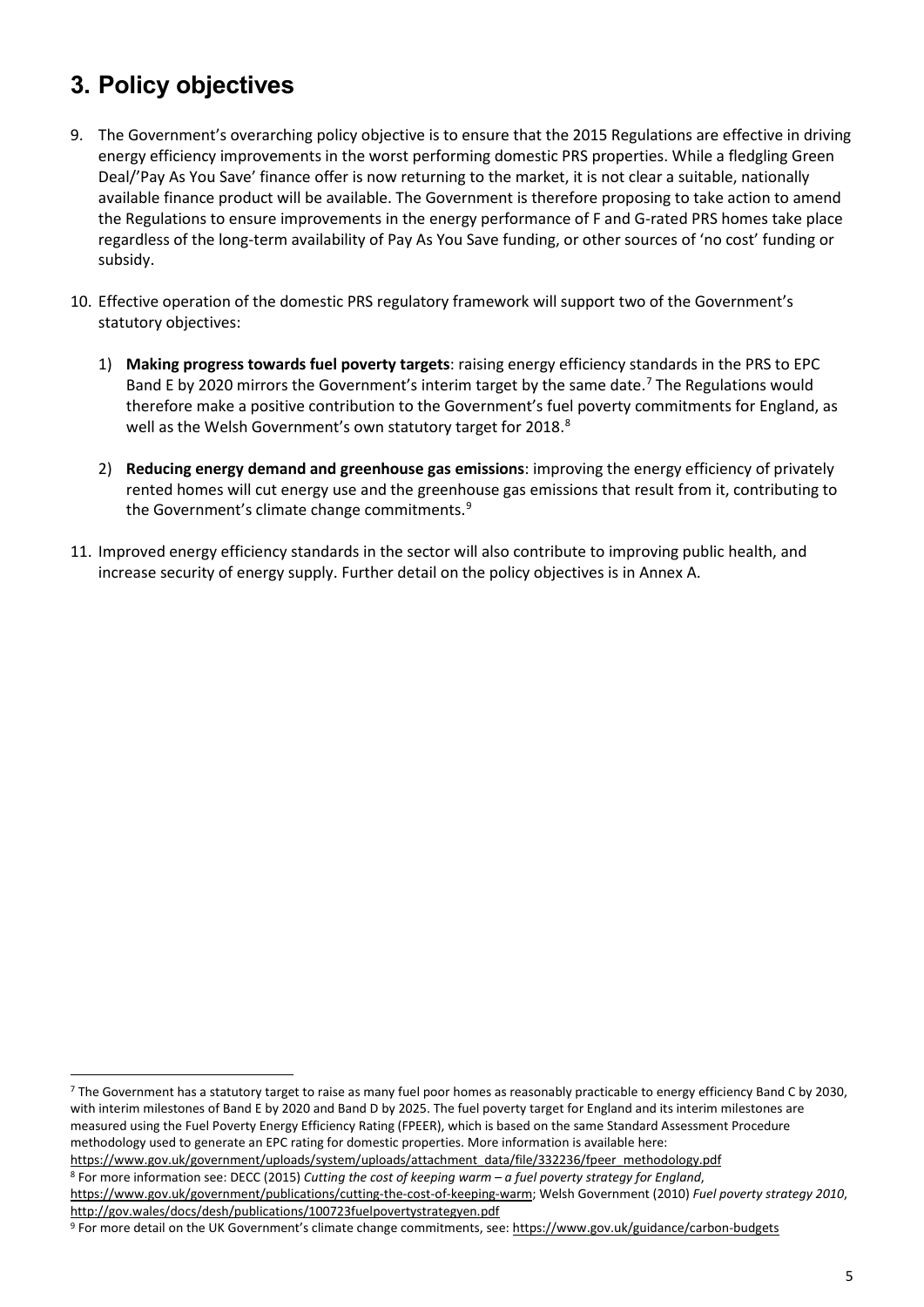# <span id="page-7-0"></span>**4. Rationale for regulation and policy options**

### **4.1 Rationale for regulation and alternatives considered**

- 12. The 2015 Private Rented Sector Regulations Impact Assessment<sup>[10](#page-7-1)</sup> outlined the rationale for regulation as a means of overcoming the barriers identified in Section 2. The primary rationale continues to be that regulation is necessary to overcome the misaligned (or split) incentives that are particularly prevalent in the PRS – such as where the costs of improvements fall to landlords but tenants are the main beneficiaries.
- 13. A number of alternative approaches to regulation have been considered and either assessed as being unlikely to drive energy efficiency improvements or there is evidence to demonstrate that they have limited impact. These include:
	- **Improving information**: The latest data show that over 90% of landlords rent out properties as a parttime exercise, $^{11}$  $^{11}$  $^{11}$  and the vast majority are not represented by a landlord association. This makes providing consistent information to the market as a whole complicated. This is exacerbated by landlord inertia even when information is provided. For example, the most recent Private Landlord Survey found that upon obtaining an Energy Performance Certificate, 70% of landlords had no intention of taking any action to improve the energy efficiency of their home, despite having low cost information about what could be done.
	- **Subsidising upfront costs**: PRS homes have been eligible for upgrades under a succession of Government funded schemes and obligations on energy suppliers (such as the Energy Company Obligation (ECO) that provide funding for upgrades<sup>[12](#page-7-3)</sup>). However take up has consistently been disproportionately low. For example, the PRS accounts for just under 20% of the housing stock, but just 9% of measures delivered under the 'CERO' element of ECO2T (which could be delivered to any suitable property) have been in the sector.<sup>[13](#page-7-4)</sup> Subsidising costs alone appear to be insufficient to overcome barriers in the PRS.
	- **Fiscal incentives**: Between 2004 and April 2015 landlords were able to claim a tax deduction of up to £1,500 per property for improvements under the Landlord's Energy Saving Allowance. Total claims under the allowance were low, however, which resulted in Government choosing to close the scheme.
	- **Voluntary action / self-regulation**: The diverse nature of PRS landlords and the fact that the vast majority do not belong to a landlord association limits the scope for effective voluntary standards that cover the whole market. Some Local Authority-led voluntary accreditation schemes have resulted in landlords signing up to minimum energy efficiency standards, however take up has again been relatively low compared to the size of the market.

## **4.2 Policy options**

- 14. Regulation continues to be the Government's preferred means of driving energy efficiency improvements in the domestic PRS, due to the barriers set out in Section 2 and the issues with alternatives to regulation set out in Section 4.1. As a result, the Government intends to amend the existing PRS Regulations in two ways:
	- 1) To remove the 'no cost to the landlord' principle, which would transfer some or all of the cost of improvements from the tenant to the landlord. Under Green Deal Finance, a charge is attached to the property's electricity meter to repay the upfront cost of measures with the energy user – normally the tenant in the case of rented property – repaying the charge over time. In instances where Green Deal Finance (or other suitable 'no cost' finance) is unavailable, or is only available to partially cover the costs of improvements, the balance of costs must be incurred by the landlord;

<sup>-</sup><sup>10</sup> Section 4.1, see:

<span id="page-7-1"></span>[https://www.gov.uk/government/uploads/system/uploads/attachment\\_data/file/401382/150202\\_PRS\\_Final\\_Stage\\_Revised\\_For\\_Publica](https://www.gov.uk/government/uploads/system/uploads/attachment_data/file/401382/150202_PRS_Final_Stage_Revised_For_Publication.pdf) [tion.pdf](https://www.gov.uk/government/uploads/system/uploads/attachment_data/file/401382/150202_PRS_Final_Stage_Revised_For_Publication.pdf)

<span id="page-7-2"></span><sup>11</sup> See DCLG's 2010 Private Landlord Survey, available at: <https://www.gov.uk/government/statistics/private-landlords-survey-2010>

<span id="page-7-3"></span><sup>&</sup>lt;sup>12</sup> For further detail on the Energy Company Obligation see: [https://www.gov.uk/government/consultations/energy-company-obligation](https://www.gov.uk/government/consultations/energy-company-obligation-eco-help-to-heat)[eco-help-to-heat](https://www.gov.uk/government/consultations/energy-company-obligation-eco-help-to-heat)

<span id="page-7-4"></span><sup>13</sup> Household Energy Efficiency Statistics (2016, November)[: https://www.gov.uk/government/statistics/household-energy-efficiency](https://www.gov.uk/government/statistics/household-energy-efficiency-national-statistics-headline-release-november-2016)[national-statistics-headline-release-november-2016](https://www.gov.uk/government/statistics/household-energy-efficiency-national-statistics-headline-release-november-2016)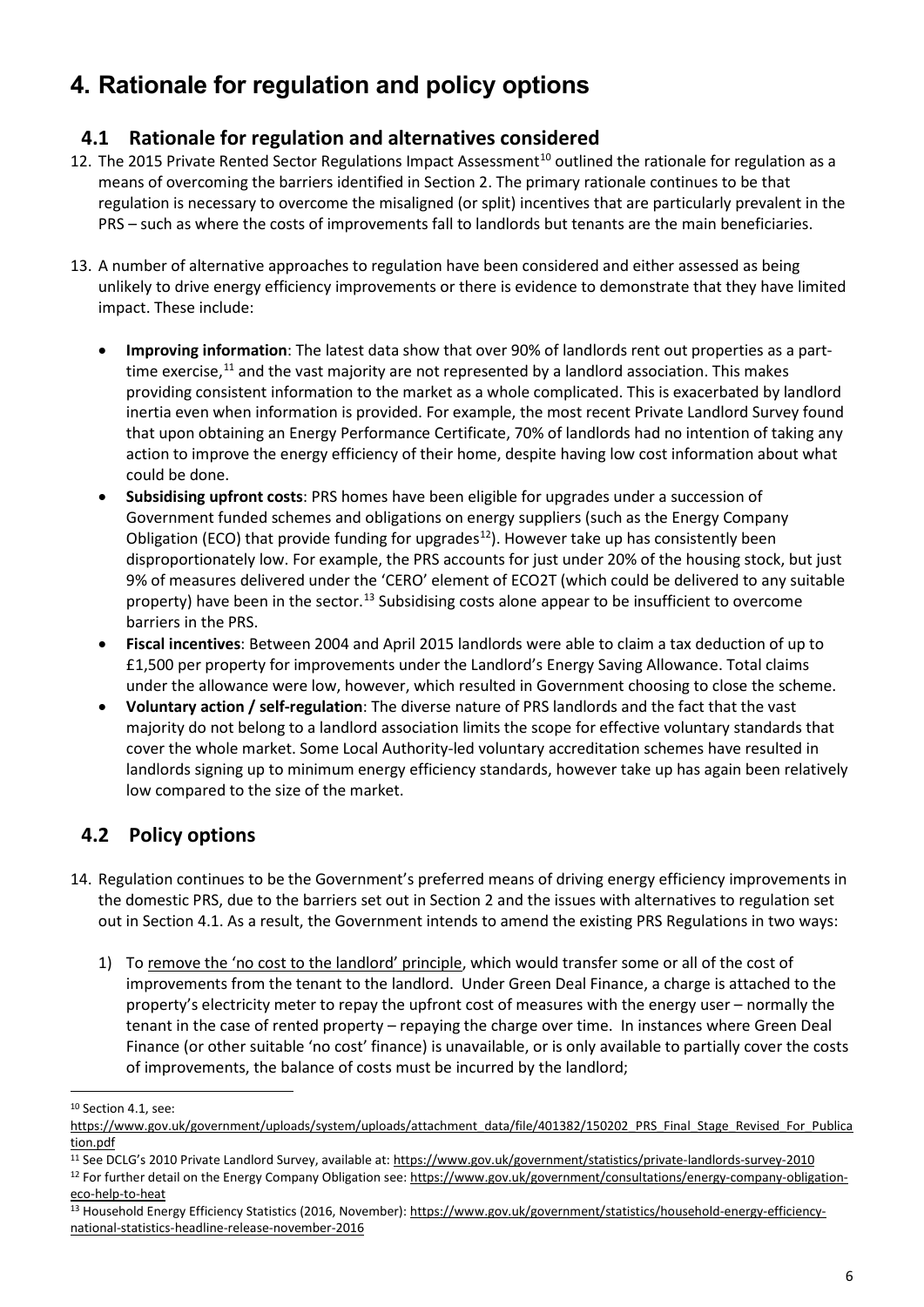- 2) Introduce a cost cap to ensure that landlords are not faced with disproportionate costs of ensuring their properties achieve an EPC of Band E or above.
- 15. Landlords whose properties are in scope of the regulations (details of which are in Annex A) would continue to be able to claim an exemption for 5 years for a limited number of specified reasons. Exemptions available include where a property/properties are not suitable for the necessary energy efficiency improvements (for example a cavity wall insulation measure in an area exposed to wind-driven rain if there is no other energy efficiency measure available for that property), or where a legally required consent cannot be obtained (for example planning consent for external wall insulation in a conservation area). Where landlords are not able to upgrade their property / properties to EPC Band E without exceeding the cost cap, they will be required to make as much progress as is feasible towards that goal within the cap, and then register an exemption on the PRS Exemptions Register on the basis that they have installed all relevant measures and the property remains below EPC Band E. The current full list of exemptions is discussed in detail in the domestic PRS minimum standards guidance available at[: https://www.gov.uk/government/publications/the-private](https://www.gov.uk/government/publications/the-private-rented-property-minimum-standard-landlord-guidance-documents)[rented-property-minimum-standard-landlord-guidance-documents](https://www.gov.uk/government/publications/the-private-rented-property-minimum-standard-landlord-guidance-documents)
- 16. The primary rationale for putting in place a cap on costs, rather than a cost-effectiveness test like that which formed the basis of the Green Deal mechanism<sup>[14](#page-8-0)</sup>, or a payback test as established for the non-domestic PRS minimum standards, is the simplicity for domestic landlords to implement and for Local Authorities to enforce. Views from stakeholders were invited on this during the consultation.
- 17. The policy options considered in the consultation Impact Assessment (IA) were:
	- Policy Option 0: Do Nothing. No amendments would be made to the current Regulations, and few energy efficiency improvements would be expected in F and G-rated PRS properties (see Section 5.2 for further detail on expected take up under this option).
	- **Policy Option 1: Introduce a cost cap of £1,000**. Landlords would be required to upgrade their properties to at least EPC Band E, or incur costs of no more than £1,000 (nominal prices) per property in improving the energy efficiency to as close to this level as possible.
	- Policy Option 2: (preferred option at consultation) Introduce a cost cap of £2,500. As Policy Option 1 but landlords would face costs of no more than £2,500 (nominal prices) per property.
	- Policy Option 3 (final preferred option): Introduce a cost cap of £3,500. As Policy Option 1 but landlords would face costs of no more than £3,500 (nominal prices) per property.
	- Policy Option 4: Introduce a cost cap of £5,000. As Policy Option 1 but landlords would face costs of no more than £5,000 (nominal prices) per property.
- 18. As discussed in the published Summary of Responses<sup>15</sup>, the consultations preferred cap level of £2,500 attracted a range of views, with only a minority of respondents agreeing with a cap of this amount. 79% of respondents recommended an above £2,500 cap, ranging from £3,500 to £5,000 (with 48% of those arguing for a higher cap recommending £5,000) or for the landlord funding requirement to be entirely uncapped. Only a small minority argued for a lower cap (or for an alternative funding mechanism).
- 19. The Government's key concern is to ensure as many F and G properties as possible can be improved to E, and that as many tenants of these properties can benefit from energy efficiency improvements without the viability of the sector being adversely affected (either in terms of landlords exiting the market, or raising rents to cover costs). While our assessment continues to be that, even with a £5,000 cap, a majority of landlords would be unlikely to introduce significant rent rises, Government believes a cap of £3,500 represents an appropriate and workable compromise between the two key positions stakeholders argued at consultation. £3,500 will enable significant improvements to be made in those properties reaching EPC band E, while enabling improvements to all properties not able to quite reach band E, and also addressing concerns of those worried about the potential impact on landlords of imposing too high a financial

<span id="page-8-0"></span><sup>&</sup>lt;u>.</u> <sup>14</sup> An example of a cost-effectiveness mechanism would be where only measures that had projected energy bill savings that were greater than the upfront costs would be required to be installed.

<span id="page-8-1"></span><sup>15</sup> https://assets.publishing.service.gov.uk/government/uploads/system/uploads/attachment\_data/file/753710/Final\_PRS\_Minimum\_Sta [ndards\\_Consultation\\_Government\\_Response.pdf](https://assets.publishing.service.gov.uk/government/uploads/system/uploads/attachment_data/file/753710/Final_PRS_Minimum_Standards_Consultation_Government_Response.pdf)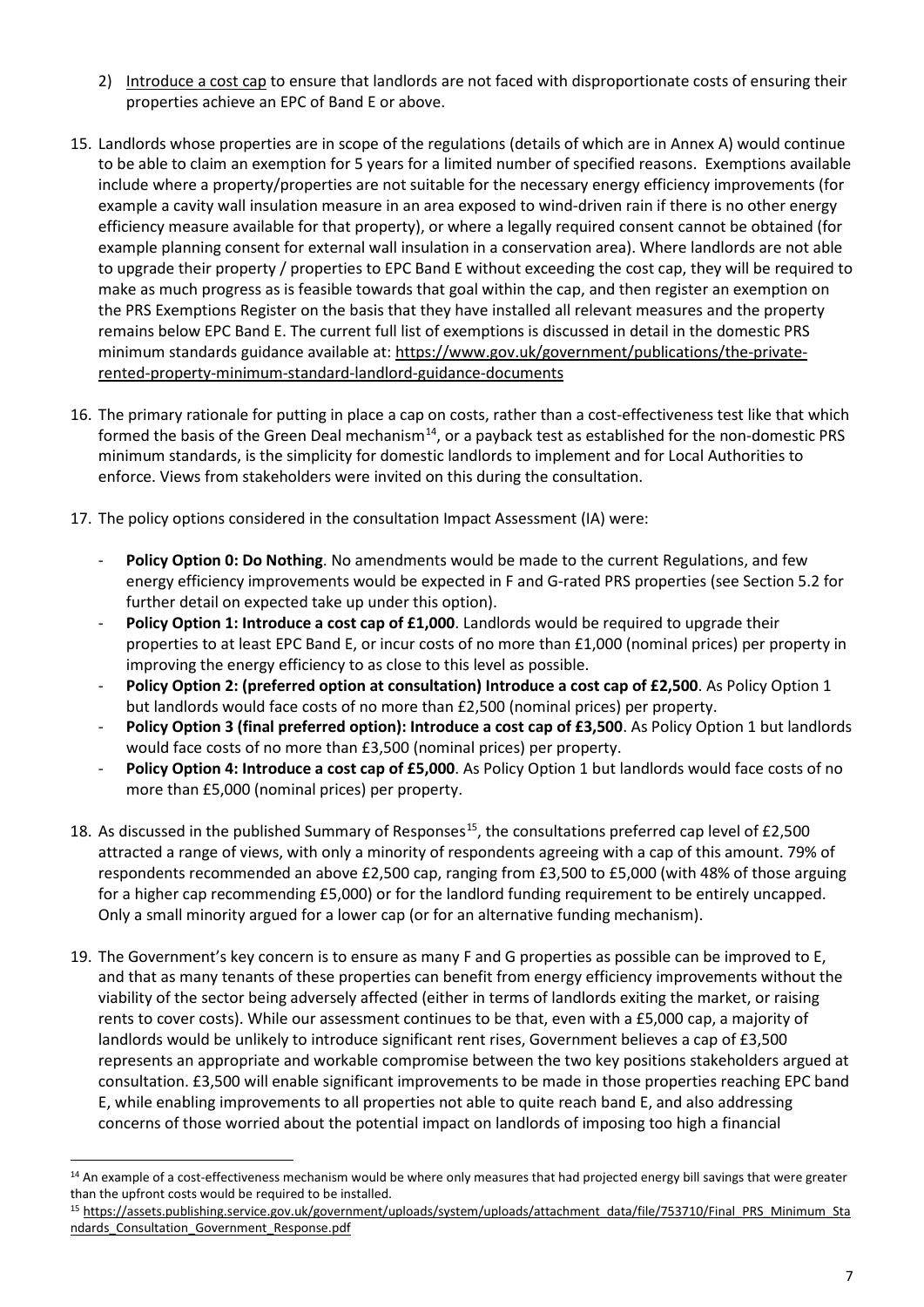commitment. The improvements, which will be delivered as a result of this cap level will also represent an important contribution towards our commitment to improve the energy efficiency rating of fuel poor homes to Band C by 2030, mindful of the interim fuel poverty milestone of Band E by 2020.

20. The following Section summarises the analytical approach to assessing these options and results, while further detail on the assumptions and modelling approach are set out in Annex C. The analysis draws on the latest available evidence on the size of the PRS, the costs of energy efficiency measures, the potential for landlords to make improvements to their properties, energy prices and other key modelling inputs.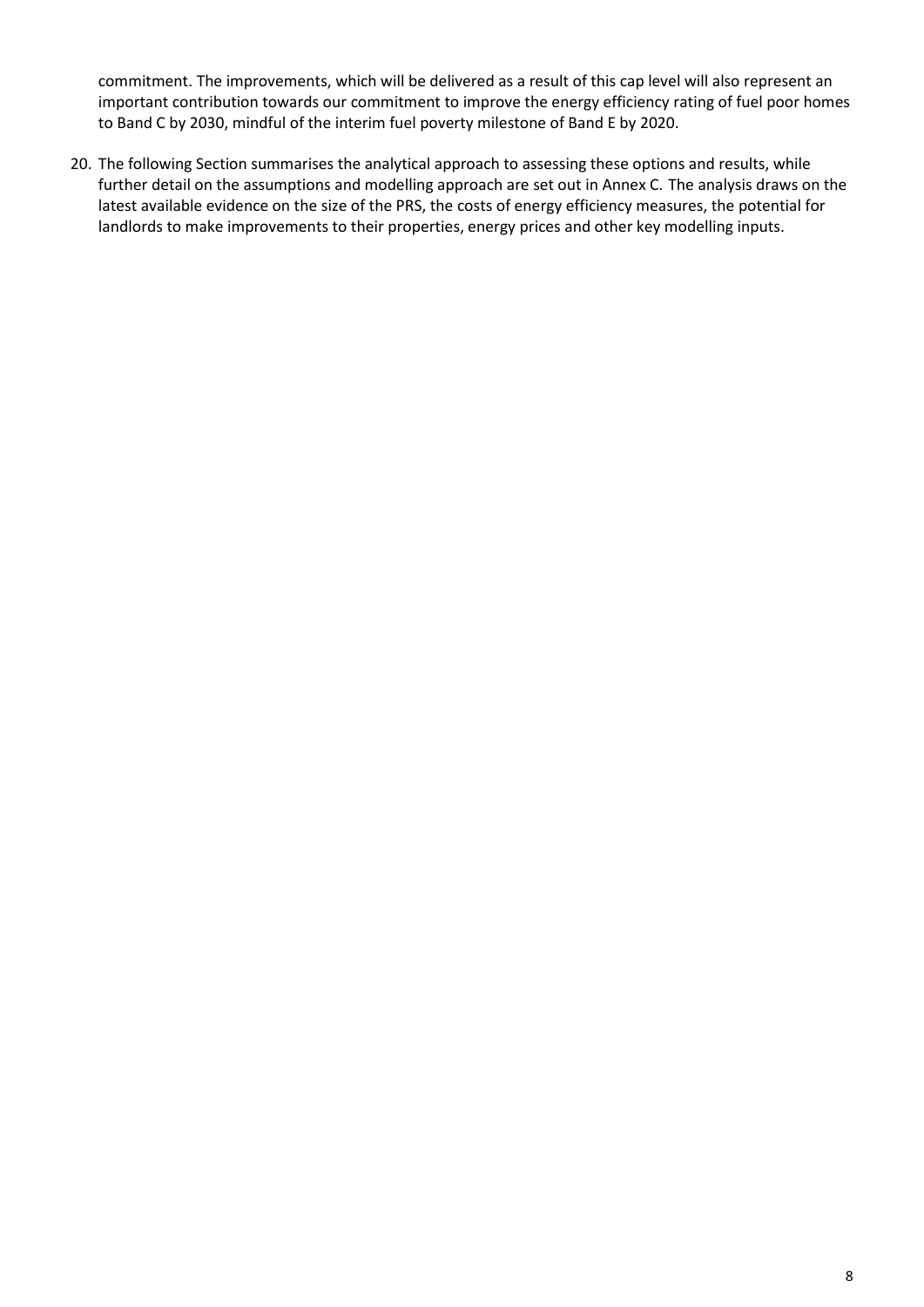# <span id="page-10-0"></span>**5. Analytical approach**

## **5.1 Modelling the stock**

- 21. The National Household Model (NHM) was used to model the installation of measures in the domestic housing stock, and their associated energy savings using a SAP-based energy calculation. The model selected the combination of measures that improves a PRS F or G rated property to an EPC rating of E at the lowest cost under the cost cap. If an EPC rating of E could not be achieved for a particular property under the cost cap, the model maximised the increase in SAP score for that property. In use factors were used to account for the real life energy savings associated with installed measures. While this in use factors approach produces reasonable aggregate estimates of savings across the entire housing stock, it is less accurate when look at particular sub-populations.
- 22. Note that in reality, landlords may choose to install measures that do not maximise their SAP score or achieve EPC E at the lowest cost. However, the regulations do require landlords to improve their properties to EPC E if that is possible under the cost cap and our modelling approach shows an optimal way they could achieve that. The outputs from this model were then used the assess the impact of amending the PRS Regulations. The estimated costs and benefits assume full compliance from landlords; either installing measures or registering a valid exemption. Further details of the stock modelling approach can be found in [Annex C](#page-35-1).

## **5.2 Counterfactual**

- 23. The impact of the amended PRS Regulations was assessed against a 'Do Nothing' counterfactual. In this counterfactual no amendments are made to the PRS Regulations, and we assume that Green Deal Finance (or an alternative 'Pay As You Save' financing product) continues to be unavailable at the required scale to enable the existing 'no up-front cost' regulations to result in any measure installations. As a result, it was assumed no action would be taken as a direct result of the existing regulations, with a majority of landlords whose properties are in scope registering an exemption.
- 24. Although we do not expect any measure installations under the existing PRS Regulations, we do expect other measure installations in the counterfactual that could overlap with the amended PRS Regulations measure installations. These are the replacement of boilers that have come to the end of the lifetime and switching to low energy lighting as a result of Ecodesign. In scenarios where these measures were installed earlier as a result of the PRS regulations, the costs and benefits of measures that would have been delivered in the counterfactual were calculated as if they were brought forwards by the regulations, and the difference between the impact of the PRS regulations and the counterfactual included in the costs and benefits. For instance, where we expect low energy lighting will be installed in F or G-rated PRS properties in 2022 as a result of Ecodesign, these were assumed to be brought forward and delivered at the start of 2020 as a result of these amended PRS Regulations.
- 25. The ECO regulations prohibit the use of ECO3 subsidy to be delivered to PRS F and G-rated properties, except for high cost measures such as solid wall insulation, first time central heating, and heat pumps. The amended PRS regulations do not result in the installation of these measures so we assumed no overlap between the policies. In other words, the uptake/impact of each policy was assumed to be unaffected by the other.
- 26. This counterfactual was used as the baseline both for the cost-benefit analysis in Section [6](#page-13-0) and also the provisional Equivalent Annual Net Direct Cost to Business outlined in Section [7.](#page-21-0)

## **5.3 Appraisal period and re-installation of measures**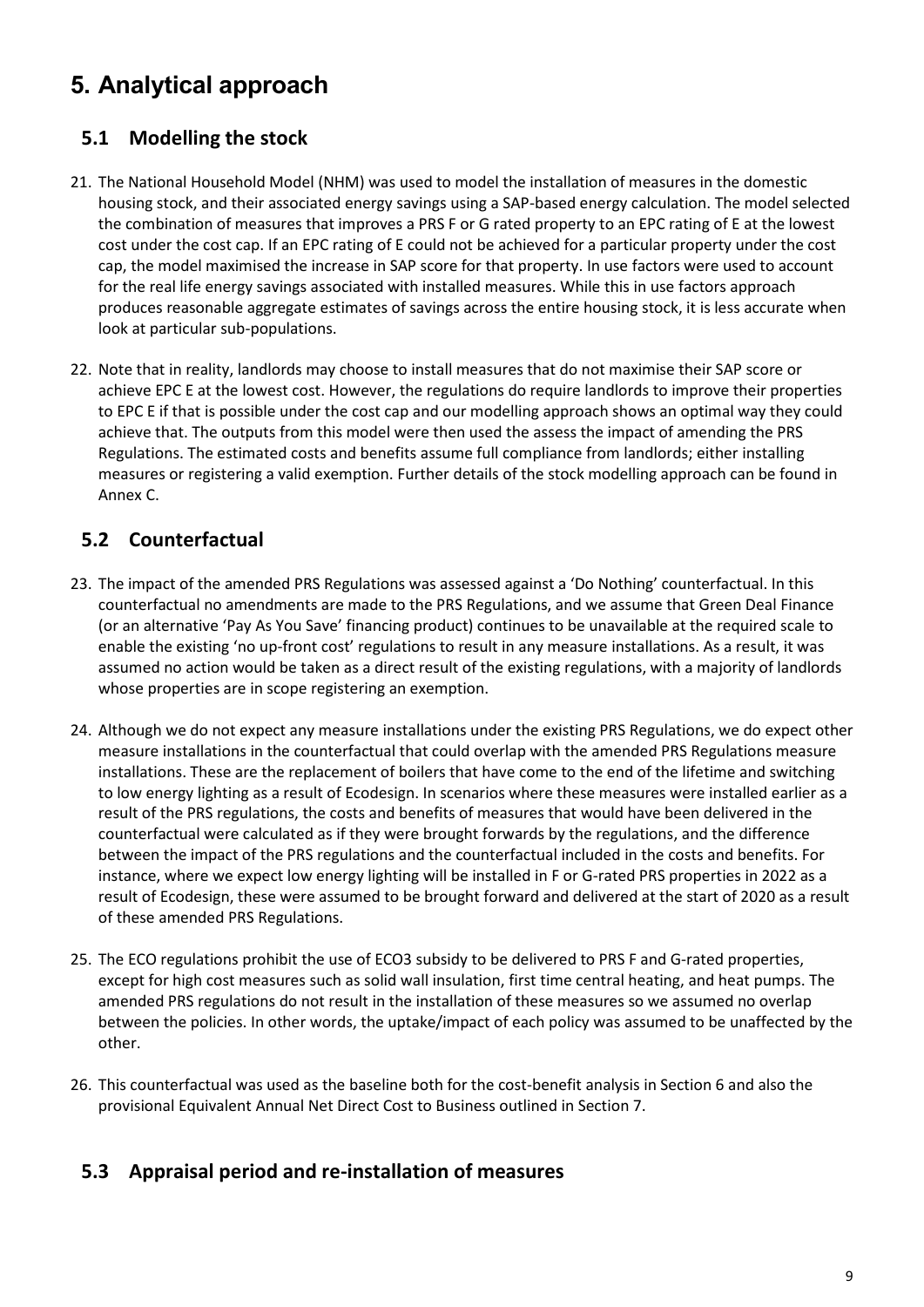- 27. The amended PRS Regulations will come into force from the 1<sup>st</sup> April 2019 and will continue indefinitely. For the first year, properties will only be required to meet the regulations when a new tenancy agreement is agreed on the property. After  $1<sup>st</sup>$  April 2020 properties will need to meet the regulations regardless of the tenancy status. For the analysis presented here, we assumed that all installations occured at the start of 2020 as it is difficult to determine which properties will be undergoing new tenancies before April 2020. In reality there will be some installations before and after this. The appraisal period ends at the start of 2062, the point at which all measures installed at the start of 2020 will have reached the end of their assumed lifetimes. This is in line with the consultation Impact Assessment and the ECO3 Impact Assessment, both of which also resulted in the installation of measures with a 42 year lifetime.
- 28. By the end of the appraisal period in which measures were installed due to the amended regulations, all of the measures installed in 2020 will have come to the end of their lifetimes. Some measures have a relatively short lifetime, though. For instance, low energy lighting has an estimated lifetime of 10 years and gas boilers a lifetime of 12 years. The Regulations will still apply, and we assumed that landlords will replace measures on a like-for-like basis as they expire. This is an assumption that enables the counterfactual and policy impact to be assessed over time on a consistent basis, although there may be differences in replacement behaviour in practice. These reinstallation costs and benefits were attributed to the amended regulations and apportioned on a pro-rata basis up to the end of the appraisal period. Counterfactual measure installations, for example boilers, were also assumed to be reinstalled during the policy appraisal period but were not attributed to the amended PRS Regulations.
- 29. When considering both the original installation and later re-installation of measures we assumed that landlords seek to achieve a rating of EPC Band E only and do not go beyond that. Were landlords to choose to install measures to achieve a higher level of energy efficiency than is required, this would not be a direct result of the regulations.

## **5.4 Categories of costs and benefits analysed**

30. A range of costs and benefits have been considered. These have been summarised in [Table 1.](#page-11-0)

| Group that costs<br>or benefits fall to | <b>Type of cost/benefit</b>                                                                                                     | Included in cost-benefit analysis<br>or described qualitatively? |
|-----------------------------------------|---------------------------------------------------------------------------------------------------------------------------------|------------------------------------------------------------------|
|                                         | Costs                                                                                                                           |                                                                  |
| Landlords                               | Capital cost of installing measures<br>$\bullet$                                                                                |                                                                  |
| (businesses)                            | Operating costs, excluding fuel use (e.g. annual<br>maintenance of solar PV)                                                    |                                                                  |
|                                         | Hidden costs of installing measures, such as<br>$\bullet$<br>the time required to research measures and<br>oversee installation |                                                                  |
|                                         | Familiarisation costs of understanding<br>٠<br>amended Regulations                                                              |                                                                  |
|                                         | Costs in proving compliance with the<br>$\bullet$<br>regulations and applying for an exemption<br>when this is not possible     | Monetised in social cost-benefit<br>analysis                     |
|                                         | Finance costs, quantified as the 'opportunity<br>$\bullet$<br>cost' of using private capital to achieve social<br>aims          |                                                                  |
| Local authorities                       | Cost of enforcing regulations (note that this is<br>$\bullet$<br>assumed to be the same as for the existing PRS<br>Regulations) |                                                                  |
| Tenants                                 | Hidden costs of installing measures, such as<br>$\bullet$<br>the time required to clear rooms or learn new<br>systems           |                                                                  |

#### <span id="page-11-0"></span>**Table 1: Categories of costs and benefits analysed**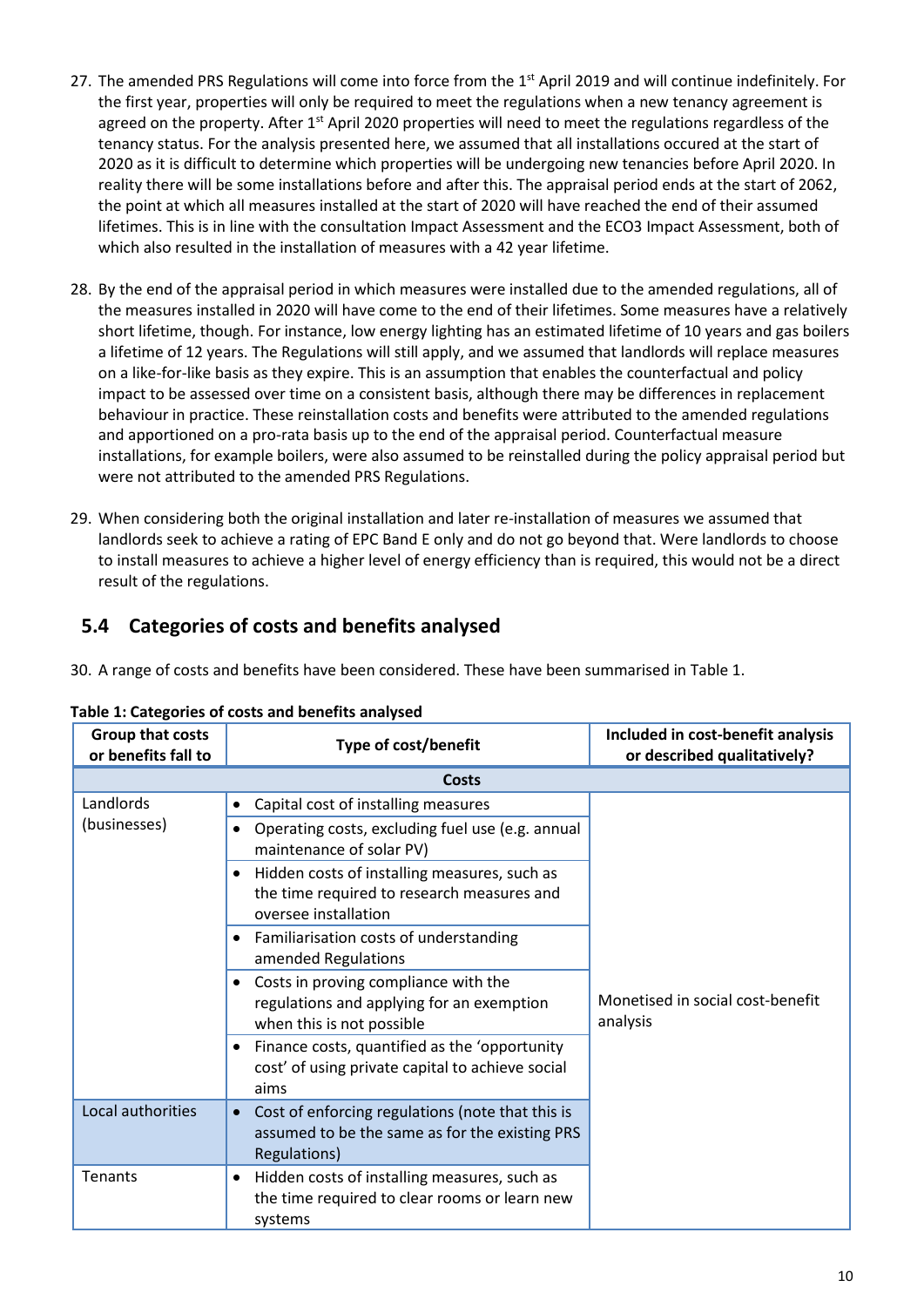| <b>Group that costs</b><br>or benefits fall to | <b>Type of cost/benefit</b>                                                     | Included in cost-benefit analysis<br>or described qualitatively?                                                            |
|------------------------------------------------|---------------------------------------------------------------------------------|-----------------------------------------------------------------------------------------------------------------------------|
|                                                | <b>Benefits</b>                                                                 |                                                                                                                             |
| Landlords<br>(businesses)                      | Property value uplift as a result of making<br>$\bullet$<br><i>improvements</i> | Private benefit, not included in<br>social cost-benefit analysis                                                            |
| Tenants                                        | Lower energy costs<br>$\bullet$                                                 | Private benefit, not included in<br>social cost-benefit analysis                                                            |
|                                                | Improved thermal comfort in homes (comfort<br>taking)                           | Monetised in social cost-benefit<br>analysis (also a private benefit)                                                       |
|                                                | Improved health outcomes as a result of<br>warmer homes                         | Quantified, but not included in the<br>cost-benefit analysis because of<br>potential double-counting with<br>comfort-taking |
| Society                                        | Lower energy use                                                                |                                                                                                                             |
|                                                | Improvements in air quality from lower fuel<br>$\bullet$<br>use                 | Monetised in social cost-benefit<br>analysis                                                                                |
|                                                | Reductions in greenhouse gas emissions                                          |                                                                                                                             |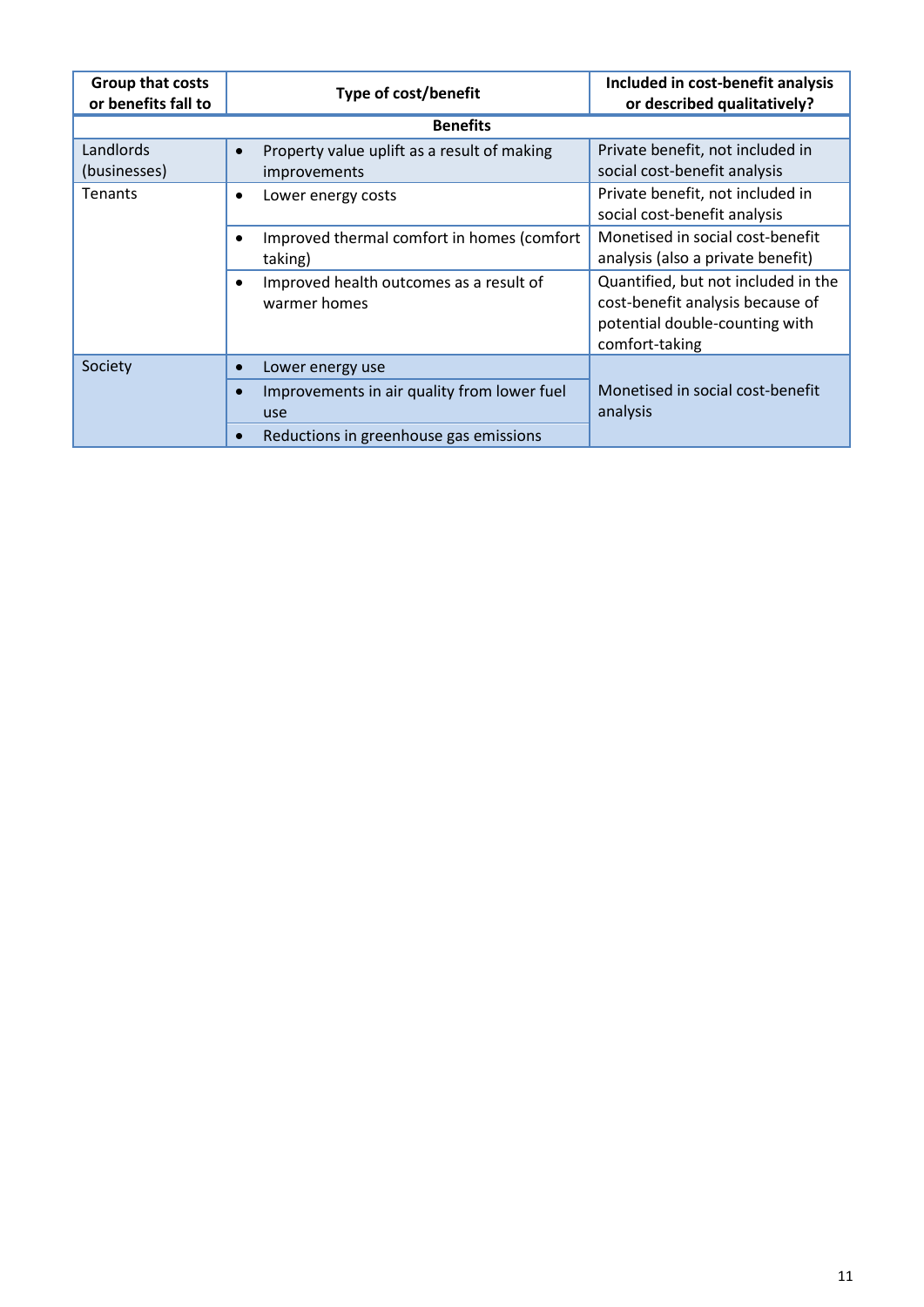# <span id="page-13-0"></span>**6. Policy impact**

### **6.1 Cost-benefit analysis**

31. [Table 2](#page-13-1) summarises the main quantifiable costs and benefits of the policy. It has been monetised and discounted in line with HM Treasury's *Green Book*[16](#page-13-2) and supplementary guidance on valuing energy use and greenhouse gas emissions.<sup>[17](#page-13-3)</sup> The impacts have been modelled using BEIS's National Household Model, details of which can be found in [Annex C](#page-35-1), alongside the key assumptions and overall modelling approach.

| $m$ atca costs and benents of miar policy (Ficsent value, Em, 2017 phees), 2020 - 2007 |                    |  |  |
|----------------------------------------------------------------------------------------|--------------------|--|--|
| Type of cost or benefit                                                                | Cost cap of £3,500 |  |  |
| Capital costs of installing measures                                                   | 701                |  |  |
| Operational costs                                                                      | 8                  |  |  |
| <b>Hidden Costs</b>                                                                    | 68                 |  |  |
| <b>Finance Costs</b>                                                                   | 134                |  |  |
| Familiarisation and compliance costs for landlords                                     | $-2$               |  |  |
| Costs of enforcement to LAs                                                            | 0                  |  |  |
| <b>Total Costs (A)</b>                                                                 | 908                |  |  |
| Value of energy saved                                                                  | 739                |  |  |
| Value of increased comfort in the home                                                 | 204                |  |  |
| Value of improvement in air quality                                                    | 256                |  |  |
| Value of traded greenhouse gases saved                                                 | 30                 |  |  |
| Value of non-traded greenhouse gases saved                                             | 258                |  |  |
| <b>Total Benefits (B)</b>                                                              | 1,488              |  |  |
| Net Present Value $(B - A)$                                                            | 580                |  |  |
| Benefit:Cost Ratio (B $/A$ )                                                           | 1.6                |  |  |

<span id="page-13-1"></span>

- 32. [Table 2](#page-13-1) shows that the capital cost of installing measures represents the largest overall cost. Hidden costs (for example, include the time cost of researching appropriate upgrades or overseeing installations) and finance costs (which capture the cost of foregone investment due to landlords being required to invest in energy efficiency instead of elsewhere in the economy) are smaller, but still significant.
- 33. The familisarisation and compliance cost for landlords is actually a small benefit under the amended PRS Regulations as there is a higher regulatory burden under the existing PRS Regulations, where the vast majority of landlords are assumed to apply for an 'up-front cost' exemption and then reapply for this exemption every 5 years. Under the amended PRS Regulations, if a landlord improves a property to an EPC rating of E, they must be able to demonstrate they have installed the measures that would allow them to reach an EPC rating of E, but would only need to do this once. Uncertainty in this assumption is explored further in the sensitivity analysis.
- 34. Enforcement costs (incurred by Local Authorities) are zero because their enforcement obligations are assumed to remain unchanged when compared to the existing PRS Regulations. This assumption is uncertain and its impact on the NPV is investigated further in the sensitivity analysis. We are also carrying out enforcement pilots to help gather data on likely enforcement costs.
- 35. [Table 2](#page-13-1) also shows that the value of the energy saved is the greatest monetised benefit, driven by the number and type of measures installed. The benefits in terms of improved householder comfort, air quality

<sup>-</sup><sup>16</sup> HM Treasury (2018). *The Green Book*. Available at:

<span id="page-13-3"></span><span id="page-13-2"></span>[https://assets.publishing.service.gov.uk/government/uploads/system/uploads/attachment\\_data/file/685903/The\\_Green\\_Book.pdf](https://assets.publishing.service.gov.uk/government/uploads/system/uploads/attachment_data/file/685903/The_Green_Book.pdf) <sup>17</sup> BEIS (2018). *Valuation of energy use and greenhouse gas (GHG) emissions*. Available at:

<span id="page-13-4"></span><https://www.gov.uk/government/publications/valuation-of-energy-use-and-greenhouse-gas-emissions-for-appraisal> 18 Figures may not add up due to rounding.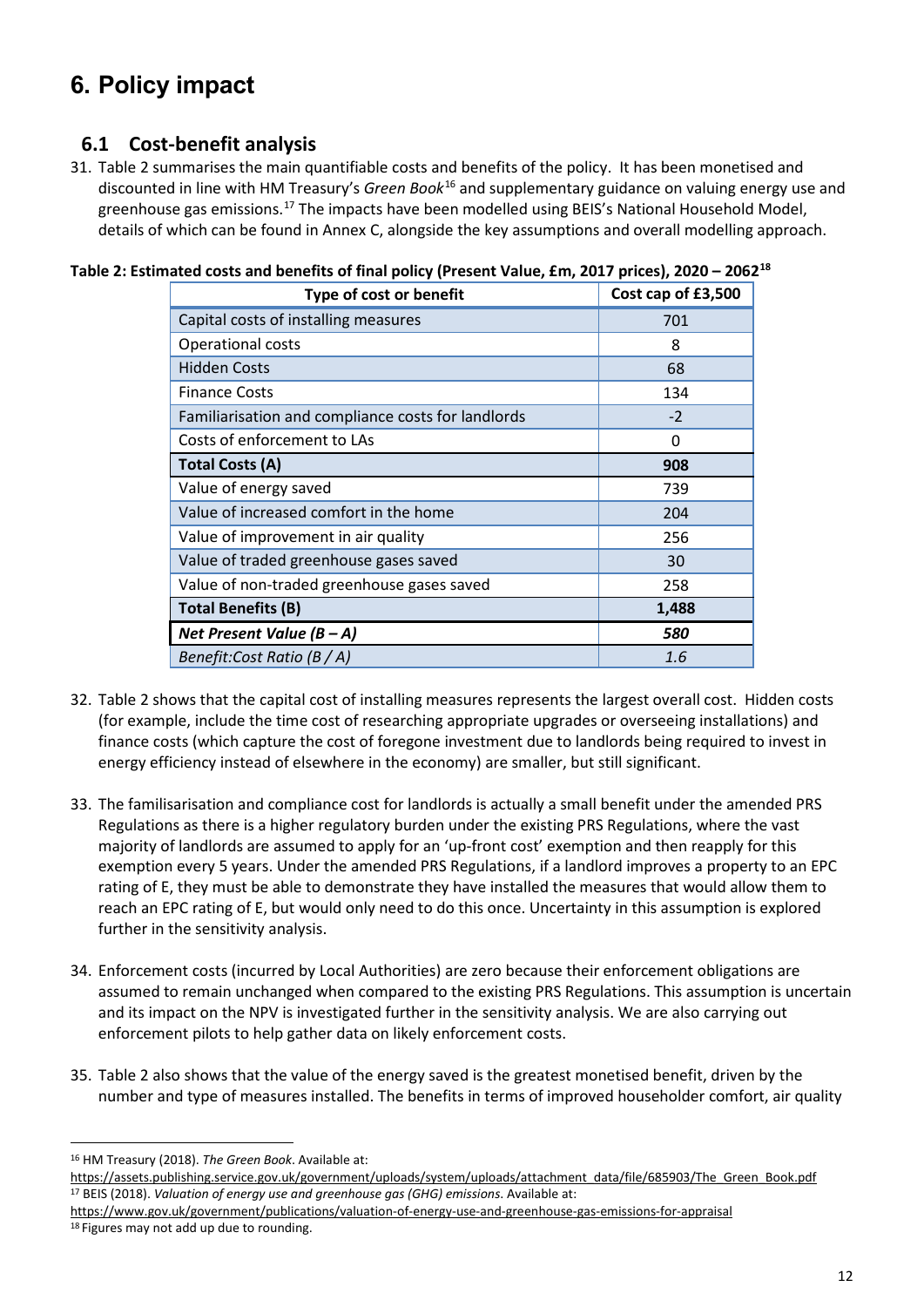and greenhouse gas emissions are all driven by the changes in the amount and type of energy used in the home.

- 36. Overall, the NPV is strongly positive and the benefit:cost ratio is significantly above 1, showing the policy's benefits exceed the costs.
- 37. [Figure 1](#page-14-0) shows the annual costs and benefits included in the NPV. Note that some items typically regarded as costs are sometimes negative (in other words, they are benefits). This is because, when compared to the counterfactual, the policy displaces certain costs. For example, less exemption renewals required due to more properties reaching EPC Band E, or the displacement of counterfactual measure installations as a result of the policy.

<span id="page-14-0"></span>**Figure 1: Annual costs and benefits included in the NPV (Present Value, £m, 2017 prices), where costs are positive numbers and benefits are negative numbers.**



38. In addition to the results presented above, not all of the impacts of the regulations can be monetised as part of the cost-benefit analysis, but are important to consider when determining the appropriate level of a cost cap. The following sections outline these other, contextual impacts. The costs to business, including the Equivalent Annual Net Direct Cost to Business (EANDCB), are outlined in Section [7.](#page-21-0)

## **6.2 Cost-benefit analysis (equity weighted)**

39. In addition to the NPVs presented in [Table 2,](#page-13-1) it is also important to consider the relative impacts on different subsets of society, their ability to afford the policy costs, and the additional utility received from the monetised policy benefits. Equity weighting considers that landlords have an above median income whilst tenants have a lower than median income. Therefore, landlords have a higher ability than tenants to pay any costs arising from the amended regulations, but will also receive a lower gain than tenants from the policy benefits outlined in [Table 2.](#page-13-1)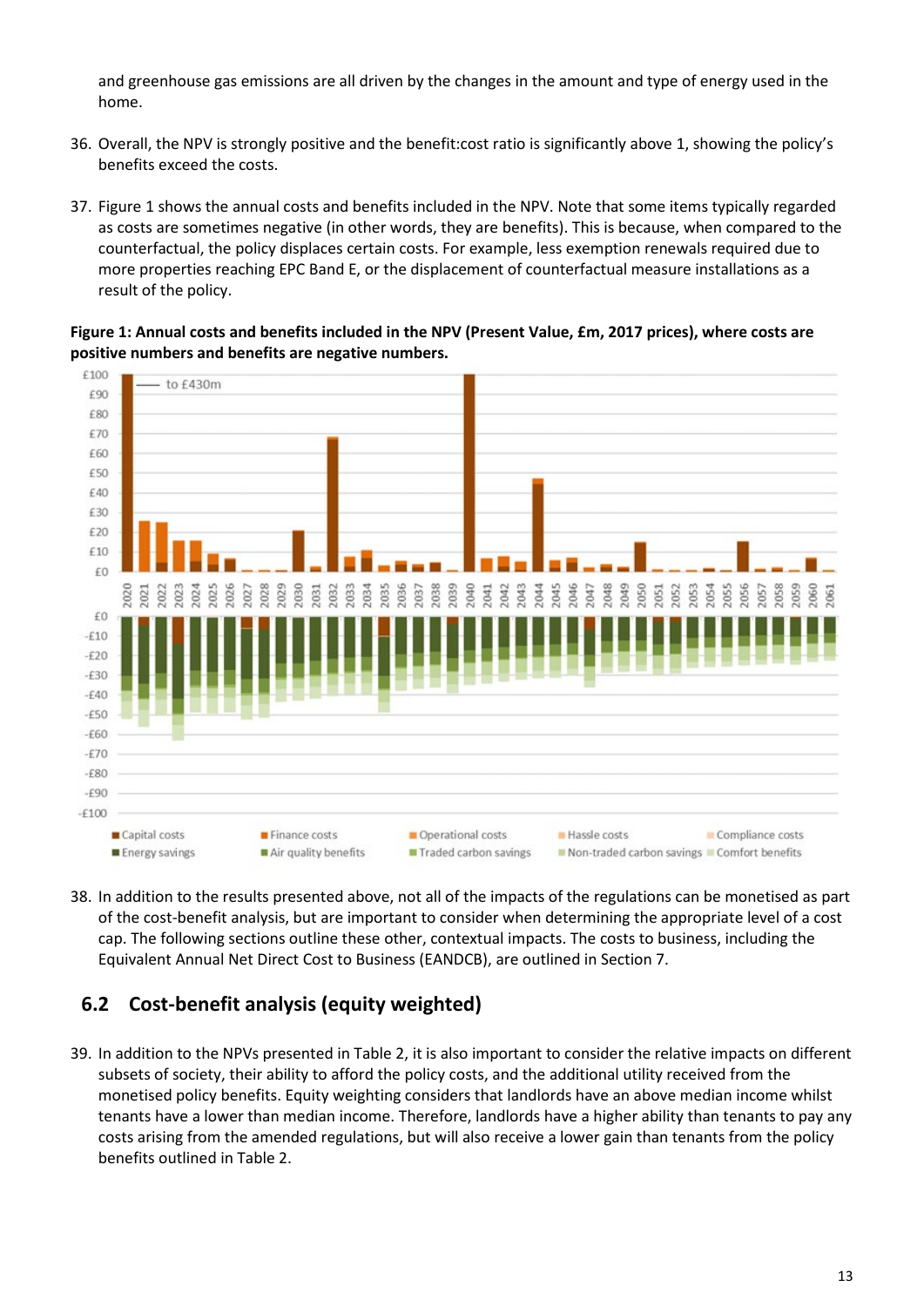<span id="page-15-0"></span>**Table 3: Estimated costs and benefits of final policy (Present Value, £m, 2017 prices), 2020 – 2062[19](#page-15-2)**

| Type of cost or benefit (£m)       | Cost cap of £3,500 |
|------------------------------------|--------------------|
| <b>Non-equity weighted</b>         |                    |
| Non-equity weighted total costs    | 908                |
| Non-equity weighted total benefits | 1,488              |
| Non-equity weighted NPV            | 580                |
| Benefit: Cost Ratio (B / A)        | 1.6                |
|                                    |                    |
| <b>Equty weighted</b>              |                    |
| Equity weighted total costs        | 448                |
| Equity weighted total benefits     | 1,562              |
| Equity weighted NPV                | 1,114              |
| Benefit: Cost Ratio (B / A)        | 3.5                |

40. From [Table 3,](#page-15-0) it is clear that, when accounting for equity weights, the NPV is higher than the non-equity weighted NPV. This is as a result of the equity weighted costs being lower due to the majority of policy costs falling onto the landlord, and higher benefits when using equity weights due to the majority of policy benefits being realised by the tenant.

## **6.3 Number of F and G-rated homes reaching Band E and measure mix**

- 41. [Table 4](#page-15-1) outlines the number and type of measures installed as a result of the amended regulations and the proportion of F and G-rated PRS properties that are estimated to reach EPC Band E or above as a result of the amended PRS Regulations. The measures installed are net estimates, excluding those measures that would have been installed in absence of the proposed changes (for example under the natural replacement of boilers).
- 42. The modelling approach assumes that landlords seek to achieve an energy efficiency rating of EPC Band E at the lowest capital cost, subject to the cost cap. Therefore if a single, higher cost measure would achieve Band E at an upfront cost of £2,000, and Band E could also be achieved using a package of multiple lower cost measures that cumulatively add up to £3,500, we assume that the landlord would choose the former.

#### <span id="page-15-1"></span>**Table 4: Estimated number and type of measures installed as a result of the Regulations in 2020**

| <b>Type of installation</b>       | Cost cap of £3,500 |
|-----------------------------------|--------------------|
| Loft insulation                   | 53,000             |
| Cavity Wall Insulation            | 25,000             |
| Solid Wall Insulation             |                    |
| Floor insulation                  | 60,000             |
| Draught-proofing                  | 118,000            |
| <b>First Time Central Heating</b> | 0                  |
| <b>Electric Storage Heater</b>    | 94,000             |
| <b>Heating Controls</b>           | 197,000            |
| Hot Water Cylinder Insulation     | 98,000             |
| <b>Hot Water Thermostat</b>       | 67,000             |

<span id="page-15-2"></span><sup>&</sup>lt;sup>19</sup> Figures may not add up due to rounding.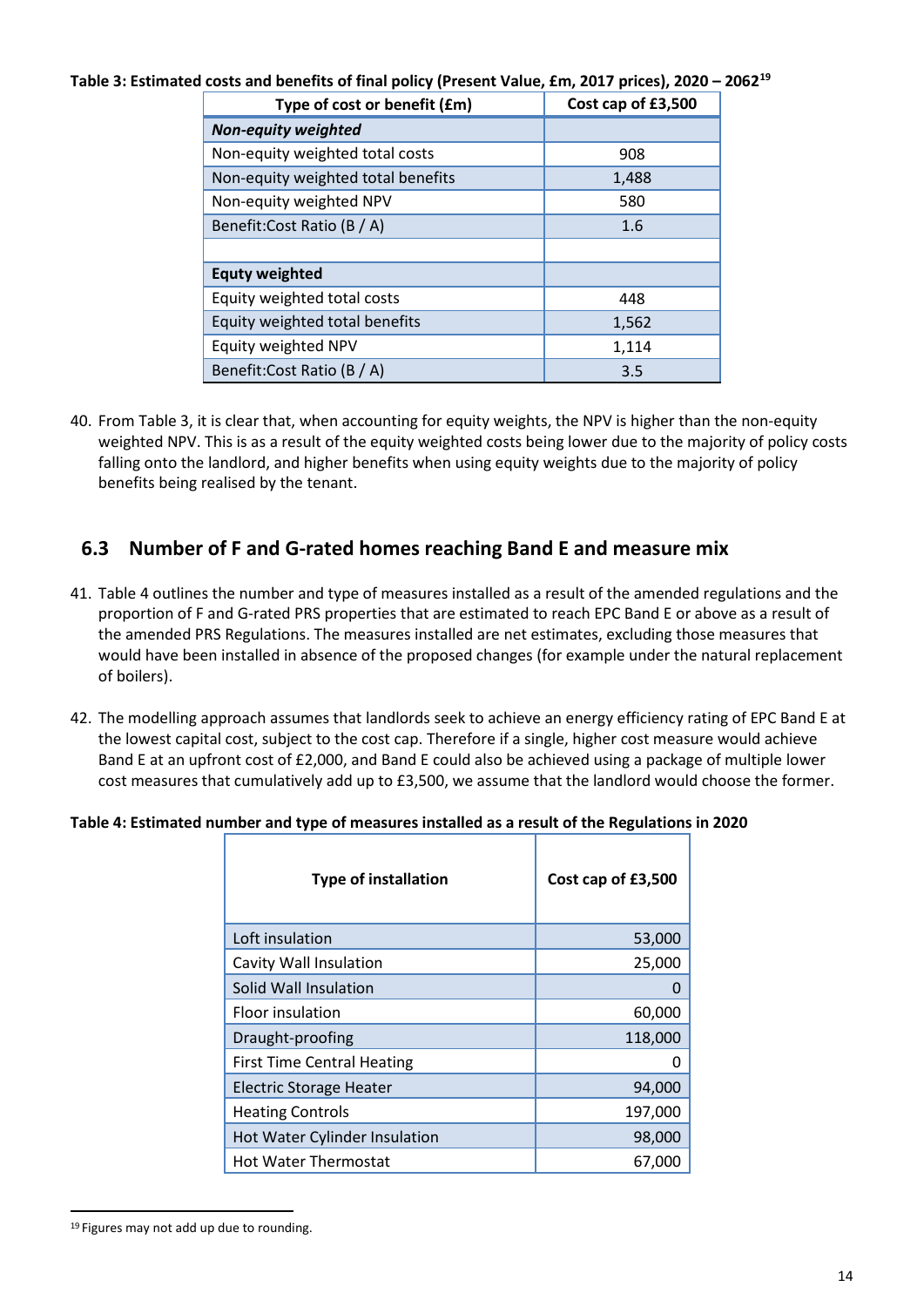| Low energy lighting | 139,000 |
|---------------------|---------|
| Double glazing      | 17,000  |
| Solar PV            | 10,000  |
| Total               | 879,000 |

43. [Table 5](#page-16-0) shows the proportion of F or G-rated PRS households<sup>[20](#page-16-2)</sup> that are estimated to be able to achieve EPC Band E, and those that can't achieve Band E but still need to install measures up to the cap level to prove compliance. Note that all properties in scope have at least one measure installed.

#### <span id="page-16-0"></span>**Table 5: Estimated proportion of F or G-rated PRS homes in scope that do / do not achieve Band E by 2020**

|                                                                                              | Cost cap of £3,500 |
|----------------------------------------------------------------------------------------------|--------------------|
| Percentage of F and G-rated PRS homes in scope reaching Band E                               | 48%                |
| Percentage of F and G-rated PRS homes in scope not reaching Band<br>E but taking some action | 52%                |

## **6.4 Impact on insulation**

44. Amending the Regulations is expected to drive greater uptake of insulation in the PRS. The estimated number of homes with at least one insulation measure in 2020 as a result of this policy are shown in [Table 6.](#page-16-1)

#### <span id="page-16-1"></span>**Table 6: Estimated insulation installations in 2020 as a result of this policy**

|                                                                                      | Cost cap of £3,500 |
|--------------------------------------------------------------------------------------|--------------------|
| Total number of insulation measures installed in 2020                                | 138,000            |
| Number of homes receiving an insulation measure as a result of<br>the policy in 2020 | 124.000            |

## **6.5 Impact on fuel poverty**

- 45. Over 40% of PRS properties within FPEER<sup>[21](#page-16-3)</sup> Band F or G are in fuel poverty; this compares to around 19% of PRS as a whole, and 11% for all of England. PRS has the highest proportion of fuel poor of all tenures. The average fuel poverty gap of PRS F and G rated households is around £1,130, compared to an average of £326 across England, showing that this group requires a large reduction in fuel costs to move out of fuel poverty. PRS as a whole has the highest average fuel poverty gap of all tenures (£383 compared to £326).
- 46. [Table 7](#page-17-0) shows the estimated impact of the £3,500 cost cap on progress towards the 2020 fuel poverty target milestone, of raising as many existing fuel poor homes as reasonably practicable to EPC Band E by 2020<sup>22</sup>. It has not been possible to estimate the impact on fuel poverty in Wales due to data limitations.
- 47. It should be noted that there are currently limitations in estimating the full impact of the amended regulations on fuel poverty, in part due to not being able to account for measures that are not major insulation or heating installations,<sup>[23](#page-16-5)</sup> and also due to the complexity of the interactions with other policies that affect the extent of fuel poverty. The relative nature of the fuel poverty metric also means that by lifting some existing fuel poor households to Band E, others in Band F or G may enter fuel poverty. As a result, the

<span id="page-16-2"></span><sup>-</sup> $20$  This covers those in scope of the regulations – properties that are not required to have an EPC are exempt from the regulations. <sup>21</sup> See footnote [7](#page-6-4) for the difference in methodology between FPEER and EPC Bands.

<span id="page-16-4"></span><span id="page-16-3"></span><sup>&</sup>lt;sup>22</sup> For further information see the Fuel Poverty Strategy for England[: https://www.gov.uk/government/publications/cutting-the-cost-of](https://www.gov.uk/government/publications/cutting-the-cost-of-keeping-warm)[keeping-warm](https://www.gov.uk/government/publications/cutting-the-cost-of-keeping-warm). It is important to note that the fuel poverty target and EPCs use similar but slightly different methodologies –details of which can be found here:<br>https://www.gov.uk/government/uploads/system/uploads/attachment\_data/file/332236/fpeer\_methodology.pdf.

<span id="page-16-5"></span><sup>&</sup>lt;sup>23</sup> At the present the fuel poverty estimates take account of first time central heating, storage heaters, cavity wall insulation, loft insulation, solid wall insulation and solar PV. They do not currently take account of other measures delivered under the amended PRS regulations.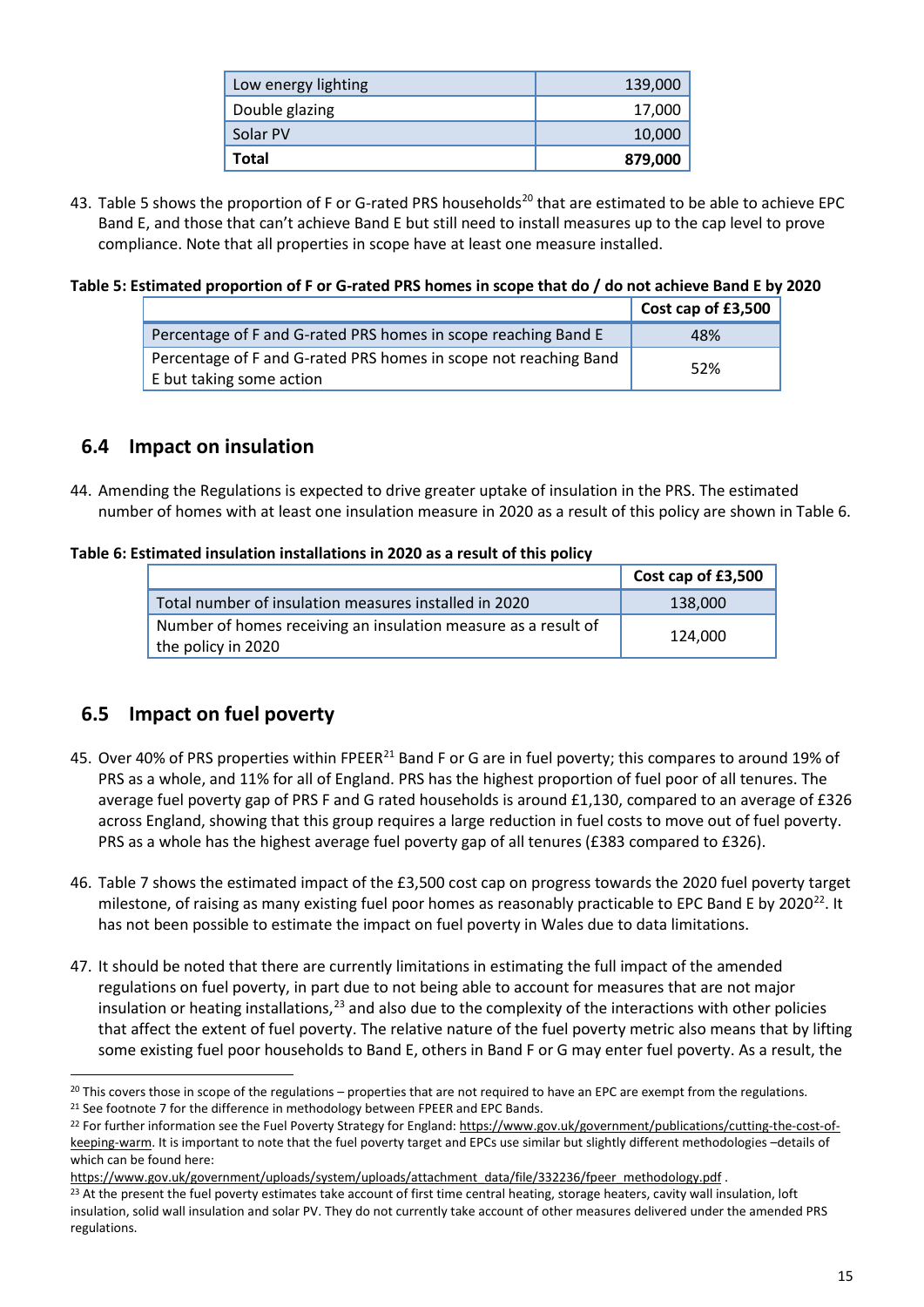impacts i[n Table 7](#page-17-0) should be seen as indicative. We do not attempt to estimate the overall number of fuel poor households at each target milestone level due to the aforementioned methodology limitations.

- 48. It is important to also note that fuel poverty projections can be subject to a high degree of uncertainty, given that they are reliant on projected changes in energy prices, incomes, and energy efficiency levels (of which the PRS regulations are only one driver).
- 49. Table 7 uses the latest fuel poverty statistics<sup>[24](#page-17-2)</sup> combined with Table 5 to estimate the number of fuel poor households in PRS F and G properties that would now be in Band E. Note that not all PRS fuel poor households in F and G properties will be moved to Band E by these amended PRS Regulations.

<span id="page-17-0"></span>

| Table 7: Estimated impact of policy options on the Fuel Poverty Target Milestone (England only) |  |  |  |
|-------------------------------------------------------------------------------------------------|--|--|--|
|                                                                                                 |  |  |  |

| Change in all fuel poor households at EPC Band E or above<br>by $2020^{25}$ | <b>Percentage Point</b><br>Change |
|-----------------------------------------------------------------------------|-----------------------------------|
| All Fuel Poor Households                                                    | 2.3                               |
| Fuel Poor PRS households                                                    | 6.4                               |

### <span id="page-17-7"></span>**6.6 Impact on health outcomes**

- 50. Living at low temperatures poses a risk to health, with a range of negative morbidity and mortality impacts associated with exposure to the cold. The Marmot Review Team report on cold homes and health<sup>[26](#page-17-4)</sup>, in addition to the Hills Fuel Poverty Review<sup>[27](#page-17-5)</sup>, set out the strong body of evidence linking low temperatures to these poor health outcomes. Making energy efficiency improvements in homes can improve the health of the occupants, for example by reducing their risk of cardiovascular and respiratory diseases from warmer internal temperatures.
- 51. BEIS has monetised the health benefits associated with making these energy efficiency improvements using BEIS's Health Impacts of Domestic Energy Efficiency Measures (HIDEEM) model (more details on this model can be found in Annex C). HIDEEM simulates the change in relative risk of a range of cold-related morbidity and mortality risks for people living in homes receiving energy efficiency improvements. The changes in relative risk are then converted into Quality Adjusted Life Years (QALYs) and monetised in accordance with Department of Health guidance on health valuation<sup>[28](#page-17-6)</sup>.
- 52. There are potential overlaps with the comfort taking benefits included in the net present values set out in Section [6;](#page-13-0) therefore we do not currently include the monetised health impacts in the cost-benefit analysis. At present we are also not able to quantify the potential savings to health provision services (such as the NHS) from improving the energy efficiency of homes, although we expect these to potentially be significant in reality.
- 53. [Table 8](#page-17-1) presents the estimated impacts during the transition. Overall, the monetised health benefits are expected to be £29m, with installation of cavity and loft insulation making up the majority of these benefits

<span id="page-17-1"></span>**Table 8: Estimated value of improvements in tenant health (net of the counterfactual), £m, 2017 prices (not including re-installations)**

| <b>Measure</b> | Cost cap of £3,500 |
|----------------|--------------------|
| WI             |                    |
| oft            |                    |

<span id="page-17-2"></span><sup>24</sup> <https://www.gov.uk/government/statistics/fuel-poverty-detailed-tables-2018>

<span id="page-17-3"></span><sup>&</sup>lt;sup>25</sup> This number is indicative only, as those households within fuel poverty are likely to change due to the relative nature of fuel poverty. For example, some households with measures installed may move out of fuel poverty, with households moving in the opposite direction.

<span id="page-17-4"></span><sup>26</sup> Marmot Review Team (2011). *The Health Impacts of Cold Homes and Fuel Poverty*. Available at: <http://www.instituteofhealthequity.org/projects/the-health-impacts-of-cold-homes-and-fuel-poverty>

<span id="page-17-5"></span><sup>27</sup> Hills (2011). *Fuel Poverty: The Problem and Its Measurement*. Available at:

<http://eprints.lse.ac.uk/39270/1/CASEreport69%28lsero%29.pdf>

<span id="page-17-6"></span><sup>&</sup>lt;sup>28</sup> See:<https://www.gov.uk/government/publications/green-book-supplementary-guidance-health>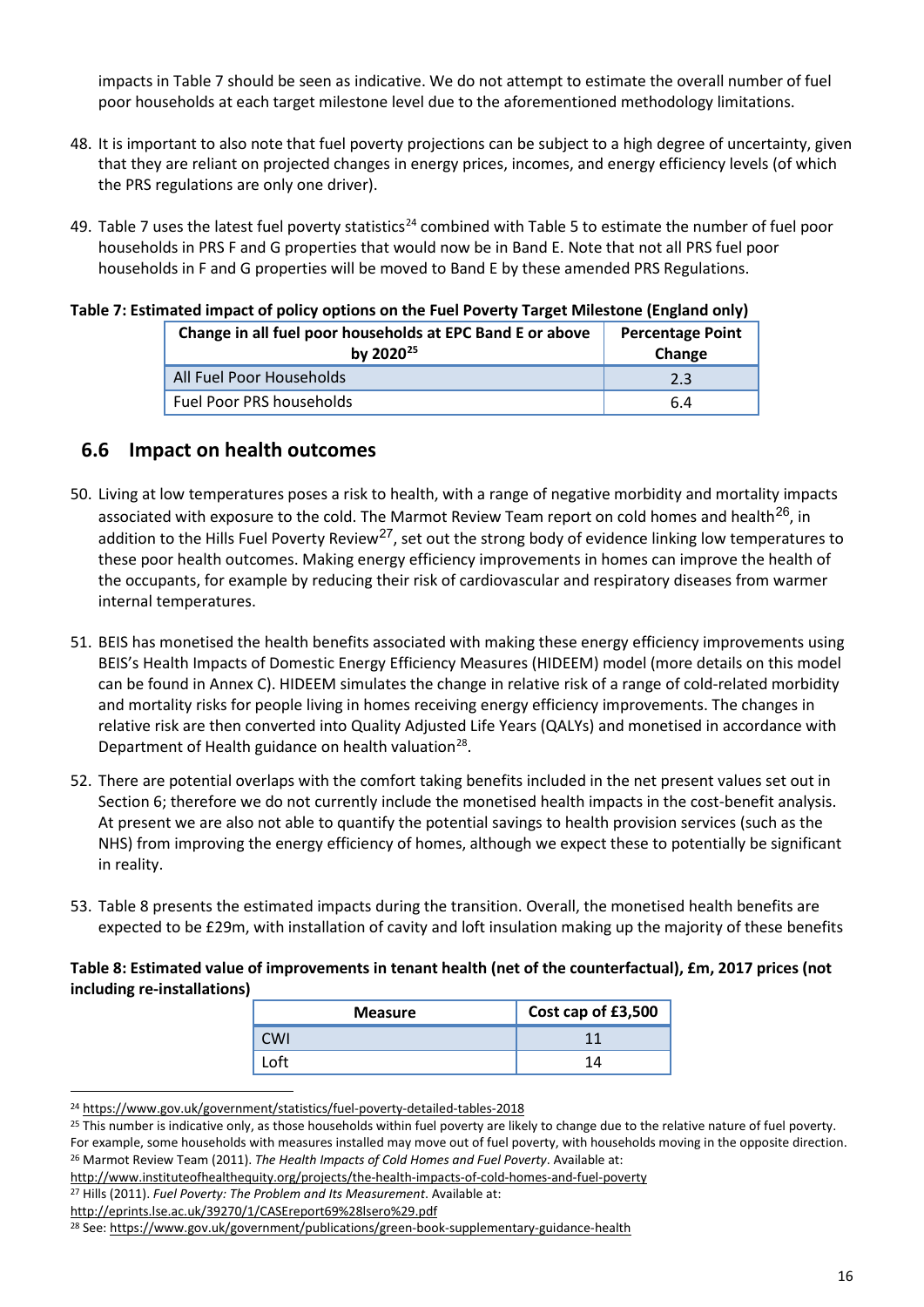| Double glazing |  |
|----------------|--|
| Total          |  |

### **6.7 Impact on greenhouse gas emissions**

54. [Table 9](#page-18-0) summarises the estimated impact of the amended PRS Regulations over 5 year periods covering Carbon Budget 4 (2023 – 2027) and Carbon Budget 5 (2028 – 2032). Note that the Carbon Budget 5 traded sector emission savings are lower than for Carbon Budget 4 as a result of electricity grid decarbonisation. Because we assume measures are reinstalled when they come to the ends of their lifetimes, the same amount of energy is saved over both Carbon Budget periods.

<span id="page-18-0"></span>**Table 9: Estimated savings in greenhouse gas emissions (net of the counterfactual), MtCO2e**

| MtCO2e                              | Cost cap of £3,500 |
|-------------------------------------|--------------------|
| Carbon Budget 4 - Traded Sector     | 0.2                |
| Carbon Budget 4 - Non-traded Sector | 0.4                |
| Carbon Budget 5 - Traded Sector     | 0.1                |
| Carbon Budget 5 - Non-traded Sector | 0.4                |

## <span id="page-18-5"></span>**6.8 Impact on landlords and the private rental market**

- 55. The costs and benefits to landlords has been assessed. The monetised costs include capital costs and hidden costs, while the monetised benefit is the estimated property value uplift. The forthcoming Hedonic Pricing Study quantifies the difference in property value across different EPC bands. The study found a 0.09% difference in property value per percentage difference in SAP score. A previous study<sup>[29](#page-18-2)</sup> also found the effect of an EPC label on property price and there is a growing global body of evidence<sup>[30](#page-18-3)</sup> showing a link between a property's energy efficiency and its value. There is evidence<sup>[31](#page-18-4)</sup> suggesting that further benefits to landlords may include the reduction in void periods, the reduction in rent arrears as a result of lower tenant bills, and reduced maintenance costs, though these are difficult to accurately quantify. Responses to the consultation supported the view that these other benefits are important.
- 56. Landlords are the group that would bear the greatest costs that arise from amending the Regulations, as they would be responsible for funding the upfront cost of the installations required. They are also the biggest potential beneficiaries as improving the energy efficiency of their property's could result in a significant increase in property value, based on results from the forthcoming Hedonic Pricing Study (see below for further details). [Table 10](#page-18-1) shows the estimated average capital cost per property (in nominal terms) to landlords of either upgrading it to Band E or making as much progress as possible within the cost cap. It also shows the associated average hidden costs and average increase in property value. This compares against average (mean) gross rental income in the F and G-rated PRS of around £8,000 - £9,000 per year per property, based on the 2015/16 English Housing Survey, although there is significant variation across landlords.

#### <span id="page-18-1"></span>**Table 10: Estimated average costs and benefits to landlords from amending the Regulations (2017 prices)**

| Average (mean) cost per property                                                                              | Cost cap of £3,500 |
|---------------------------------------------------------------------------------------------------------------|--------------------|
| Average capital cost for those achieving Band E or above                                                      | £1,200             |
| Average cost for those making as much progress as possible<br>towards Band E before applying for an exemption | £2,000             |
| Average hidden cost per property                                                                              | £150               |
| Average increase in property value                                                                            | £8,500             |

<span id="page-18-2"></span><sup>29</sup> <https://www.gov.uk/government/publications/an-investigation-of-the-effect-of-epc-ratings-on-house-prices>

<u>.</u>

<span id="page-18-3"></span><sup>30</sup> [https://ec.europa.eu/energy/sites/ener/files/documents/20130619-energy\\_performance\\_certificates\\_in\\_buildings.pdf](https://ec.europa.eu/energy/sites/ener/files/documents/20130619-energy_performance_certificates_in_buildings.pdf)

<span id="page-18-4"></span><sup>31</sup> <https://www.sustainablehomes.co.uk/publication/touching-the-voids/>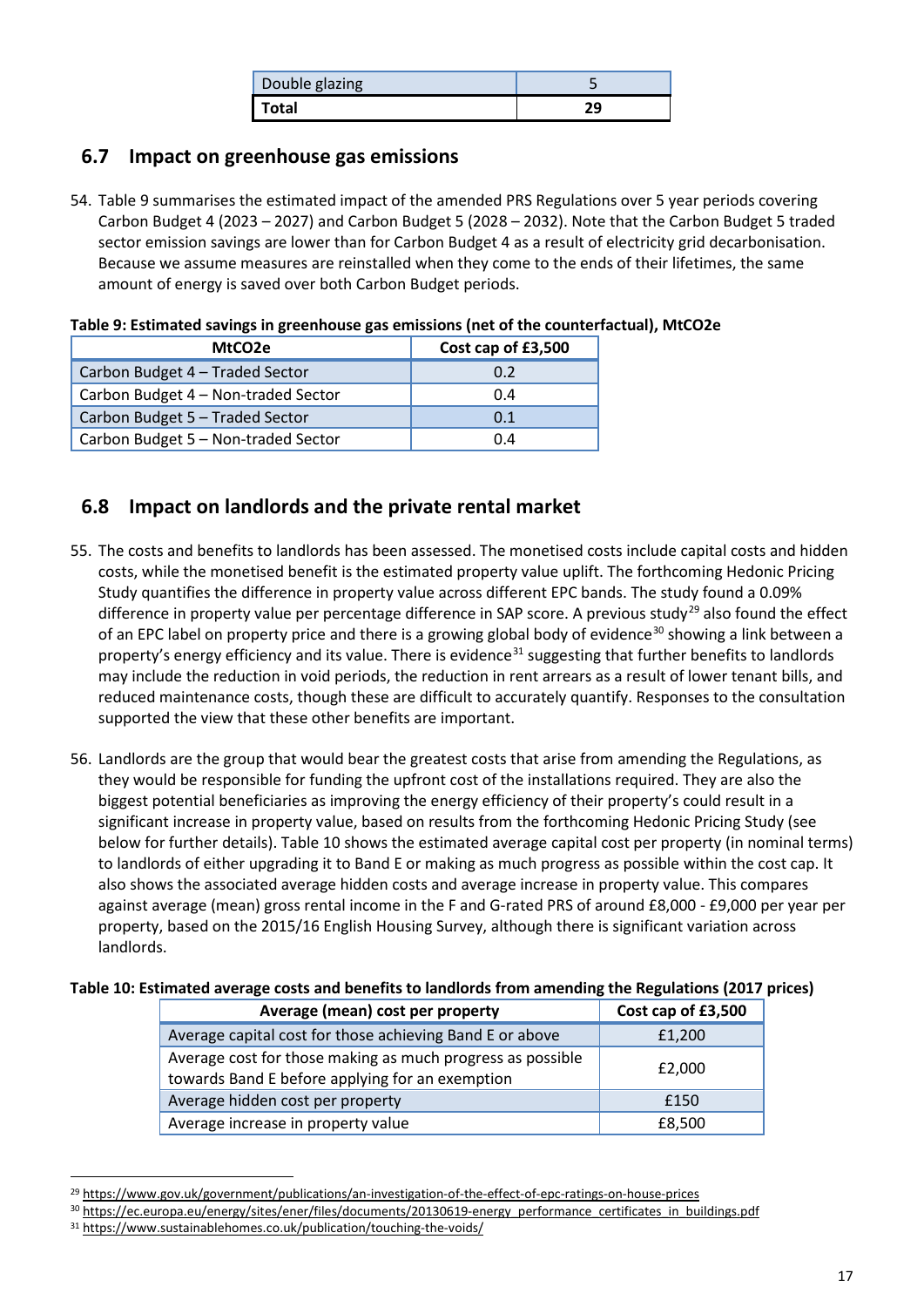- 57. The average capital cost for landlords per home does vary between those that are able to achieve Band E compared to those that cannot. This is because those that do not reach Band E will need to install all the measures they can under the cost cap, while some of the properties that did reach Band E may have only needed one or two cheap measures to improve their SAP score enough. Some landlords may also incur financing costs to fund the measures (which have been accounted for in the cost benefit analysis). It is interesting to note that the average capital cost to landlords is always significantly lower than the cost cap. Also, landlords who are VAT registered would be able to claim VAT back, further reducing their costs. Some improvement costs can also be reclaimed against capital gains tax upon eventual sale of the property.
- 58. The capital costs (materials + labour + VAT) that fall on landlords outlined in [Table 10](#page-18-1) are only those costs that are subject to the cap. Landlords are also likely to bear the majority of the hidden costs of installing measures, such as researching which measures would be appropriate, contacting installers about undertaking the work, and 'make good' costs post-installation.<sup>[32](#page-19-0)</sup>
- 59. [Table](#page-18-1) 10 also shows the potential increase in property value, assuming that a property increasing its energy efficiency rating has an increase in value that is the same as the difference in value observed between properties with different SAP scores analysed in the forthcoming Hedonic Pricing Study. The average increase in property value is significantly higher than the average landlord's cost.
- 60. The wider potential impacts on landlords are summarised below and in Annex D:
	- **Size of the market**: a number of academic studies<sup>[33](#page-19-1)</sup> have examined the relationship between regulation and the size of the private rental market across a number of countries, finding there to be an ambiguous connection. For example, the UK approach has been largely deregulatory and the PRS has grown substantially, however Germany has among the largest PRS in Europe but adopts a highly regulated approach. Although these studies were conducted before the Government announced that from April 2016 buy-to-let landlords will also face an additional 3% stamp duty charge, it is not anticipated that amending the PRS regulations would have a significant effect on the size of the market.
	- **Market rents**: in a transparent rental market with good information and informed consumers, landlords should in theory be able to command a rent premium as a result of offering prospective tenants a property with lower energy costs. However, at present the Government's assessment is that F and Grated PRS properties make up a small section of the private rental market (around 6%), and that the majority of landlords will already be charging the maximum rent that tenants in the local area are willing to pay. This limits the extent to which landlords would be able to raise rents as a result of the amended regulations, which respondents to the consultation generally agreed with. The forthcoming Hedonic Pricing Study also did not find a statistically significant relationship between rent levels and EPC bands below Band D, though it did find that properties with an EPC rating of C commanded a higher rent than those with a rating of D.
	- **Displaced investment in the sector**: the drivers of investment in the PRS are complex, however we expect that the prospect of future rent gains or growth in the value of property are significant drivers. The amended PRS Regulations will result in more investment in energy efficiency, though there is limited evidence around the other landlord investment this might displace. Only a small share of the market is currently affected by the regulations so the overall impact on displaced investment will be small, and landlords will still need to maintain their properties in order to retain and attract tenants.

## **6.9 Impact on tenants**

[http://webarchive.nationalarchives.gov.uk/20111011153039/http://www.decc.gov.uk/assets/decc/what%20we%20do/supporting%20co](http://webarchive.nationalarchives.gov.uk/20111011153039/http:/www.decc.gov.uk/assets/decc/what%20we%20do/supporting%20consumers/saving_energy/analysis/1_20100111103046_e_@@_ecofyshiddencostandbenefitsdefrafinaldec2009.pdf) [nsumers/saving\\_energy/analysis/1\\_20100111103046\\_e\\_@@\\_ecofyshiddencostandbenefitsdefrafinaldec2009.pdf](http://webarchive.nationalarchives.gov.uk/20111011153039/http:/www.decc.gov.uk/assets/decc/what%20we%20do/supporting%20consumers/saving_energy/analysis/1_20100111103046_e_@@_ecofyshiddencostandbenefitsdefrafinaldec2009.pdf)

<span id="page-19-0"></span><sup>-</sup>32 In keeping with recent PRS Regulations Impact Assessments and others involving the installation of domestic energy efficiency measures (such as the January 2017 Energy Company Obligation Impact Assessment), hidden costs are estimated using the 2009 report by ECOFYS *The Hidden Costs and Benefits of Energy Efficiency and Carbon Saving Measures*, available at:

<span id="page-19-1"></span><sup>&</sup>lt;sup>33</sup> Including one from the London School of Economics [\(Scanlon & Kochan, 2011\)](http://www.lse.ac.uk/geographyAndEnvironment/research/london/events/HEIF/HEIF4b_10-11%20-newlondonenv/prslaunch/Book.pdf) and another from the [University of Cambridge \(2012\)](http://www.lse.ac.uk/geographyAndEnvironment/research/london/pdf/The-Private-Rented-Sector-WEB%5b1%5d.pdf).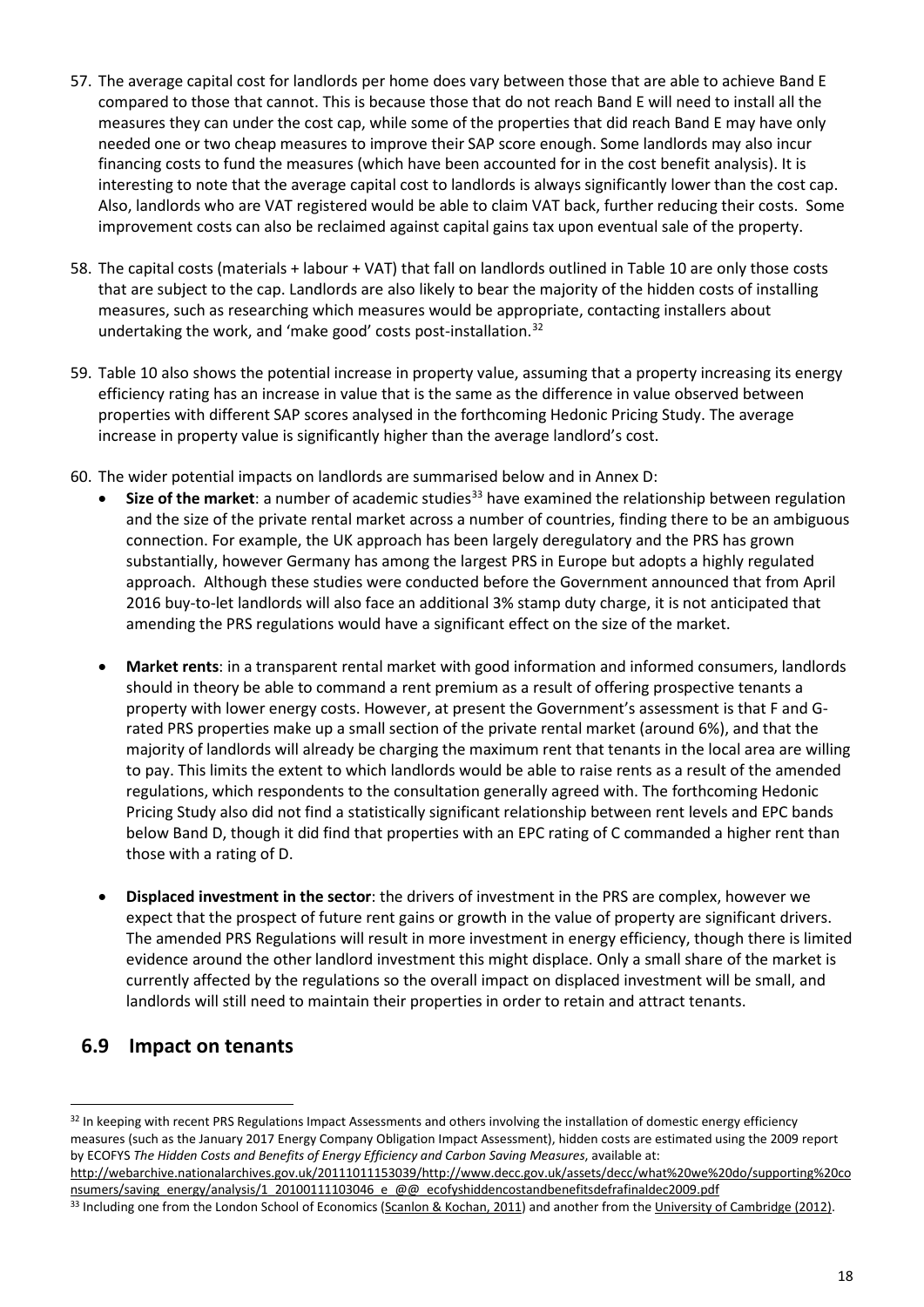61. Overall, tenants are expected to be the net beneficiaries as it is not anticipated that landlords will be able to capture the property's energy savings through higher rents (see Section [6.8\)](#page-18-5). In cases where they do, we'd expect some of the benefits for tenants to be accrued by landlords instead. Tenants would be negatively affected to some degree by the hidden costs of installing energy efficiency measures (such as clearing rooms before measures are installed), though these are more than offset by a year's worth of bill savings as shown in [Table 11.](#page-20-0)<sup>[34](#page-20-1)</sup> Section [6.6](#page-17-7) sets out the estimated value of improvements in tenant health.

<span id="page-20-0"></span>**Table 11: Estimated average annual energy savings experienced by tenants in 2020 (2017 prices)**

|                                                        | Cost cap of £3,500 |
|--------------------------------------------------------|--------------------|
| Average hidden cost per household                      | £80                |
| Average (mean) annual energy bill saving per household | £180               |

## **6.10 Summary of Impact of £3,500 cap**

**Table 12: Summary of Impact of £3,500 cap**

| Policy<br>Option | <b>Net</b><br>Present<br>Value<br>(fm) | Percentage<br>of F and G-<br>rated PRS<br>homes<br>reaching<br><b>Band E</b> in<br>2020 | <b>Estimated</b><br>percentage-<br>point change<br>in fuel poor<br>households at<br>band E in<br><b>England at</b><br>2020 | <b>Estimated</b><br>total value of<br>improvement<br>in tenant<br>health (£m) | <b>Estimated</b><br>average<br>capital cost to<br>landlords<br>reaching EPC<br>E or above<br>(£/property) | <b>Estimated</b><br>average<br>potential<br>increase in<br>property value<br>(£/property) | <b>Estimated</b><br>average<br>annual energy<br>bill savings<br>(£/property) | Non-traded<br>carbon<br>savings over<br>CB4<br>(MtCO2e) |
|------------------|----------------------------------------|-----------------------------------------------------------------------------------------|----------------------------------------------------------------------------------------------------------------------------|-------------------------------------------------------------------------------|-----------------------------------------------------------------------------------------------------------|-------------------------------------------------------------------------------------------|------------------------------------------------------------------------------|---------------------------------------------------------|
| £3.5k cap        | 580                                    | 48%                                                                                     | 2.3                                                                                                                        | 29                                                                            | 1,200                                                                                                     | 8,500                                                                                     | 180                                                                          | 0.4                                                     |

<span id="page-20-1"></span><sup>34</sup> The bill savings estimates are based on central scenario from the latest published energy price projections in the Green Book supplementary guidance on valuation of energy use and greenhouse gas emissions for appraisal.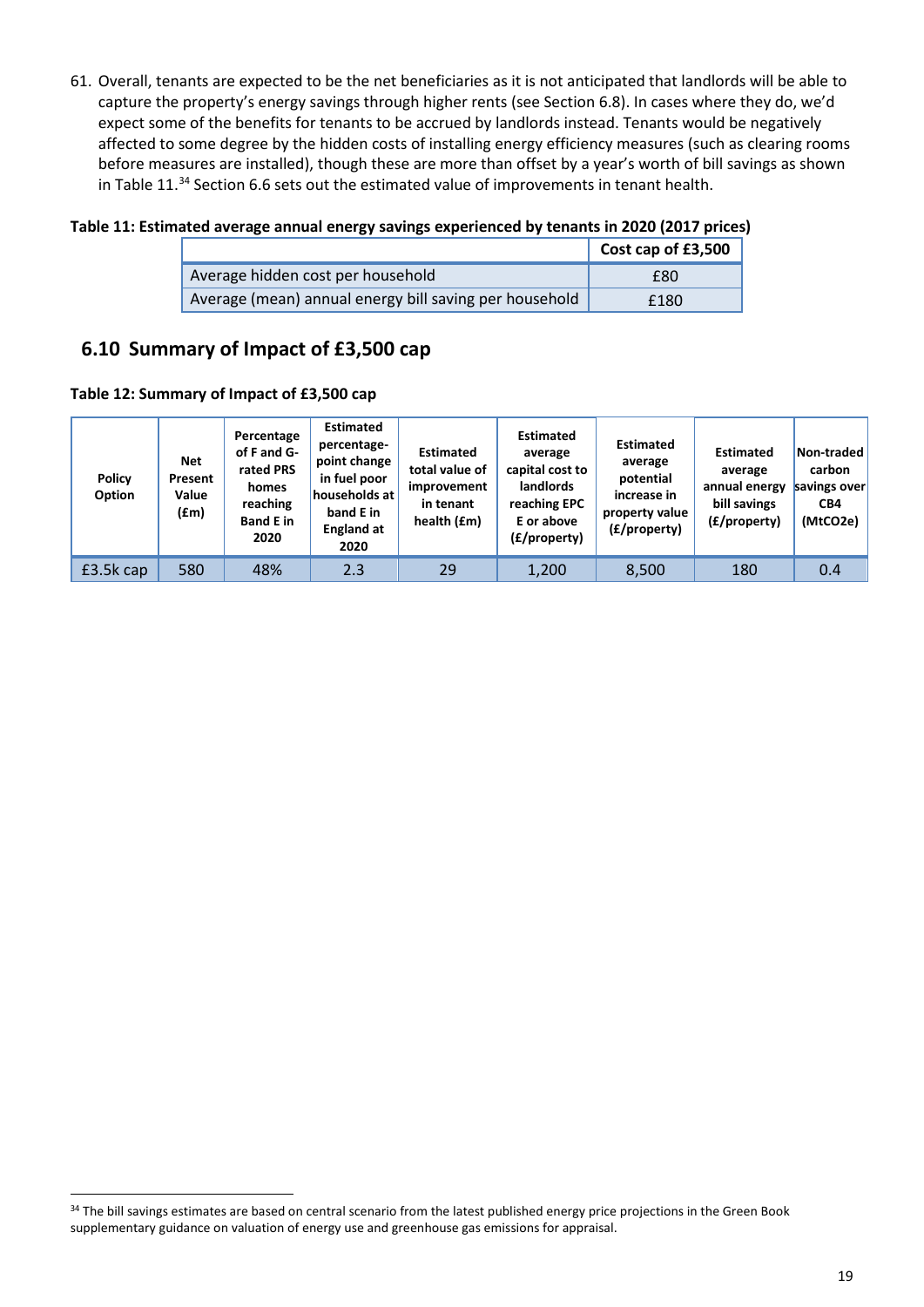## <span id="page-21-0"></span>**7. Business impact**

### **7.1 Equivalent Annual Net Direct Cost to Business & Business Impact Target**

- 62. The proposed amendments to the PRS regulations will result in increased costs to landlords, who are assumed to all be businesses (see section [7.2\)](#page-21-1) in keeping with previous regulations affecting the sector<sup>35</sup>. This means that the PRS regulations would change from a 'zero net cost' measure, as landlords can currently claim an exemption if they need to bear any costs themselves, to an 'in' measure as a result of the proposed amendments being made, as they will now bear these costs directly.
- 63. Direct costs determined to be in scope are:
	- **Capital costs of installations** (parts, labour and VAT[36](#page-21-5))
	- **Finance costs**
	- **Compliance costs (the cost of time taken by landlords to prove compliance with or apply for an exemption from the regulations plus familiarisation with amended regulations)**
	- **Hidden/hassle costs of installations**
	- **Operating costs**, excluding fuel (i.e. maintenance of central heating and solar PV only)
- 64. The direct costs to business are therefore the sum of each of the five components above, over the appraisal period of the policy (42 years). The main assumptions and evidence sources used for each component are set out in Annex C. Using the Department for Business, Energy and Industrial Strategy's Impact Assessment Calculator,[37](#page-21-6) the provisional Equivalent Annualised Net Direct Cost to Business (EANDCB) of the preferred policy option of a £3,500 cost cap is set out i[n Table 13](#page-21-2) below, alongside the Business Net Present Value and Business Impact Target score<sup>38</sup>. Note that the increased property value benefit has not been included.

#### <span id="page-21-2"></span>**Table 13: EANDCB and Business Net Present Value (£m)**

|                                                                          | Cost cap of £3,500 |
|--------------------------------------------------------------------------|--------------------|
| Equivalent Annualised Net Direct Cost to Business (EANDCB) - 2014 prices | £34.5              |
| Business Net Present Value - 2017 prices                                 | -£968 l            |
| Score against the Business Impact Test                                   | 172.5              |

### <span id="page-21-1"></span>**7.2 Small and Micro Business Assessment**

65. [Table 14](#page-21-3) sets out an estimate of the portfolio size for domestic landlords, drawing on data from the Ministry of Housing, Communities and Local Government's Private Landlord Survey.<sup>[39](#page-21-8)</sup> This shows that the majority (78%) of domestic landlords own a single property and 1% of landlords own 25 or more properties.<sup>[40](#page-21-9)</sup>

<span id="page-21-3"></span>**Table 14: Estimated distribution of property portfolios for private landlords**

| <b>Number of properties</b>     |     |         |    | $0 - 24$ | 25-100 | $\cdot 100$ |
|---------------------------------|-----|---------|----|----------|--------|-------------|
| Proportion of private landlords | 78% | 7%<br>⊥ | 3% | 1%       | 1%     | 0%          |

<sup>&</sup>lt;u>.</u> <sup>35</sup> For example see the 2015 PRS Impact Assessment

<span id="page-21-4"></span>[<sup>\(</sup>https://www.gov.uk/government/uploads/system/uploads/attachment\\_data/file/401382/150202\\_PRS\\_Final\\_Stage\\_Revised\\_For\\_Public](https://www.gov.uk/government/uploads/system/uploads/attachment_data/file/401382/150202_PRS_Final_Stage_Revised_For_Publication.pdf) [ation.pdf\)](https://www.gov.uk/government/uploads/system/uploads/attachment_data/file/401382/150202_PRS_Final_Stage_Revised_For_Publication.pdf) and the recent consultation Impact Assessment on Domestic Heating Replacement Regulations

<sup>(</sup>[https://www.gov.uk/government/uploads/system/uploads/attachment\\_data/file/575300/Short\\_Term\\_Domestic\\_Boiler\\_2016\\_Initial\\_IA](https://www.gov.uk/government/uploads/system/uploads/attachment_data/file/575300/Short_Term_Domestic_Boiler_2016_Initial_IA.pdf)

<span id="page-21-5"></span>[<sup>.</sup>pdf\)](https://www.gov.uk/government/uploads/system/uploads/attachment_data/file/575300/Short_Term_Domestic_Boiler_2016_Initial_IA.pdf) 36 VAT is not counted in the cost-benefit analysis (Table 2) as it is a transfer from landlords to the Exchequer, but landlords face this direct cost and therefore VAT is included as part of the capital costs when calculating the EANDCB.

<span id="page-21-6"></span><sup>37</sup> Available at[: https://www.gov.uk/government/publications/impact-assessment-calculator--3](https://www.gov.uk/government/publications/impact-assessment-calculator--3)

<span id="page-21-8"></span><span id="page-21-7"></span><sup>&</sup>lt;sup>38</sup> The BIT is a cross-government target for the reduction of regulation on business.

<sup>39</sup> <https://www.gov.uk/government/statistics/private-landlords-survey-2010>

<span id="page-21-9"></span><sup>&</sup>lt;sup>40</sup> This distribution is based on all PRS properties. Similar data for properties that are specifically, 'F' or 'G' rated are not available.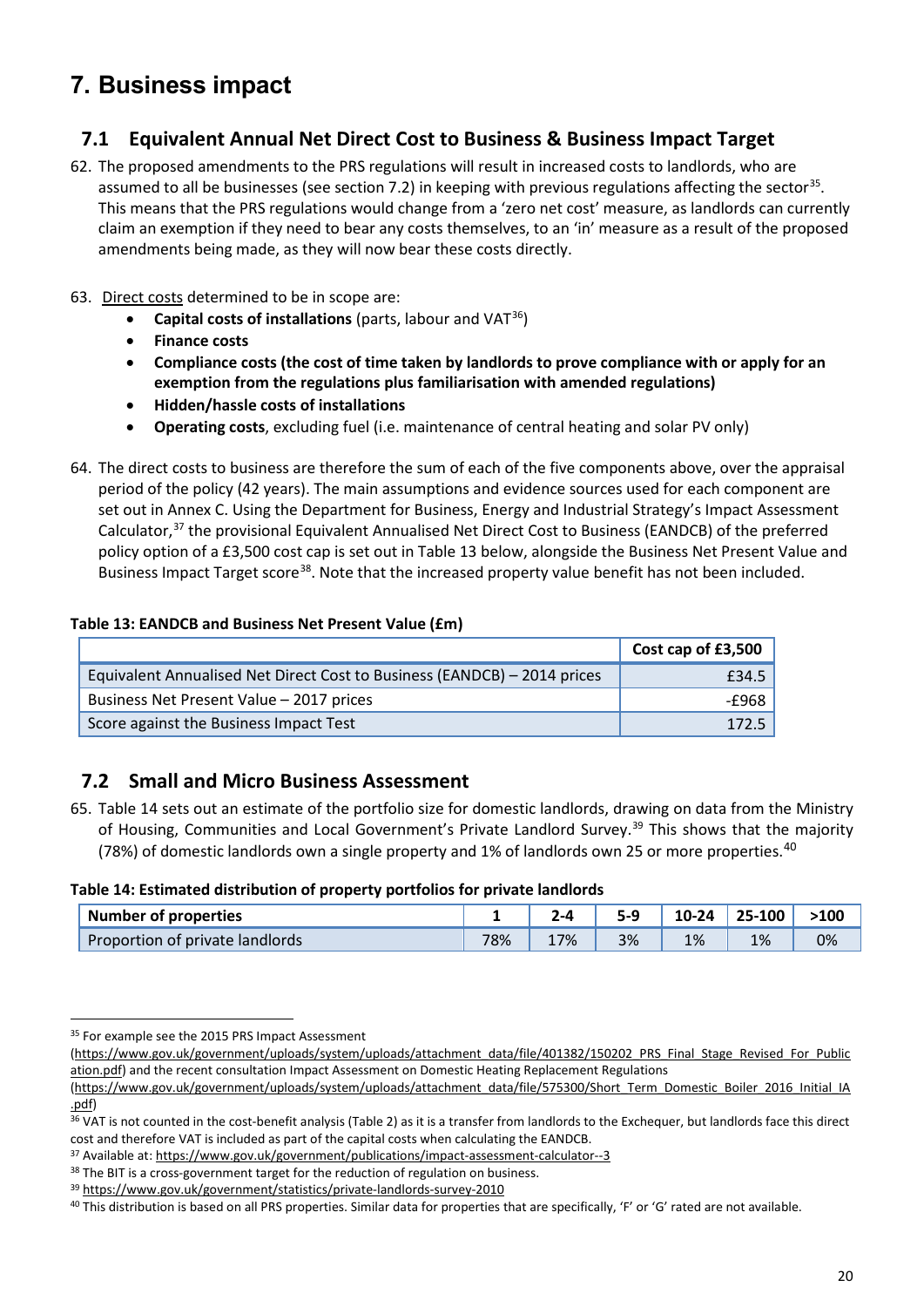#### **Classification of PRS Landlords as small and micro businesses**

- 66. As most landlords in the domestic PRS only own one property, it seems appropriate to make the conservative assumption that all landlords in the domestic sector should be classified as small or micro businesses for the Small and Micro Business Assessment.
- 67. There are around 1.6 million domestic landlords in England and Wales.<sup>[41](#page-22-0)</sup> It should also be noted that while small and micro businesses comprise most of the sector, only landlords owning the least energy efficient properties (those F and G rated) required to make any improvements to their properties. This equates to around 6% (around 100,000) of businesses operating in the domestic private rental market (due to a lack of data on PRS ownership by EPC Band, we assume the distribution of property ownership for F and G rated properties is the same as that for the overall PRS). Given most landlords only own one property they are highly unlikely to require more than 49 staff.

#### **Rationale for the non-exclusion of small and micro businesses from the Regulations**

- 68. All domestic landlords are classified as small and micro business for the purpose of this assessment; therefore their exclusion would remove most, if not all, of the intended benefits of the policy. Many of the costs incurred by landlords as a result of the Regulations are likely to be on a per-property basis – meaning that landlords with small property portfolios (and therefore deemed to be small or micro businesses, as discussed above) will not be disproportionately burdened by the Regulations.
- 69. With the costs of understanding the Regulations, however, there are clear economies of scale with landlords with large property portfolios able to spread the costs of installation or organising finance over a large number of properties.

#### **Mitigating the impact on small and micro businesses**

- 70. The proposed amendments discussed in this impact assessment will affect the same landlord cohort as those in scope of the 2015 Regulations, a majority of whom are likely to be small and micro businesses. The establishment of a cap on likely landlord costs is designed to moderate the effect of a requirement on these businesses to improve any sub-standard rental property to a minimum of EPC band E, even where no thirdparty funding is available. However, funding is likely to be available in at least some cases. For instance, the Green Deal scheme has been in operation since 2013, and continues to be available to landlords. While the Government ended public investment in the scheme in 2015, the Framework supporting the scheme remained in place for private investors wishing to enter the market. Since then, there has continued to be a number of Providers operating. Similarly, some local authorities periodically operate funding schemes for private landlords, and details of available support can be searched for on the new, Government endorsed [Simple](http://www.simpleenergyadvice.org.uk/grants)  [Energy Advice](http://www.simpleenergyadvice.org.uk/grants) service. Landlord businesses whose tenants qualify for supplier obligation support may be able to access full or partial funding for higher value improvements (for instance, solid wall insulation or renewables) which will further mitigate the impacts for these landlords. The impacts, including estimated average costs, of improving substandard property to an EPC Band E, are set out in [Table 10.](#page-18-1)
- 71. As discussed in the impact assessment for the 2015 regulations, it is possible that some of the burden faced by some small and micro landlords is partially offset through the use of letting agencies. These agencies may, in some instances, bear the costs of understanding the Regulation, and can therefore advise landlords using the agency about compliance. There is some evidence that agents are already offering these kinds of services in some cases. Agents are likely to have economies of scale as they may manage a number of properties on behalf of landlords. However, this will not offset the costs in all instances, with around 39% of landlords not using letting agencies when letting out a domestic property in  $2017<sup>42</sup>$ . There is no evidence of whether

<u>.</u>

<span id="page-22-0"></span><sup>41</sup> Estimate based on HMRC Survey of Personal Incomes 2014-15 which shows the number of landlords declaring income from letting their properties in the UK. Available at [https://www.gov.uk/government/statistics/personal-incomes-statistics-tables-31-to-311-for-the-tax](https://www.gov.uk/government/statistics/personal-incomes-statistics-tables-31-to-311-for-the-tax-year-2014-to-2015)[year-2014-to-2015](https://www.gov.uk/government/statistics/personal-incomes-statistics-tables-31-to-311-for-the-tax-year-2014-to-2015) and converted to cover England and Wales only

<span id="page-22-1"></span><sup>42</sup> <https://landlords.org.uk/news-campaigns/news/sudden-spike-in-use-letting-agents>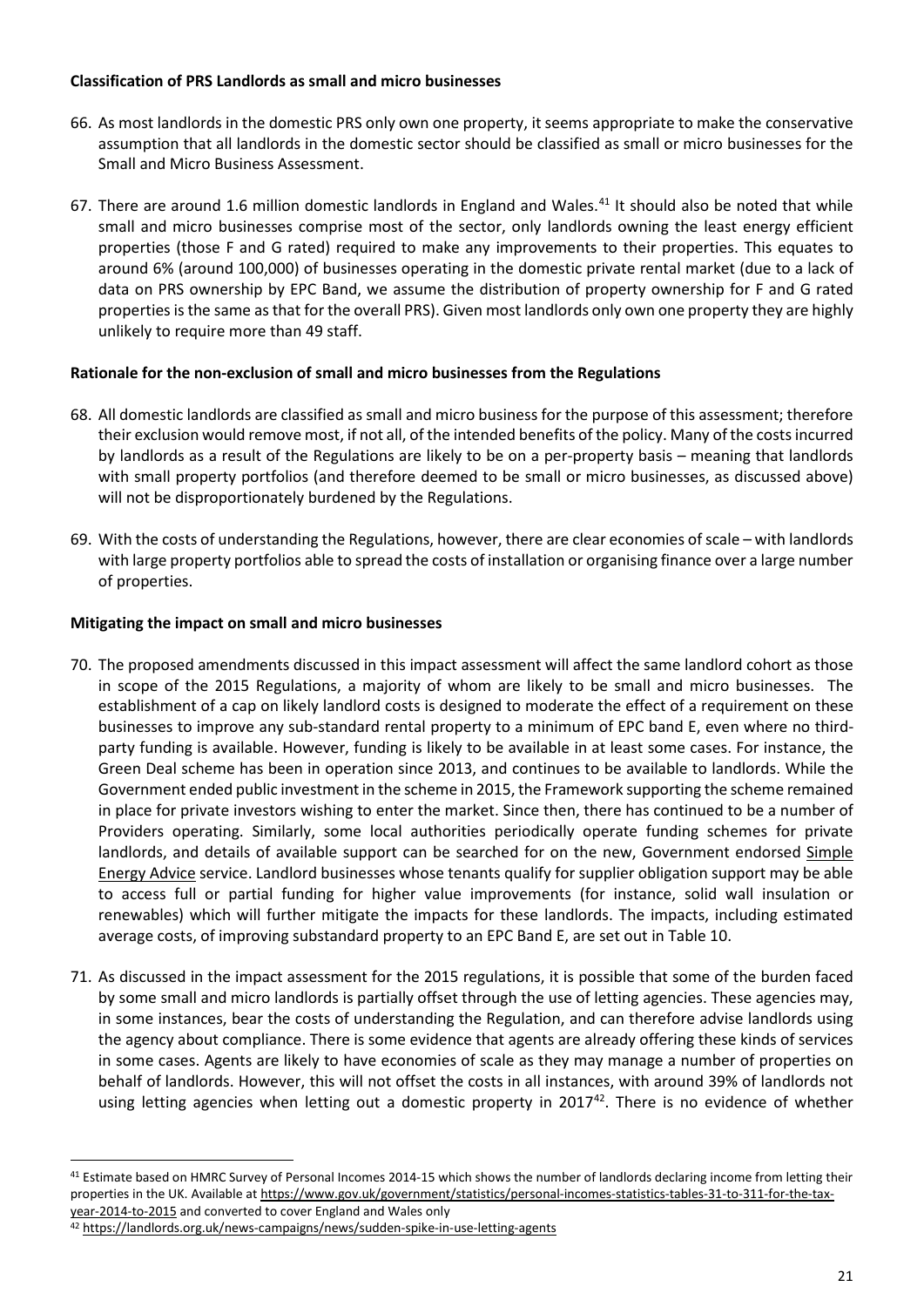landlords of F and G properties are more or less likely to use letting agencies than those owning more energy efficiency properties.

72. Government has published comprehensive guidance to landlords and others with an interest in the minimum standard to ensure that businesses in scope can understand their obligations in as straightforward a manner as possible. This landlord guidance is available [here](https://www.gov.uk/government/publications/the-private-rented-property-minimum-standard-landlord-guidance-documents)<sup>[43](#page-23-0)</sup>, and will be updated and expanded in due course to reflect the changes to the domestic regulations made as a result of these amended Regulations. Advice and support, including an interactive minimum standards decision tree, is also available on Simple Energy Advice webservice [here.](https://www.simpleenergyadvice.org.uk/pages/information-for-landlords) This advice information will also be updated to reflect the amended scheme provisions.

<span id="page-23-0"></span><sup>43</sup> www.gov.uk/government/publications/the-private-rented-property-minimum-standard-landlord-guidance-documents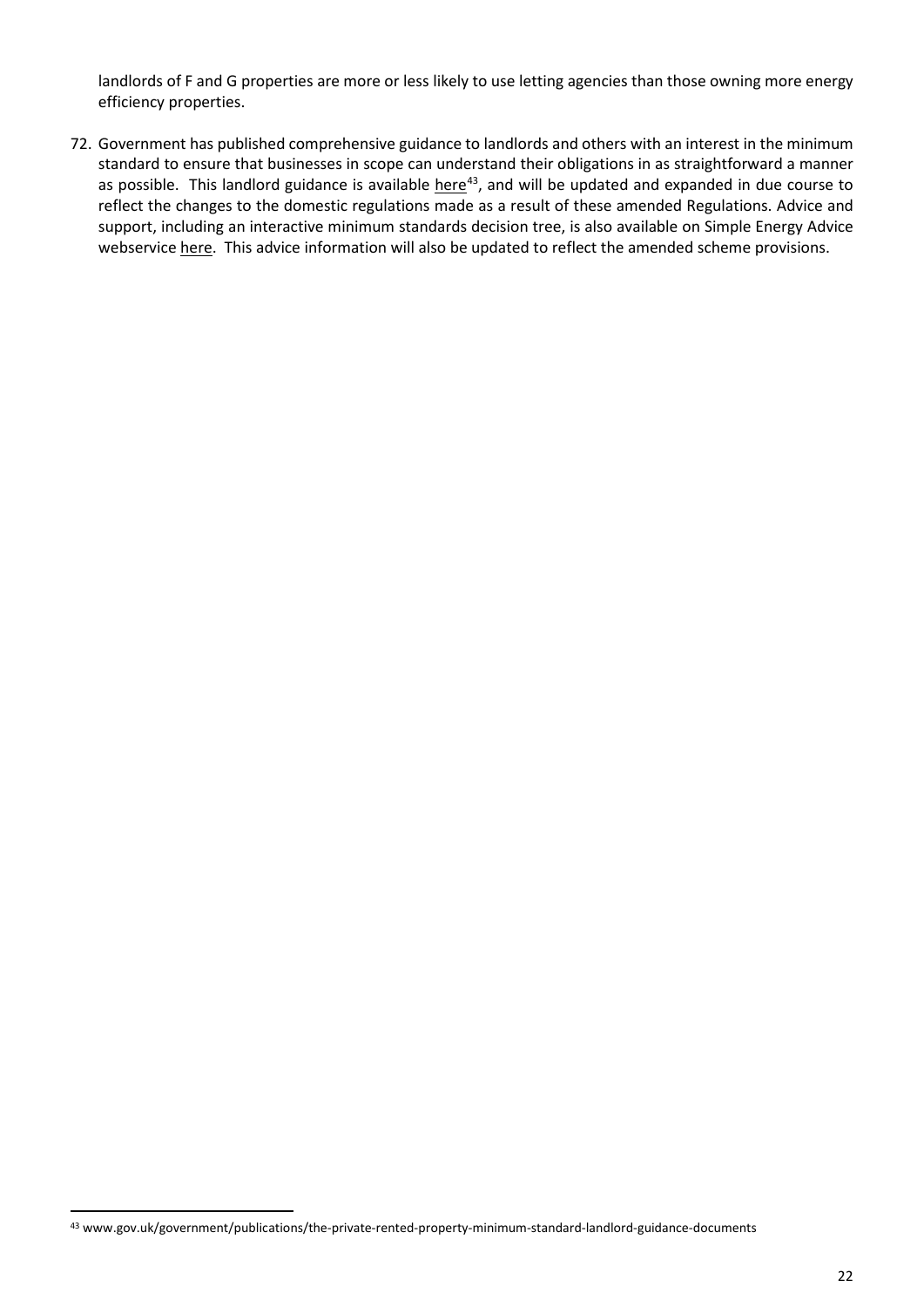## <span id="page-24-1"></span><span id="page-24-0"></span>**8. Risks and uncertainties**

73. The impacts of the amended PRS regulations are uncertain due to a range of factors. The main factors identified are the capital cost of measures, energy prices, compliance costs, enforcement costs, and the stock in scope.

## **8.1 Capital costs**

74. The extent to which landlords make energy efficiency improvements will depend on the costs they face against the proposed cost cap. The analysis in this IA draws on the most up to date evidence available on capital costs, but these may change in future – for example as a result of innovation. The High and Low NPV estimates for the £3,500 cost cap reflect the impact of using different capital cost assumptions (low and high respectively, according to the ranges outlined in [Annex C](#page-35-1)). Capital cost assumptions are altered to estimate the High and Low scenario of the preferred option, because capital costs not only have a significant impact on the NPV but also on other key variables, such as the cost to landlords and the proportion of PRS properties achieving Band E. [Table 15](#page-24-2) provides additional detail on the impact that varying the capital cost assumptions have on key estimates under the £3,500 cost cap.

#### <span id="page-24-2"></span>**Table 15: Estimated change in percentage of homes reaching EPC Band E and average costs under high and low capital cost assumptions**

|                                                                            | Low cost<br>assumptions | <b>Central cost</b><br>assumptions | <b>High cost</b><br>assumptions |
|----------------------------------------------------------------------------|-------------------------|------------------------------------|---------------------------------|
| Net Present Value (£m)                                                     | 836                     | 580                                | 430                             |
| Benefits (£m)                                                              | 1,637                   | 1,488                              | 1,430                           |
| Costs (£m)                                                                 | 801                     | 908                                | 999                             |
| Percentage of homes in scope achieving EPC<br>Band E                       | 54%                     | 48%                                | 46%                             |
| Percentage of homes in scope taking action<br>but not achieving EPC Band E | 46%                     | 52%                                | 54%                             |
| Average (mean) capital costs for those<br>achieving EPC Band E             | £1,100                  | £1,200                             | £1,400                          |
| Average (mean) capital costs for those not<br>achieving EPC Band E         | £1,800                  | £2,000                             | £2,000                          |

- 75. The sensitivities in [Table 15](#page-24-2) show that if the costs landlords face are higher than those assumed under the central scenario, fewer would achieve Band E. Higher costs of measures mean that more landlords would find that they could not make further progress towards Band E without breaching the cost cap, and this is reflected in the lower proportion of properties reaching Band E compared to the central scenario. Under a scenario where costs of measures are lower, a larger number of landlords can achieve Band E within the cost cap.
- 76. The higher the cost of measures, the higher the average capital cost for those achieving Band E. There is, however, a positive NPV for all cost assumptions, with the low cost scenario having the highest NPV[. Table](#page-24-3)  [16](#page-24-3) shows the number and type of measures installed under the three capital cost assumptions:

#### <span id="page-24-3"></span>**Table 16: Estimated number of measures installed under the £3.5k cost cap, for different capital cost assumptions**

| <b>Type of installation</b> | Low cost<br>assumptions | <b>Central cost</b><br>assumptions | <b>High cost</b><br>assumptions |  |
|-----------------------------|-------------------------|------------------------------------|---------------------------------|--|
| Loft insulation             | 60,000                  | 53,000                             | 54,000                          |  |
| Cavity Wall Insulation      | 26,000                  | 25,000                             | 25,000                          |  |
| Solid Wall Insulation       | 0                       |                                    |                                 |  |
| Floor insulation            | 62,000                  | 60,000                             | 50,000                          |  |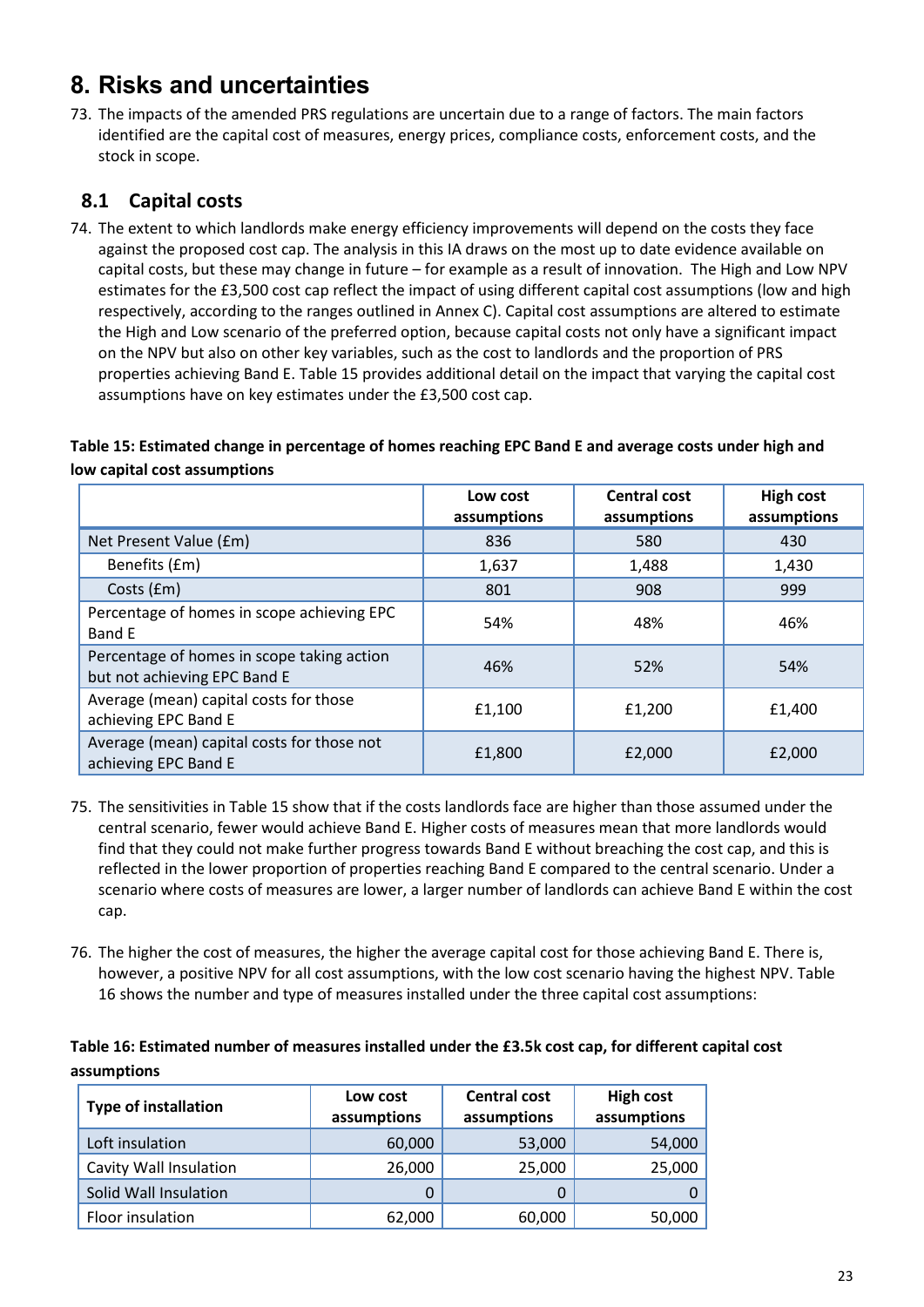| Draught-proofing                  | 115,000 | 118,000 | 122,000 |
|-----------------------------------|---------|---------|---------|
| <b>First Time Central Heating</b> | 5,000   | 0       |         |
| <b>Electric Storage Heater</b>    | 89,000  | 94,000  | 86,000  |
| <b>Heating Controls</b>           | 189,000 | 197,000 | 193,000 |
| Hot Water Cylinder Insulation     | 95,000  | 98,000  | 99,000  |
| <b>Hot Water Thermostat</b>       | 65,000  | 67,000  | 56,000  |
| Low energy lighting               | 142,000 | 139,000 | 145,000 |
| Double glazing                    | 28,000  | 17,000  | 8,000   |
| Solar PV                          | 21,000  | 10,000  | 1,000   |
| <b>Total</b>                      | 899,000 | 879,000 | 839,000 |

## **8.2 Energy prices**

77. Future energy prices are uncertain, and as outlined above the value of energy saved by the amended regulations is a major driver of the benefits. Throughout this Impact Assessment the central price projections are taken from the Green Book supplementary Guidance on valuing energy and greenhouse gas emissions[. Table 17](#page-25-0) below shows the sensitivity of the analysis to "high" and "low" price projections.

<span id="page-25-0"></span>**Table 17: Estimated Net Present Value under Central, High and Low Energy Price Assumptions (£m)**

|                        | High energy price<br>assumptions | <b>Central energy price</b><br>assumptions | Low energy price<br>assumptions |
|------------------------|----------------------------------|--------------------------------------------|---------------------------------|
| Net Present Value (£m) | 732                              | 580                                        | 437                             |
| Benefits (£m)          | 1,640                            | 1,488                                      | 1,345                           |
| Costs (£m)             | 908                              | 908                                        | 908                             |

78. The sensitivity to higher and lower energy price assumptions shows that the amended PRS Regulations generate positive net present values under all price scenarios, with NPVs highest for the high energy price assumption because of the higher value of energy savings.

## **8.3 Enforcement costs**

79. There is uncertainty around the cost to Local Authorities of enforcing the amended PRS Regulations. It is assumed that net enforcement costs of these amendments are zero, given the uncertainty around these costs and that Local Authorities are required to enforce the current PRS regulations. [Table 18](#page-25-1) shows there would be a negative effect on NPV were enforcement costs to be doubled (without doubling the enforcement costs in the counterfactual).

#### <span id="page-25-1"></span>**Table 18: Estimated Net Present Value of policy options under high enforcement cost assumption**

|                        | <b>Central enforcement cost</b><br>assumption | High enforcement cost<br>assumption |
|------------------------|-----------------------------------------------|-------------------------------------|
| Net Present Value (£m) | 580                                           | 541                                 |
| Benefits (£m)          | 1,488                                         | 1,488                               |
| Costs (£m)             | 908                                           | 947                                 |

## **8.4 Compliance costs**

80. Assumptions are made on the amount of time it will take landlords to comply with the regulation amendments. For instance, this includes familiarisation with the changes, and applying for cost exemptions. [Table 19](#page-26-0) shows the change in NPV if the amount of time taken to comply with the amended PRS Regulations doubles, while the original counterfactual compliance time remains the same. Higher compliance costs result in a small decrease in NPV.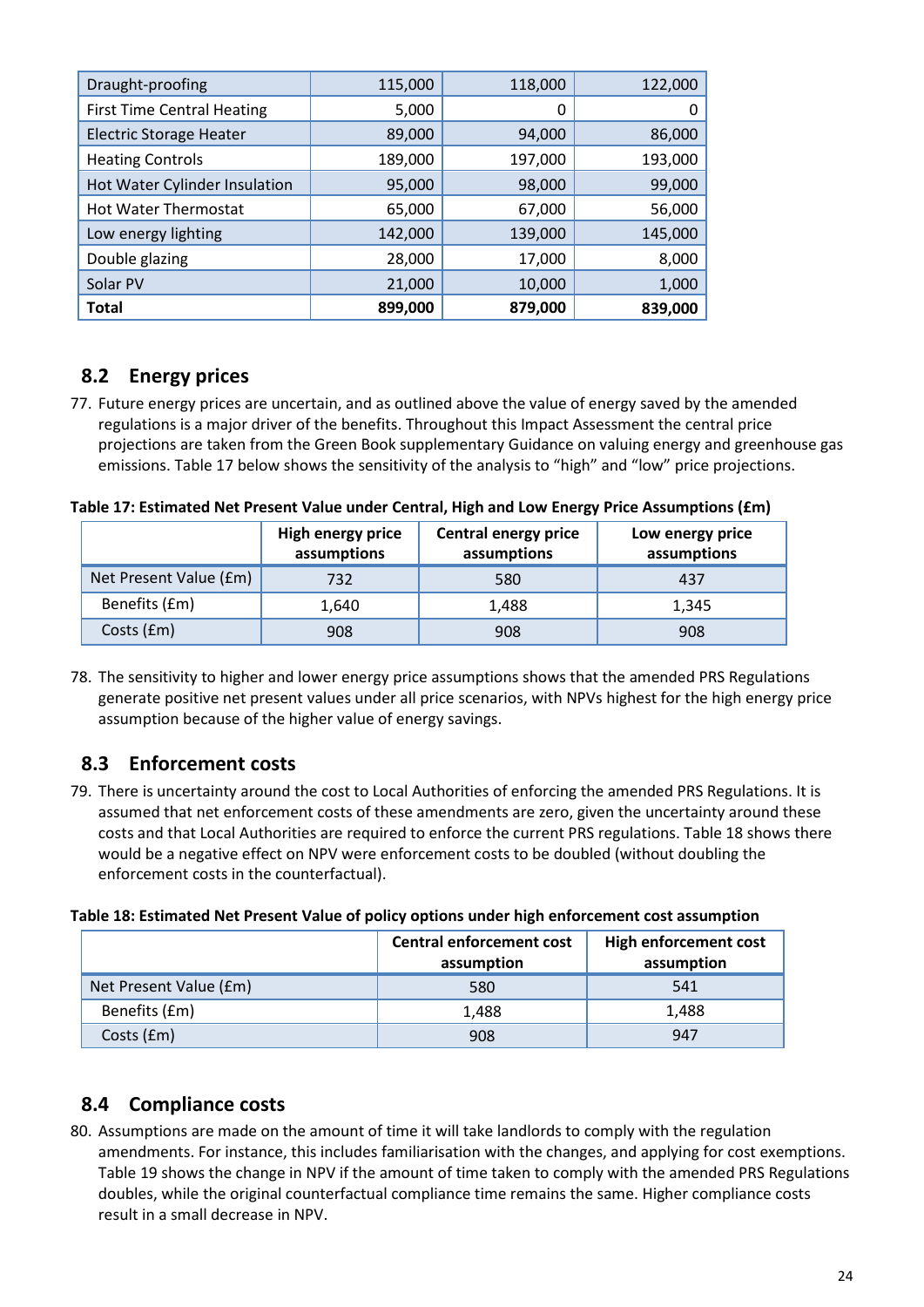|                        | <b>Central compliance assumptions</b> | High compliance assumptions |
|------------------------|---------------------------------------|-----------------------------|
| Net Present Value (£m) | 580                                   | 573                         |
| Benefits (£m)          | 1.488                                 | 1.488                       |
| Costs (£m)             | 908                                   | 915                         |

#### <span id="page-26-0"></span>**Table 19: Estimated Net Present Value of policy options under high compliance assumptions**

### **8.5 Stock in scope**

81. 10 per cent of the stock in scope is removed to account for HMOs (Houses in Multiple Occupation) and listed buildings not requiring an EPC and therefore being exempt from the regulations. [Table 20](#page-26-1) compares NPVs where twice as many households are removed from those in scope, and an assumption that none of the PRS EPC band F and G households are out of scope. The proportional change in NPV is approximately equal to the proportional change in the stock in scope, though all NPVs remain positive.

#### <span id="page-26-1"></span>**Table 20: Estimated Net Present Value of policy options under different stock in scope assumptions**

|                        | <b>Central assumption</b> | Double stock out of<br>scope | No stock out of<br>scope |
|------------------------|---------------------------|------------------------------|--------------------------|
| Net Present Value (£m) | 580                       | 515                          | 644                      |
| Benefits (£m)          | 1.488                     | 1,323                        | 1,653                    |
| Costs (£m)             | 908                       | 807                          | 1,009                    |

### **8.6 Property value uplift**

82. The forthcoming Hedonic Pricing Study found that there is a 0.09% difference in property value per percentage change in SAP score. However, despite growing evidence of the positive link between EPC rating and house price, it is difficult to control for all factors affecting property value. Property value uplift is not included in NPV calculations as this is largely a transfer price effect. [Table 21](#page-26-2) shows the average house price increase under the central assumption of 0.09%, compared with the low assumption of half the difference in property value per change in SAP score.

#### **Table 21: Estimated benefits of increased house prices to landlords**

<span id="page-26-2"></span>

| <b>House Price Impact Assumed</b> | Average increase in house price (£) |
|-----------------------------------|-------------------------------------|
| Central house price increase      | 8.500                               |
| Low house price increase          | 4.300                               |

## **8.7 Combination of risks and uncertainties**

83. [Table 22](#page-26-3) compares the NPV under central assumptions against a scenario which results in the lowest NPV based on the findings from Sections  $4.1 - 4.5$ . High capital cost assumptions are combined with low energy prices, high compliance and enforcement costs, and less stock in scope. The scenario that results in the lowest NPV still results in a large, positive NPV.

#### <span id="page-26-3"></span>**Table 22: Estimated NPV under central assumptions against a low scenario NPV**

|                        | <b>Central assumptions</b> | <b>Low NPV scenario</b> |  |  |
|------------------------|----------------------------|-------------------------|--|--|
| Net Present Value (£m) | 580                        | 215                     |  |  |
| Benefits (£m)          | 1,488                      | 1.148                   |  |  |
| Costs (£m)             | 908                        | 933                     |  |  |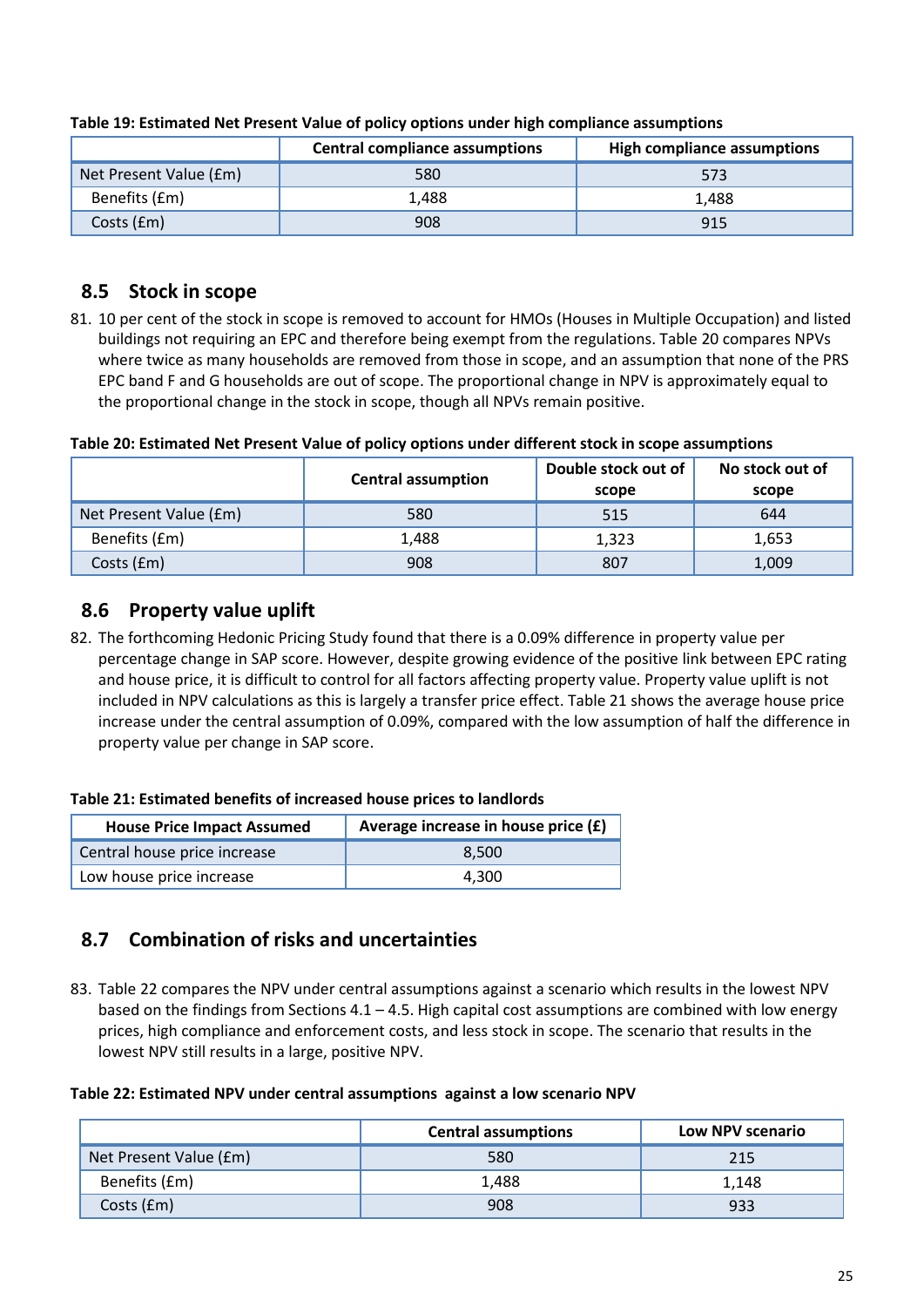## <span id="page-27-0"></span>**9. Monitoring and evaluation**

An evaluation of the PRS MEES regulations commenced in June 2017, this evaluation was conceived with the flexibility to account for changes in the regulations such as those set out in this impact assessment. The evaluation has two central aims:

- Aim 1 provide evidence to inform future policy development to improve the energy efficiency of domestic properties, required from 2018 onwards.
- Aim 2 provide evidence of the impact of the scheme to support a regulatory review, required in 2023.

In relation to the requirements of the regulatory review, the evaluation will make use of existing datasets (such as the English Housing Survey) to provide a robust evaluation of the impact on the energy efficiency of the PRS housing stock, including establishing the causation between the regulations and any observed impacts. Additional assessments will evaluate the wider impacts on landlords and the property market, including property purchase and rental prices.

Alongside the impact evaluation, a process evaluation will collect evidence from landlords, tenants and other stakeholders to assess how the regulations are being implemented on the ground. This part of the evaluation will provide early insight (from 2019) into the potential impacts that the regulations are having through the assessment of self-reported behaviours.

The impact evaluation included in the regulatory review, as this relates to impacts on the housing stock, will consider evidence up to the year 2020/21 and will likely include a degree of uncertainty at that point in time. This is the first year in which all landlords with F and G properties, not just those entering a new tenancy agreement, are required to have been improved in line with the regulations. To support the regulatory review, the English Housing Survey and Welsh Housing Conditions Survey data will be interrogated to assess the number of properties improving to an E rating. By comparing individual survey estimates' confidence intervals, it is possible to assess whether the survey estimates in one year are statistically higher or lower than in previous years. At this stage of the evaluation available data will not be able to support an impact methodology that assesses whether the PRS MEES regulations can be said to have caused any observed changes in the housing stock.

The implementation of the policy and time lag in accessing data dictate that a full test of compliance, including a difference-in-differences analysis impact evaluation, can be conducted in winter of 2023 when data from 2020/21 and 2021/22 is available. This is in line with the suggested methodology for using English Housing Survey data, where two years of data are required to provide sufficient statistical power to assess impacts on smaller sub-groups of property types<sup>[44](#page-27-1)</sup>. This means that the impacts reported in the regulatory review will be updated in a publication scheduled for spring 2024.

<span id="page-27-1"></span><sup>-</sup><sup>44</sup> [http://doc.ukdataservice.ac.uk/doc/8067/mrdoc/pdf/8067\\_testing\\_significant\\_change.pdf](http://doc.ukdataservice.ac.uk/doc/8067/mrdoc/pdf/8067_testing_significant_change.pdf)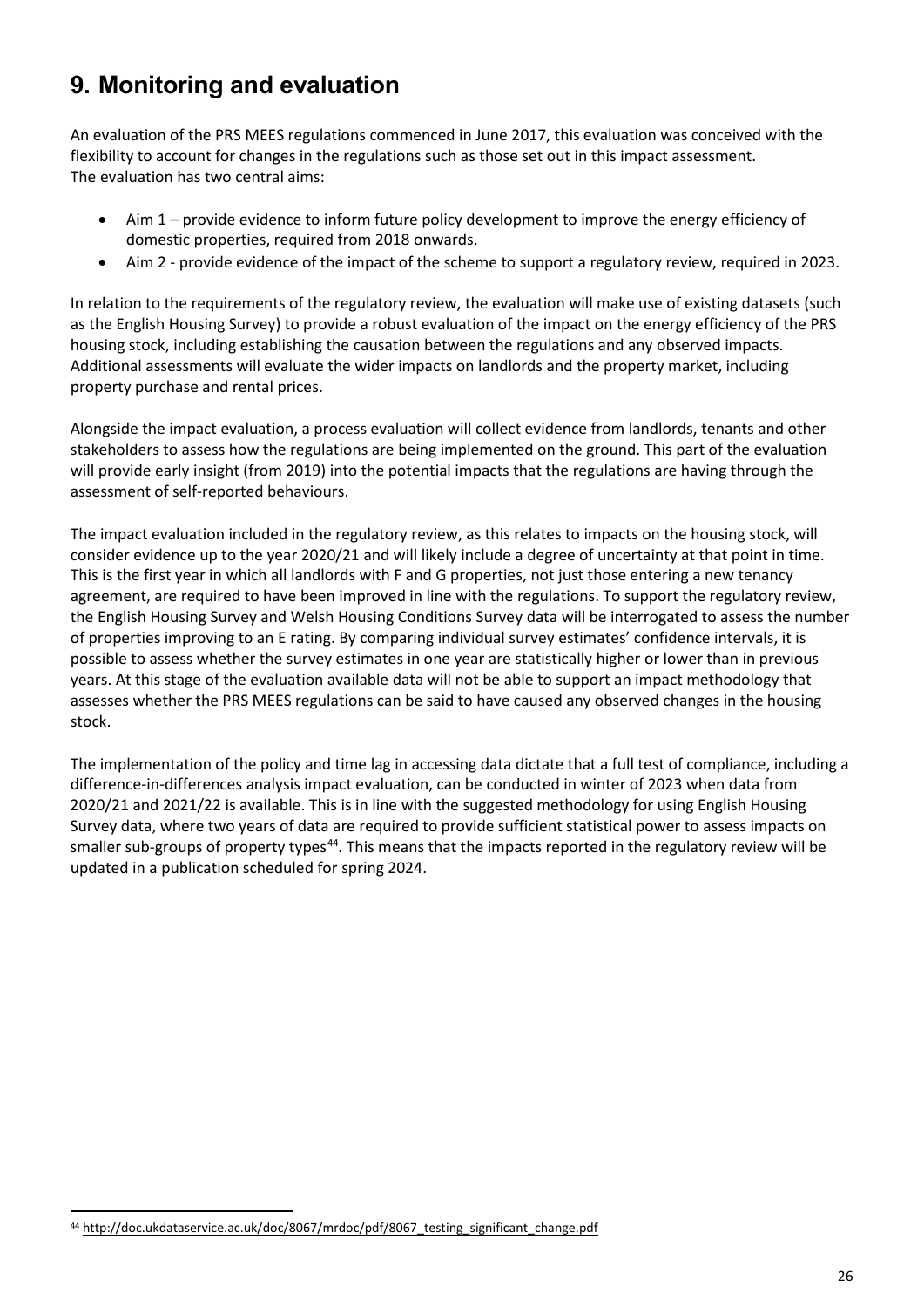## <span id="page-28-0"></span>**Annex A. Policy background, objectives and rationale for intervention**

## **A.1 Policy background**

- 1. Private rented properties are among the least energy efficient in the housing stock (see 'Scale of the Problem' Section [A.4\)](#page-29-0). This means that the sector accounts for a disproportionate number of households in fuel poverty, some of the coldest homes in the housing stock, and some of the most cost-effective opportunities to cut carbon emissions and energy bills.
- 2. The Energy Efficiency (Private Rented Property) (England and Wales) Regulations 2015 contain several provisions to raise energy efficiency standards in the Private Rented Sector (PRS). The key provision is the Minimum Level of Energy Efficiency (Part 3 of the Regulations) which provides that: from April 2018 domestic and non-domestic privately rented properties in England and Wales must meet a minimum energy efficiency standard of EPC E in order to be let. The standard applies to all privately rented property let on a qualifying tenancy type, and which is legally required to have an EPC. The minimum standard will take effect from the point at which a new tenancy is issued, or where an existing tenancy is renewed. The standard will then apply to all relevant properties, even where there has been no change in tenancy, from 1 April 2020 in the domestic sector - this is referred to as the 'backstop' date.
- 3. The current regulations require landlords to install measures which can be funded with no upfront and no net cost to the landlord. The existing Regulations provide that measures will involve no upfront or net cost where they can be fully paid for using Green Deal finance, supplier obligation funding (meaning the Energy Company Obligation (ECO) or its successor(s)), or other third party funding (for example Local Authority grants). Green Deal finance, in many cases in combination with supplier obligation support, was anticipated to be the main route for funding improvements under the existing Regulations.
- 4. Following the closure of the Green Deal Finance Company to new business in 2015, the Regulations, if not amended, are likely to be significantly less effective at driving improvements to the domestic private rental stock than anticipated. The Green Deal Finance Company was sold in early 2017 and the new owners have started the process of introducing a new Pay As You Save finance offer to the market, including a landlord focused offer. However, there is no guarantee that this will lead to an offer which a majority of landlords might access in the medium term. A fuel poverty focused successor to the current supplier obligation, ECO, will deliver energy efficiency improvements from 2018 to 2022. However, the increasing fuel poverty focus of this phase of ECO means that funding will only be available to private rental properties where the tenants are in receipt of certain benefits and tax credits, which rules out a majority of the sector. In addition, ECO support to PRS F and G properties will only be available for higher cost measures (solid wall insulation, first time central heating, and renewables), meaning that funding will be unavailable for the kinds of measures which could be installed under the £3,500 cap.
- 5. Given the levels of uncertainty around availability of permitted finance, it is likely the existing PRS Regulations would result in a majority of domestic landlords claiming an exemption from the prohibition on letting substandard property, diluting the intended impact of the minimum standard. The majority of relevant exemptions under the current Regulations, including the exemption relating to lack of suitable finance, last for five years, and domestic landlords have been able to registering exemptions since October 2017.

## **A.2 Policy objectives**

6. The Government's overarching policy objective is to ensure that the 2015 Regulations are effective in driving investment in the energy efficiency of the worst performing buildings in the domestic Private Rented Sector (PRS). The proposed amendments seek to ensure that, in the absence of a Green Deal finance mechanism, the 'minimum level of energy efficiency' provisions deliver energy efficiency improvements additional to that which may be delivered through Energy Company Obligation funding alone. Effective operation of the domestic PRS regulatory framework will support two of the Government's statutory objectives: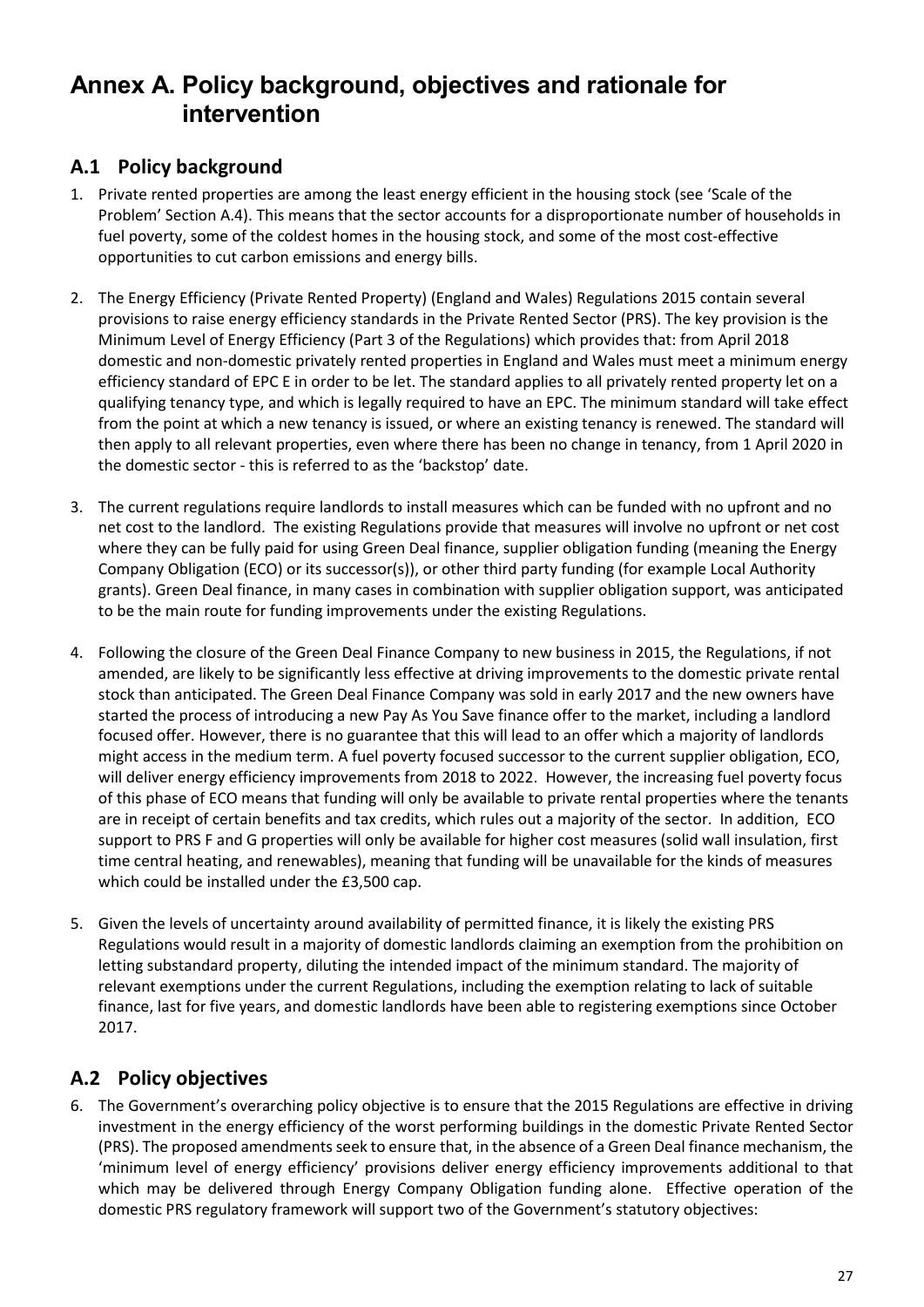- **Tackling fuel poverty**: raising energy efficiency standards in the PRS to EPC Band E by 2020, mirrors the Government's interim target to raise as many fuel poor homes in England to energy efficiency Band E by the same date.<sup>[45](#page-29-1)</sup> The Regulations would therefore make a positive contribution to the Government's fuel poverty commitments for England, as well as the Welsh Government's own statutory target for 2018.[46](#page-29-2)
- **Reducing energy demand and greenhouse gas emissions**: improving the energy efficiency of privately rented homes will cut energy use and the greenhouse gas emissions that result from it, contributing to the Government's climate change commitments.<sup>47</sup>

## **A.3 Broader policy objectives**

- 7. The installations driven by amending the 2015 Regulations will also contribute to a number of broader Governmental objectives:
	- **Increase the security of the UK's energy supply**: reducing domestic energy use means lower demand for imported fuels and power generation, including at times of peak energy demand.
	- **Support economic growth, jobs in the green construction industry and investment**: Increased demand for energy efficiency measures is likely to support productivity growth and jobs within the green construction industry and the wider supply chain. Greater competition within these markets may also spur innovation, lowering the end costs of installing measures, and help sustain jobs. There could be benefits in the wider macro-economy associated with some of the bill savings experienced by households being spent on other goods and services.
	- **Improving public health outcomes**: the least energy efficient homes are typically also the coldest homes (see Figure A3 below), and cold homes can lead to poor health outcomes, with a resulting resource pressure on health services. Improving the energy efficiency of F and G-rated PRS homes will lead to improved health outcomes for households and generate resource savings for health service providers.

## <span id="page-29-0"></span>**A.4 Scale of the problem**

- 8. There were an estimated 4.9 million domestic PRS properties in England and Wales in 2016-2017 (the latest available data from the 2015-16 English Housing Survey<sup>[48](#page-29-4)</sup>) comprising around 24% of the total domestic housing stock. This makes it the second largest form of tenure after owner occupied.
- 9. The Government's official means of measuring energy efficiency in buildings is the Standard Assessment Procedure (SAP)<sup>49</sup>, which rates domestic properties on a scale from 1 (very high energy costs) to 100 (very low energy costs). This scale is in turn banded on a scale from 'G' (very high energy costs) to 'A' (very low energy costs). Between 2005 and 2016 the average SAP rating in the PRS increased from 46 (an EPC Band E) to just over 60 (an EPC Band D). This improvement over time is partly due to an increase in the sector's size over this period, and is shown in Figure A1, whereby a large number of more efficient properties have entered the sector and improved the average efficiency. New properties were responsible for most of the increase in PRS supply, meaning that by 2015 around 17% of PRS properties in England were post-1990 vintage compared to around 16% for the owner occupied sector. Newer properties tend to have higher energy efficiency ratings, due to more stringent building regulations.

https://www.gov.uk/government/uploads/system/uploads/attachment\_data/file/332236/fpeer\_methodology.pdf<br><sup>46</sup> For more information see: DECC (2015) Cutting the cost of keeping warm – a fuel poverty strategy for England,

<span id="page-29-2"></span>

[https://www.gov.uk/government/publications/cutting-the-cost-of-keeping-warm;](https://www.gov.uk/government/publications/cutting-the-cost-of-keeping-warm) Welsh Government (2010) *Fuel poverty strategy 2010*, <http://gov.wales/docs/desh/publications/100723fuelpovertystrategyen.pdf>

<span id="page-29-1"></span><sup>-</sup>45 The fuel poverty target for England and its interim milestones are measured using the Fuel Poverty Energy Efficiency Rating (FPEER), which is based on the same Standard Assessment Procedure methodology used to generate an EPC rating for domestic properties. More information is available here:

<span id="page-29-4"></span><span id="page-29-3"></span><sup>47</sup> For more detail on the UK Government's climate change commitments, see[: https://www.gov.uk/guidance/carbon-budgets](https://www.gov.uk/guidance/carbon-budgets) 48 There has not been a housing survey in Wales since 2008, with figures for Wales for 2016-17 taken from

<span id="page-29-5"></span>https://statswales.gov.wales/Catalogue/Housing/Dwelling[-Stock-Estimates/dwellingstockestimates-by-localauthority-tenure](https://statswales.gov.wales/Catalogue/Housing/Dwelling-Stock-Estimates/dwellingstockestimates-by-localauthority-tenure) 49 For further information see:<https://www.gov.uk/guidance/standard-assessment-procedure>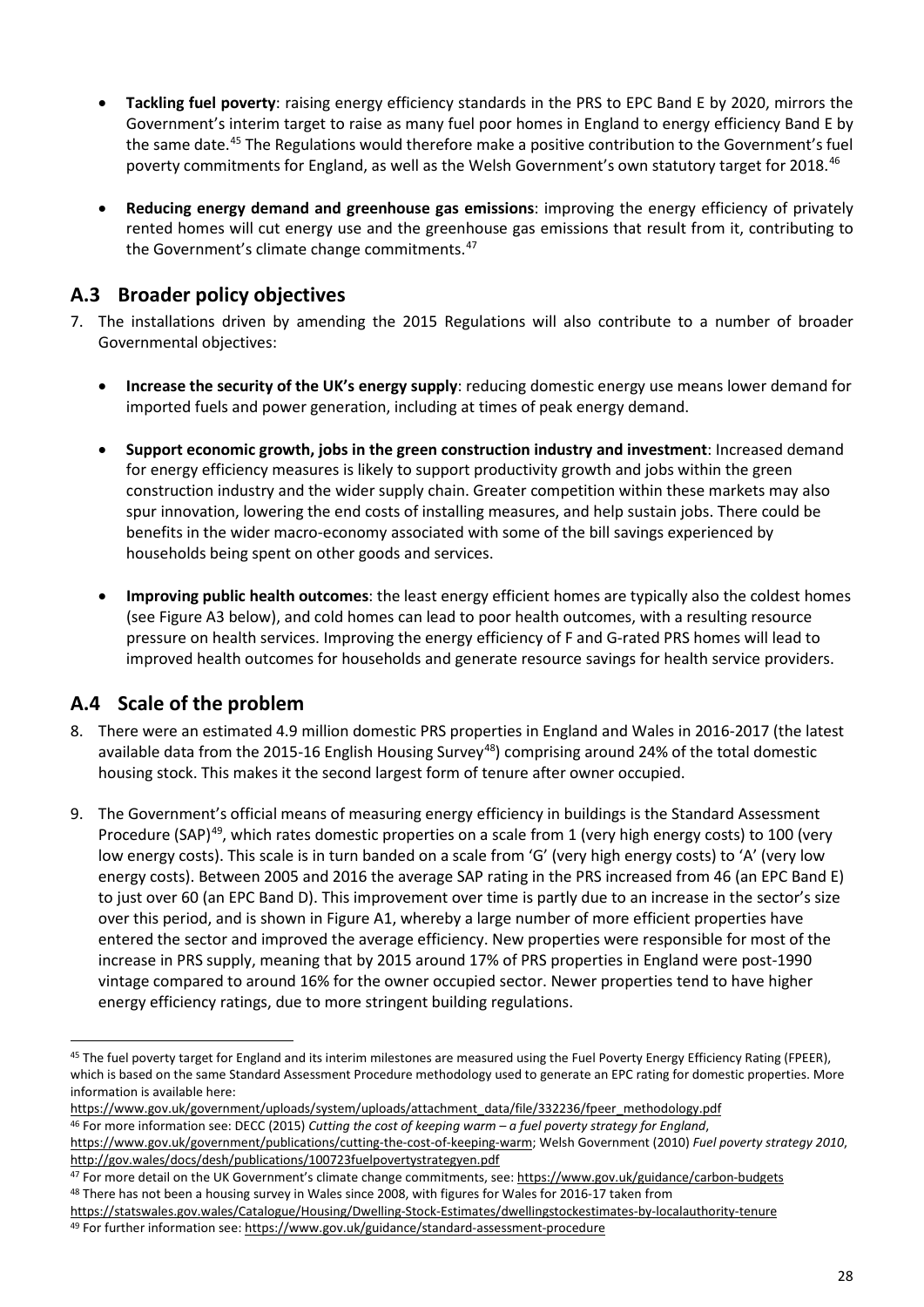10. There remains a stock of older properties in the PRS which have the lowest energy ratings of all domestic properties. The sector has a high proportion of dwellings constructed pre-1919 – 34% compared with 20% in the owner occupied sector. Figure A1 below shows the distribution of EPC ratings by tenure in 2005 and 2016. Although there has been a reduction in the proportion of F/G PRS properties over this period, this will partly be due to the growth in the PRS sector with more new build and energy efficient properties entering the sector.



**Figure A1: Distribution of EPC Ratings in England by Tenure in 2005 and 2016**

11. The distribution of EPC ratings within the PRS, and a comparison with other tenures, is shown in Figure A2. The PRS has the highest percentage of homes with the lowest energy efficiency ratings.

**Figure A2: Distribution of properties by EPC Ratings and housing tenure (England), 2016**



Source: English Housing Survey 2015-16

Source: English Housing Survey 2015-16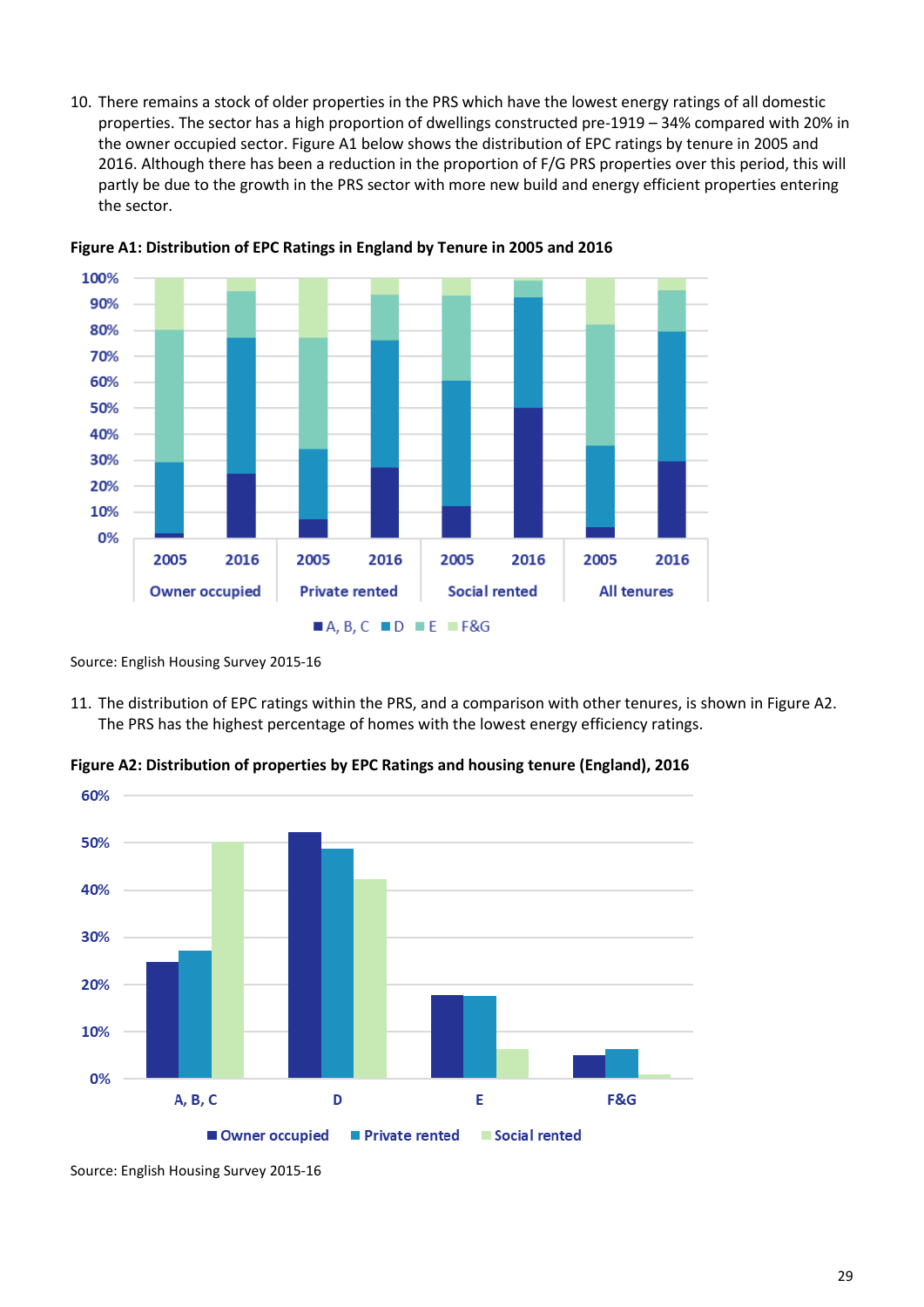- 12. The English Housing Survey produces statistics on the number of PRS properties in England using dwelling and household weights. Dwelling weights would include properties which are vacant and not currently let (these would not require a EPC and are exempt from the regulations), while the statistics based on household weights only include properties which are let and so require a valid EPC and are subject to the PRS regulations.<sup>[50](#page-31-0)</sup> We therefore use household weights to estimate the number of F or G-rated PRS properties in scope of the regulations. Figures for Wales have been included by uplifting figures for England by around 9% - based on official government statistics, the number of PRS households in Wales is around 9% of the number in England. There has not been an equivalent household survey in Wales since 2008.<sup>[51](#page-31-1)</sup>
- 13. Based on the 2015-16 English Housing survey, if all properties in England and Wales in the PRS were required to obtain or display an EPC when they are let out, we estimate there were around 320,000 domestic PRS properties in England and Wales with an EPC rating of Band F or Band G in 2017. Removing properties not in scope, we estimate that at the beginning of 2017 there are estimated to be approximately 290,000 F or Grated PRS properties in England and Wales in scope of the regulations.

## **A.5 Properties not in scope of the regulations**

14. The domestic PRS Regulations only apply to those properties that are let on assured, regulated or domestic agricultural tenancies and which are legally required to have an Energy Performance Certificate (EPC) when they are marketed for let (or for sale). EPC exclusions for certain buildings are set out in the accompanying MHCLG guidance documents<sup>[52](#page-31-2)</sup>, and typically apply to Houses in Multiple Occupation (HMOs) and certain listed buildings/ancient monuments. However the PRS regulations do apply where a legally required EPC exists for the property and only part of the property is let (such as an individual room within a House in Multiple Occupation). The PRS regulations also apply to listed buildings that are legally required to have an EPC.

#### **Houses in Multiple Occupation (HMOs)**

15. A property is classified as a House in Multiple Occupation<sup>[53](#page-31-3)</sup> if at least 3 tenants live in the property, forming more than 1 household, where tenants share toilet, bathroom, or kitchen facilities. Local authority statistics published by MHCLG<sup>[54](#page-31-4)</sup> for England combined with Welsh government estimates of HMOs in Wales<sup>[55](#page-31-5)</sup> suggest that around 10% of PRS properties in England and Wales fall under this definition of HMO. Whether an HMO is required to obtain an EPC depends on the particular set-up of the property and/or tenancy agreement.

#### **Listed buildings and ancient monuments**

- 16. Data on the specific tenure of these building types is not available. However, according to the 2015-16 English Housing Survey the PRS accounts for around 24% of privately owned homes (with the other 76% being owner occupierd), therefore a pro-rata estimate for the PRS would mean that around 24,000 privately rented properties are either a listed building or ancient monument (of the 100,000 within the private domestic sector). Not all of these will be exempt from the legal requirement to have an EPC at point of let (or sale), but even if all were exempt, this would still represents less than 1% of the PRS housing stock.
- 17. Combining HMOs with EPC exempt listed buildings and ancient monuments we exclude 10% of PRS properties from our modelling of the impacts of the amended regulations.

<span id="page-31-3"></span>53 For a definition of a HMO, see[: https://www.gov.uk/house-in-multiple-occupation-licence](https://www.gov.uk/house-in-multiple-occupation-licence)

<span id="page-31-0"></span><sup>&</sup>lt;u>.</u> <sup>50</sup> We will seek to gather evidence during the consultation on the extent to which currently vacant domestic properties are likely to enter the PRS in the period 2018 – 2020.

<span id="page-31-1"></span><sup>&</sup>lt;sup>51</sup> Calculated on the latest household estimates for England and Wales as published in the 2018 fuel poverty National Statistics report, available here: [https://www.gov.uk/government/statistics/annual-fuel-poverty-statistics-report-2018](https://www.gov.uk/government/statistics/annual-fuel-poverty-statistics-report-2016)

Wales figures for 2016-17 can be found here: [https://statswales.gov.wales/Catalogue/Housing/Dwelling](https://statswales.gov.wales/Catalogue/Housing/Dwelling-Stock-Estimates/dwellingstockestimates-by-localauthority-tenure)-Stock-[Estimates/dwellingstockestimates-by-localauthority-tenure.](https://statswales.gov.wales/Catalogue/Housing/Dwelling-Stock-Estimates/dwellingstockestimates-by-localauthority-tenure)

<span id="page-31-2"></span><sup>52</sup> <https://www.gov.uk/government/publications/energy-performance-certificates-for-the-construction-sale-and-let-of-dwellings>

<span id="page-31-4"></span><sup>54</sup> <https://www.gov.uk/government/statistical-data-sets/local-authority-housing-statistics-data-returns-for-2016-to-2017>

<span id="page-31-5"></span><sup>55</sup> [https://statswales.wales.gov.uk/Catalogue/Housing/Hazards](https://statswales.wales.gov.uk/Catalogue/Housing/Hazards-and-Licences/HousesInMultipleOccupation-by-Area)-and-Licences/HousesInMultipleOccupation-by-Area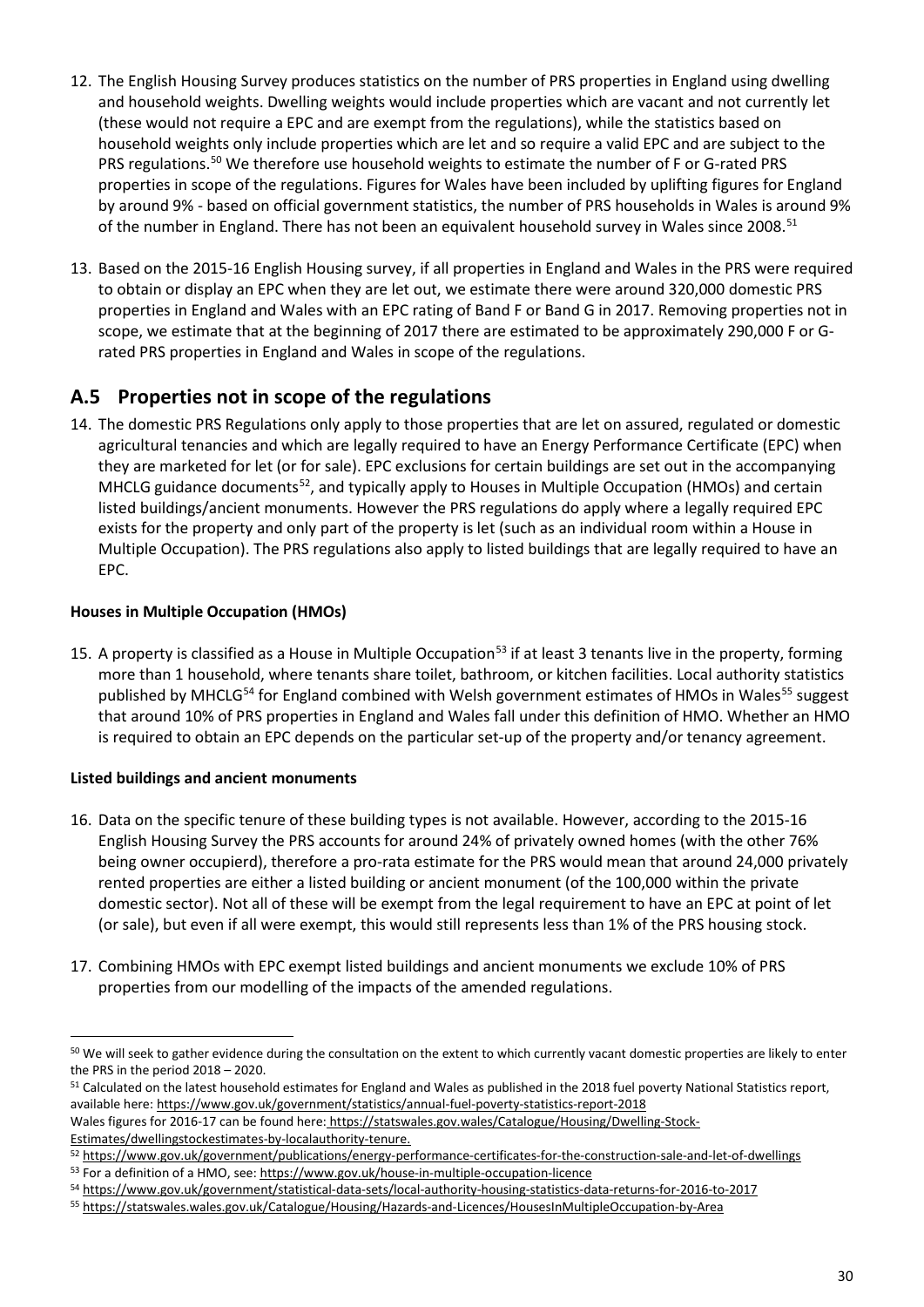## **A.6 Rationale for Government intervention**

#### *Market failures and behavioural barriers*

- 18. There are a range of barriers that prevent households making energy efficiency improvements to their homes, with some particularly relevant to the Private Rented Sector. These have been well documented in previous PRS Impact Assessments,<sup>[56](#page-32-0)</sup> but can be summarised as follows:
	- **Misaligned incentives** for properties in the PRS, the costs of installing energy efficiency measures traditionally fall to landlords, while the benefits of lower energy bills and a warmer property usually fall to tenants. This generates a split-incentive, whereby landlords have little motivation to invest in upgrading the energy efficiency of their property as they do not enjoy the benefits. In principle, in a wellfunctioning market, rent levels should fully reflect differences in a property's energy efficiency. This would overcome the issue, however the presence of other market failures, such as imperfect information on the costs and benefits of energy efficiency measures, mean rents may not fully reflect differences in energy efficiency.
	- **Externalities** households generate carbon emissions through using energy in the home (e.g. heating). They experience the benefit of doing so (e.g. a warm home), but the climate change costs resulting from the emissions are not fully reflected in the price they pay. This leads to overconsumption of fossil fuelbased energy and low demand for energy efficiency because the costs and benefits to society of energy use are not aligned.
	- **Incomplete or asymmetric information** the energy efficiency market is characterised by a lack of trusted information for consumers, who are not well informed about energy efficiency measures. Householders may not be aware of the potential benefits, or be less well informed about the performance of measures than those looking to sell them. As a result, households may heavily discount the potential benefits to them from energy efficiency improvements and choose not to take them up.<sup>[57](#page-32-1)</sup>
	- **Access to capital** the upfront cost of energy efficiency measures means landlords must choose between investing in them or using the same money for other purposes (the 'opportunity cost').
- 19. While tenants have the option to invest in energy efficiency upgrades themselves, short tenancy lengths can mean that in many instances they are unlikely to live in a property long enough for the benefits of energy efficiency to be worth the initial investment. Table A1 shows that around a quarter of tenants have lived in their current place of residence for under a year, and the median length of stay for all tenants is around two years.

#### **Table A1: Length of residence in the Domestic Private Rented Sector**

|                            | Year | 1 Year' | Years | $3 - 4$<br>Years | 5-9<br>Years | 10-19<br>Years | $20 - 29$<br>Years | Years |
|----------------------------|------|---------|-------|------------------|--------------|----------------|--------------------|-------|
| <b>Private Renters (%)</b> | 26   | 15      | 16    |                  |              |                |                    |       |

Source: English Housing Survey, 2015-16

<sup>-</sup><sup>56</sup> For example see the 2017 Consultation Impact Assessment (Section 2):

<span id="page-32-0"></span>https://assets.publishing.service.gov.uk/government/uploads/system/uploads/attachment\_data/file/669214/PRS\_Consultation\_stage\_IA .pdf

<span id="page-32-1"></span><sup>57</sup> Royal Institute for Chartered Surveyors (2010) "Energy Efficiency and Value Project" noted a lack of consistent or easy to access information on energy efficiency and found that this influenced a low level of demand for energy efficiency measures. Consumer research undertaken in 2011 for the Department of Energy and Climate Change showed that after requests for lower heating costs, having access to convincing information about benefits and information from a trusted source are the main reasons given for what would encourage people to make their homes more energy efficient.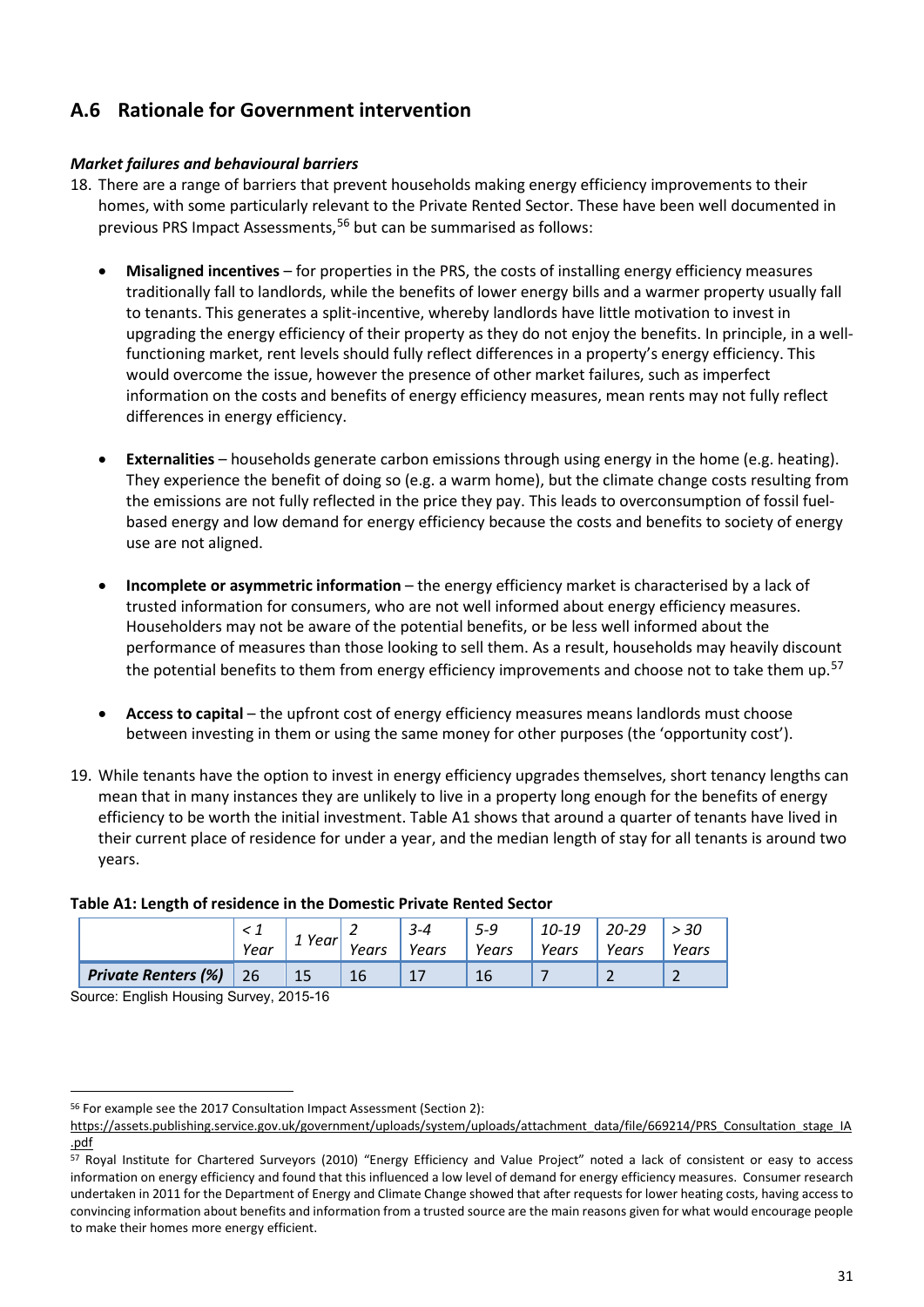#### *Equity considerations*

- 20. The above barriers to improving energy efficiency are compounded by concerns that a disproportionate share of F or G-rated PRS homes are lived in by households in fuel poverty. In England around 11% of all households are fuel poor, around 19% of all PRS households are fuel poor, and over 40% of F or G-rated PRS households are fuel poor. F or G-rated PRS households have an average fuel poverty gap of £1,130 compared to an average of £326 across all households. Households on lower incomes typically face the greatest trade-offs between using their constrained resources to adequately heat their homes and spending on other basic essentials. Upgrading the energy efficiency of the dwelling is the most sustainable and cost-effective means of alleviating fuel poverty.
- 21. Living at low temperatures poses a risk to health, with a range of negative morbidity and mortality impacts associated with exposure to the cold. The Marmot Review Team report on cold homes and health<sup>[58](#page-33-0)</sup> and the Hills Fuel Poverty Review<sup>[59](#page-33-1)</sup> set out the strong body of evidence linking low temperatures to these poor health outcomes – in particular the cardiovascular and respiratory illnesses that drive the number of excess winter deaths each year (around 34,000 in England and Wales in 2016/17).<sup>[60](#page-33-2)</sup>
- 22. Poor energy efficiency standards, and high energy costs driven by poor energy efficiency, have been shown to be robustly linked to lower indoor temperatures (see Figure A3). Households in the PRS facing the barriers to upgrading their energy efficiency risk being 'locked in' to low temperatures and the subsequent negative health outcomes. Improving the energy efficiency of homes has been demonstrated to improve indoor temperatures significantly, reducing the risk to tenants of poor health outcomes.





[http://sticerd.lse.ac.uk/dps/case/cr/CASEreport69\\_Executive\\_Summary.pdf](http://sticerd.lse.ac.uk/dps/case/cr/CASEreport69_Executive_Summary.pdf)

<span id="page-33-0"></span><sup>58</sup> Marmot Review Team (2011). *The Health Impacts of Cold Homes and Fuel Poverty*. Available at:

<http://www.instituteofhealthequity.org/projects/the-health-impacts-of-cold-homes-and-fuel-poverty>

<span id="page-33-1"></span><sup>59</sup> Hills (2011). *Fuel Poverty: The Problem and Its Measurement*. Available at:

<span id="page-33-2"></span><sup>60</sup>Office for National Statistics (2017). *Excess Winter Deaths Statistics*. Available at:

https://www.ons.gov.uk/peoplepopulationandcommunity/birthsdeathsandmarriages/deaths/bulletins/excesswintermortalityinenglanda ndwales/2016to2017provisionaland2015to2016final

<span id="page-33-3"></span> $61$  The SAP scale (1 – 100) is used to determine EPC bands. For example, Band G covers ratings 1 to 20, F covers 21 to 38 and so on. The group "Less than 30" refers to the very least efficient homes (all G-rated and some F-rated).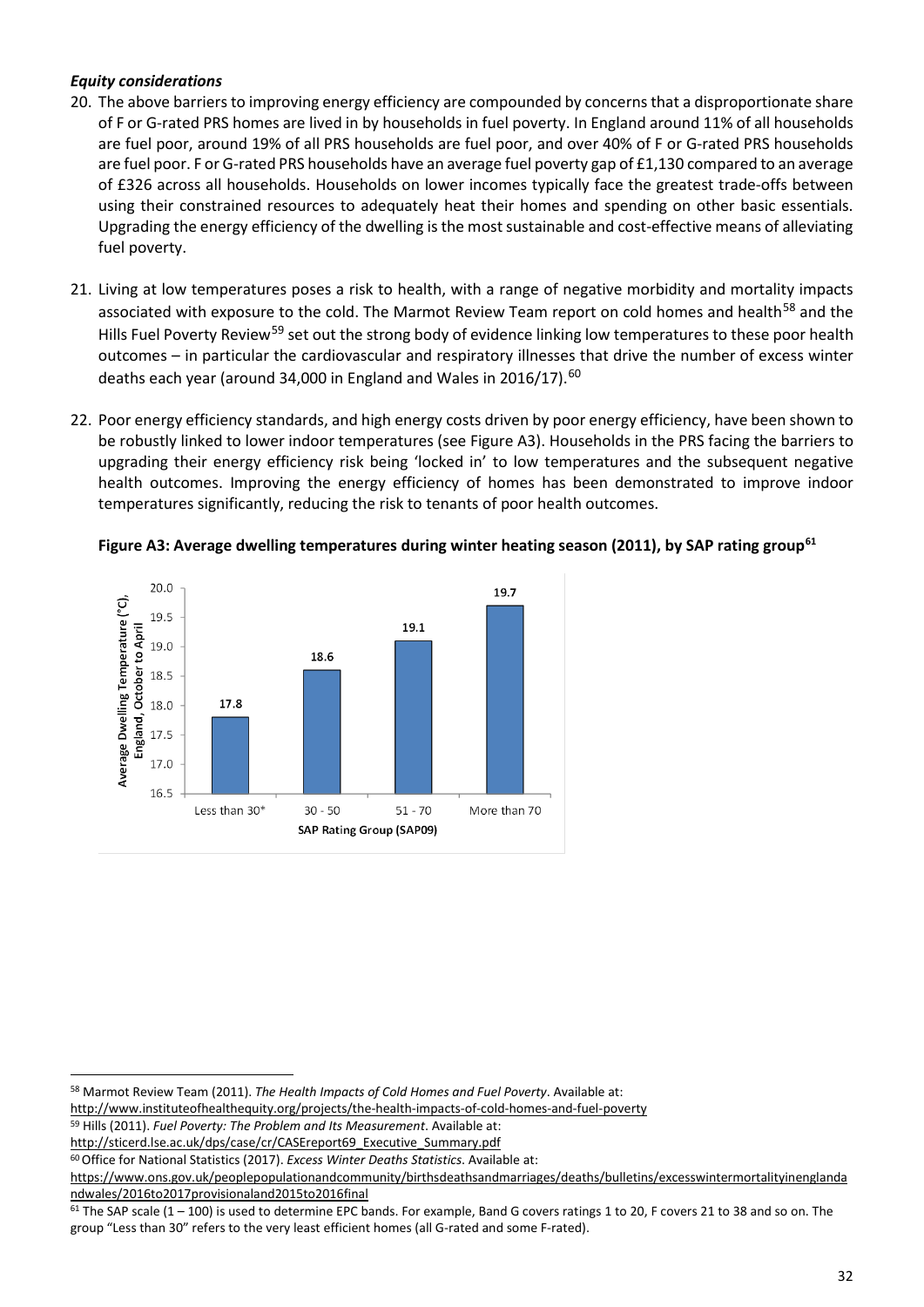## <span id="page-34-0"></span>**Annex B. Counterfactual and policy overlaps**

1. The impacts of the amended PRS Regulations have been assessed against a 'Do Nothing' baseline – the counterfactual. There are two main aspects to the counterfactual that affect the net costs and benefits (including the direct ones to business):

#### **Number of landlords applying for an exemption**

- 2. The impacts of the consultation policy proposals have been assessed against a 'Do Nothing' baseline the counterfactual. Given that under the existing PRS Regulations landlords can apply for an exemption if they face upfront or net costs from installing measures, and that Green Deal Finance is not currently available at scale, an assumption that no activity would occur in the PRS as a direct consequence of the existing PRS Regulations is made. Exceptions to this delivery assumption are those improvements that occur as a result of the natural replacement of boilers and low energy lighting as they come to the end of their natural lifetime. Some measures would also be installed by landlords themselves.
- 3. This is a conservative assumption as some landlords may choose to meet the Regulations by spending from accumulated funds, however, there is no evidence at present relating to how many landlords would do this.

#### **Measures delivered to private rented homes under other policies**

- 4. Counterfactual uptake of low energy lighting is taken from the modelling underpinning Ecodesign. Uptake of conventional heating measures assumes replacement with Ecodesign compliant condensing boilers as existing boilers reach the end of their lifetimes. No boilers are expected to be installed as a result of the amended PRS Regulations so this assumption has no impact on the model.
- 5. The ECO modelling estimates the impact of that policy on different household types, and provides an estimate of the level of uptake that could be expected under ECO. Because ECO can only be applied to high cost measures in the PRS, we do not model any overlap between ECO and the amended PRS Regulations.
- 6. As the Feed in Tariffs for landlords installing Solar PV is low, we assume that there would not be significant take up of this measure in PRS F and G rated properties in the absence of the PRS Regulations. Measures which are covered by the Renewable Heat Incentive e.g. air source heat pumps and biomass boilers have high up front capital costs so installation of these measures would not typically be in the scope of the amended PRS Regulations.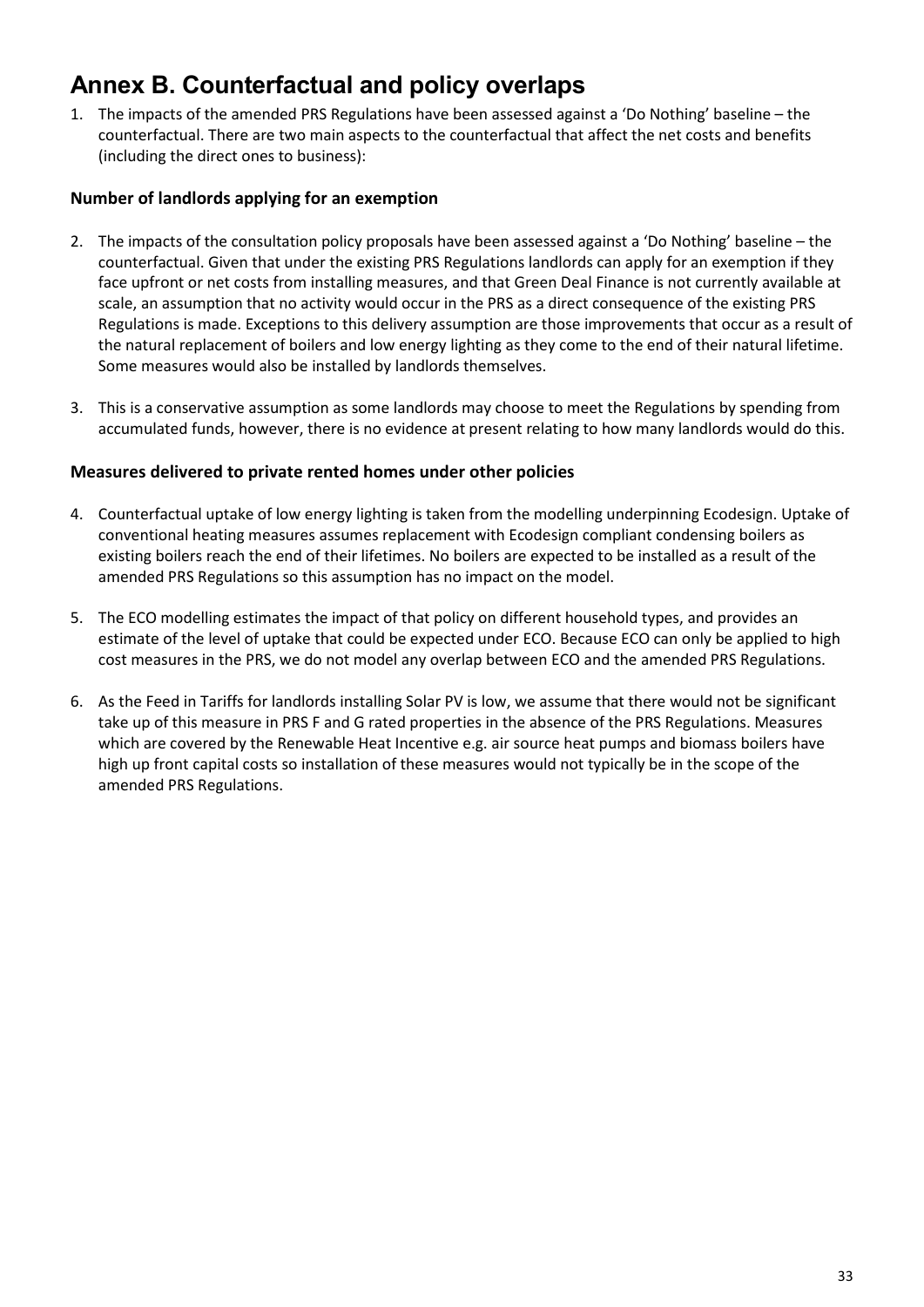## <span id="page-35-1"></span><span id="page-35-0"></span>**Annex C. Modelling approach and key assumptions**

1. This annex sets out the modelling approach used in this impact assessment, the detail of the costs and benefits analysed in the cost-benefit analysis, and the key assumptions made.

## **C.1 Modelling approach**

### **Background to the National Household Model (NHM)**

2. The modelling of landlord actions under the amended PRS regulations was undertaken using the National Household Model (NHM). This is a discrete event simulation model; a flexible modelling method characterised by the ability to represent complex behaviour within, and interactions between, individuals, populations and their environments. The term *discrete* implies that such a model moves forward in time at discrete intervals, from one event to another for instance, and that these events are mutually exclusive. Only the event being simulated by the model can change the state of a case over time (illustrated in Figure C1). For example in this instance, *cases* can be thought of as PRS F and/or G rated properties whist *events* represent the installation of energy efficiency measures.

#### **Figure C1: Visualisation of discrete event simulation**

**Case 0**  $\xrightarrow{\quad}$  **Case 1**  $\xrightarrow{\quad}$  **Case 2** *event 1 event 2*

3. The NHM models energy-related behaviour for domestic dwellings using a SAP-based energy calculation. This simulation environment allows the energy and carbon savings from installing measures to homes across housing stock in England and Wales to be modelled. SAP-based energy savings estimates are aligned with the real life energy savings of different measures using in use factors. The dwelling data is derived from the English Housing Survey (EHS) 2014.

### **Modelling Approach**

- 4. There were 4 main steps to modelling the impact of amending the PRS Regulations: deriving the 2019 stock, modelling the counterfactual (installations we would have expected to happen anyway), modelling the policy, and calculating the net impact of the policy.
	- Deriving the modelled stock of F and G-rated PRS properties for the beginning of 2020:
		- o The NHM started with the housing stock from the 2014 EHS.
		- $\circ$  Meaures were then installed in line with installations from National Statistics<sup>[62](#page-35-2)</sup> for years where this information is available.
		- $\circ$  Incandescent / halogen bulbs were replaced with low energy lighting at a rate of 6% pa. to the end of 2019 (in line with Ecodesign estimates of lighting upgrades).
	- Modelling the counterfactual:
		- o This started from the derived model stock of F and G-rated PRS properties at the end of 2019.
		- $\circ$  As with the modelled stock derivation, the 6% pa. incandescent / halogen lightbulb replacement rate continued in 2020, at which point it increased to 13% until 2030 (again, in line with Ecodesign estimates of lighting upgrades).
		- o Boilers were replaced at a rate of 8% each year (broadly in line with a 12 years boiler lifetime).
		- o No other counterfactual installations were assumed.
	- Modelling the scenario

- o Again, this started from the derived model stock of F and G-rated PRS properties at the end of 2019.
- o Combinations of all feasible measures were generated for each of the modelled dwellings. Our methodology created combinations of measures by selecting up to 1 measure from each group shown in Figure C2.

<span id="page-35-2"></span><sup>62</sup> Household Energy Efficiency Statistics (including technical potential update), available at: <https://www.gov.uk/government/collections/household-energy-efficiency-national-statistics>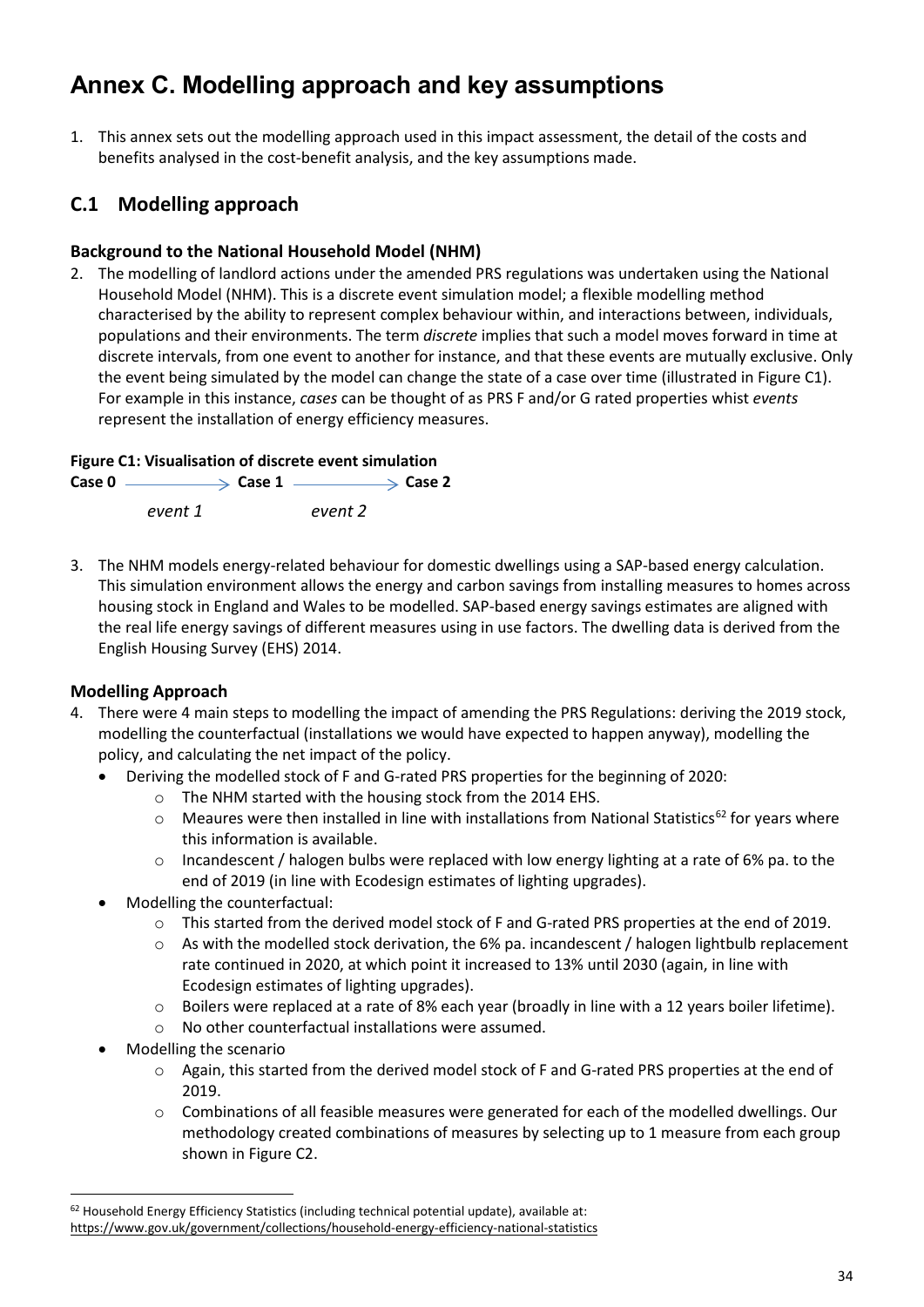- $\circ$  The model selected the cheapest package of measures that improves the property to an EPC rating of E at a total cost below the specified cost cap. If such an outcome could not be achieved, the model selectd the package of measures that maximised the property's SAP rating whilst remaining below the specified cost cap (illustrated in Figure C3).
- o Counterfactual installations continued until 2030 as before.
- Once both a counterfactual and scenario model run had been produced, the net impact of the policy could be calculated by subtracting the counterfactual from the scenario. This accounted for bringing forward the installation of measures that would have happened if the policy had not been implemented. Finally, the results were scaled to our expected stock in scope (se[e Annex A](#page-28-0) for description). By carrying out this scaling outside the NHM, a more robust sample size could be maintained within the NHM.
- 5. The biggest change since the Consultation Impact Assessment was the new measure groups (Figure C2). Previously, the model could choose measures from five groups of measures. This meant excluding measures that were not mutually exclusive (for example, choosing between draught proofing and low energy lighting). The new 11 measure groups not only mean more measures could be installed under a given cost cap, they also allowed for more cheap measures to be installed. This in turn resulted in a higher proportion reaching EPC E and more benefits associated with energy savings. Other changes included expanding the types of heating controls modelled, and updating cost assumptions to reflect our latest evidence<sup>[63](#page-36-0)</sup>.
- 6. The output from the model allowed the changes which have occurred as a result of the policy to be examined by comparing the stock before and after the 2020 scenario measure installations. Changes over the entire policy appraisal period, net of the counterfactual, could also be assessed to calculate the net present value of the policy.



#### **Figure C2: Each package of installed measures can include a measure from each box**

#### **Figure C3: Choice function which the NHM deploys to allocate the optimal package of measures to PRS homes to maximise SAP improvement**



<span id="page-36-0"></span><sup>63</sup> An internal study completed at the start of 2018, which involved interviews with installers, manufacturers, and other industry association input on the costs of heat generation measures and controls.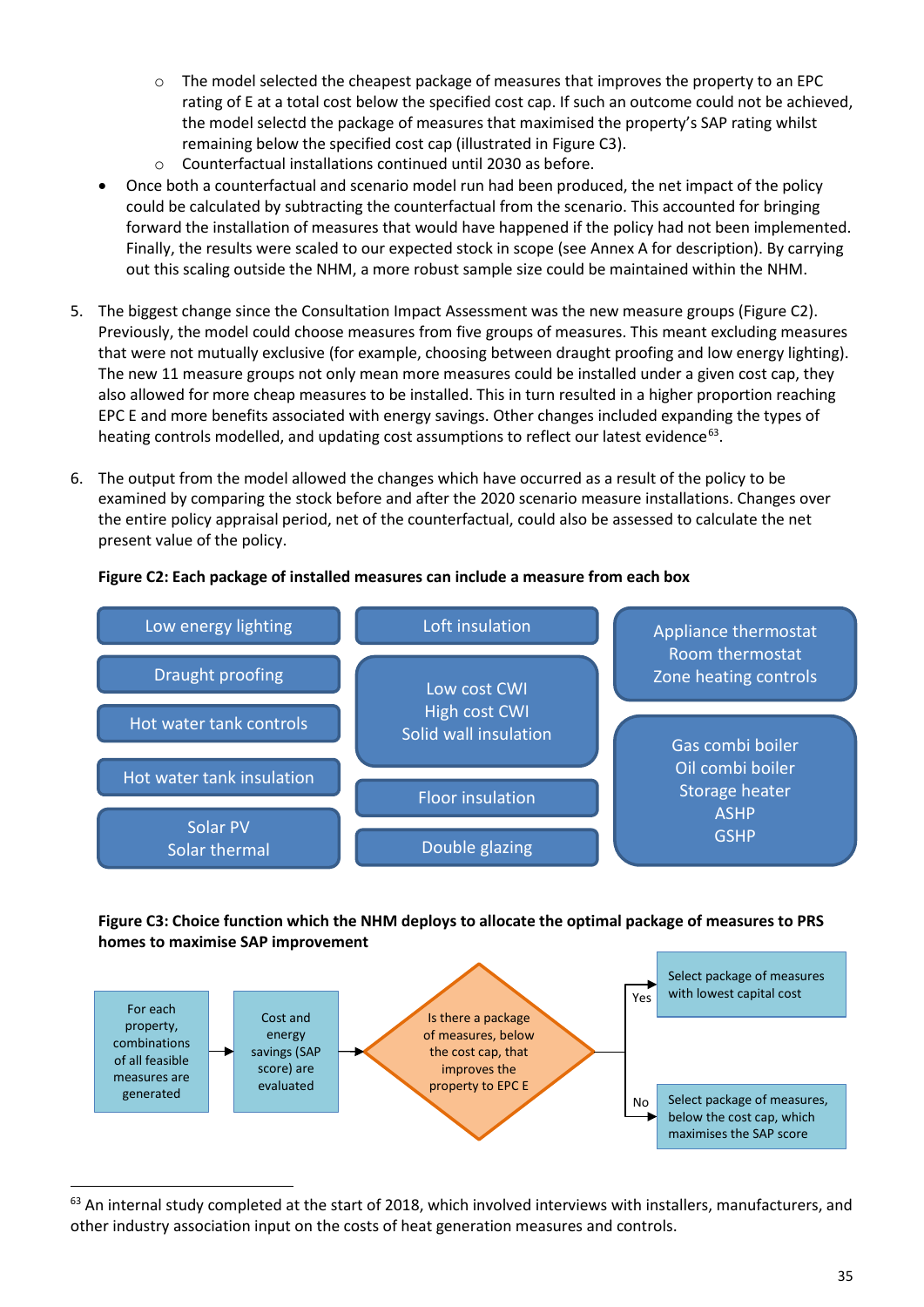## **C.2 Costs and benefits included in the cost-benefit analysis**

- 7. **Installation costs**. This is the largest individual cost of the Regulations. When installations come to the end of their life, it is expected that replacement will be made. It is assumed that installation costs are incurred again at that stage and these costs are included in the NPV.
- 8. For the purposes of this IA, we do not assume any reductions in the real costs of installations over time except for Solar PV systems, which are assumed to fall by around 7% between 2015 and 2020, based on projections by Parsons Brickerhoff.<sup>[64](#page-37-0)</sup> In practice, technological improvements and increased competition may lower the costs of installing energy efficiency measures and therefore lower the costs of the Regulations. We also do not assume the costs to rise over time, as it is assumed that the supply chain can meet the additional demand for energy efficiency measures.
- 9. **Operational costs**. Covers the annual cost of running heating measures and solar PV installations. These costs include servicing and maintenance costs (see Section [C.3](#page-38-0) for further details).
- 10. **Financing Costs**. Supplementary guidance to the Green Book on valuing energy use and greenhouse gas emissions<sup>[65](#page-37-1)</sup> advises that "the costs of private financing would generally be considered to be a real social cost". This is because financing costs may affect private sector allocation decisions. When capital is tied up in a specific project, alternative profitable use of such capital is ruled out and there is a foregone social benefit. Finance costs have been included in this impact assessment, ensuring consistency with guidance, and mirroring assumptions used in the latest Energy Company Obligation Impact Assessment whereby we assume a social interest rate of 5.5%<sup>[66](#page-37-2)</sup> over 5 years.
- 11. **Hidden costs**. These include the time taken by landlords to research potential installations, to liaise with the installer, prepare the property for installation, oversight of the installation, as well as clean-up or redecoration costs associated with the installation. Some hidden costs may also fall to the tenant, for example, clearing rooms where work is required or learning how to use new systems. A detailed breakdown of the different costs associated with installing different measures was used to allocate the split between landlord and tenant for different measures. These costs are estimated to be small in the majority of cases.
- 12. **Cost of understanding the regulations**. Landlords will face costs in understanding the Regulations. The cost to landlords is associated with the time they spend reading the guidance. This is assumed to take, on average, one hour for domestic landlords. There may be a cost to letting agents in understanding the Regulations, though these are likely to be small and have not been monetised.
- 13. **Compliance costs**. Landlords will also incur a time cost in demonstrating compliance or applying for an exemption from the regulations when this is required (see Section [C.3](#page-38-0) for further details).
- 14. **Administration and enforcement costs**. Local authorities will be required to administer and enforce the PRS Regulations, however, there is considerable uncertainty in the costs required to do so. Several pilots to explore different enforcement options with local authorities are due to start towards the end of 2018 and will provide much more detailed information on enforcement costs. For this Impact Assessment, we assumed that the amended PRS Regulations would not result in a change to the administration and enforcement costs when compared to the existing PRS Regulations. As a result, the amended PRS Regulations have a net zero administration and enforcement cost compared to the counterfactual. Until the enforcement pilots have concluded, our best estimate of the absolute level of this cost is still that presented in the 2015 Impact Assessment for the existing PRS Regulations $67$ .

<span id="page-37-0"></span><sup>64</sup> Available at: [https://www.gov.uk/government/uploads/system/uploads/attachment\\_data/file/456187/DECC\\_Small](https://www.gov.uk/government/uploads/system/uploads/attachment_data/file/456187/DECC_Small-Scale_Generation_Costs_Update_FINAL.PDF)-Scale Generation Costs Update FINAL.PDF

<span id="page-37-3"></span><span id="page-37-2"></span><span id="page-37-1"></span><sup>65</sup> Available at[: https://www.gov.uk/government/publications/valuation-of-energy-use-and-greenhouse-gas-emissions-for-appraisal](https://www.gov.uk/government/publications/valuation-of-energy-use-and-greenhouse-gas-emissions-for-appraisal) <sup>66</sup> 146. The Committee on Climate Change have previously undertaken research on the appropriate means of estimating the opportunity cost of capital where private funds are used to achieve social aims. They found that the appropriate for individual financing of social aims was in the region of 3.5% to 7.5%. We use the mid-point of this range, 5.5%, as the assumed private interest rate assumption. The CCC report is available here:<http://archive.theccc.org.uk/aws/Time%20prefernce,%20costs%20of%20capital%20and%20hiddencosts.pdf> <sup>67</sup> <https://www.gov.uk/government/consultations/private-rented-sector-energy-efficiency-regulations-domestic>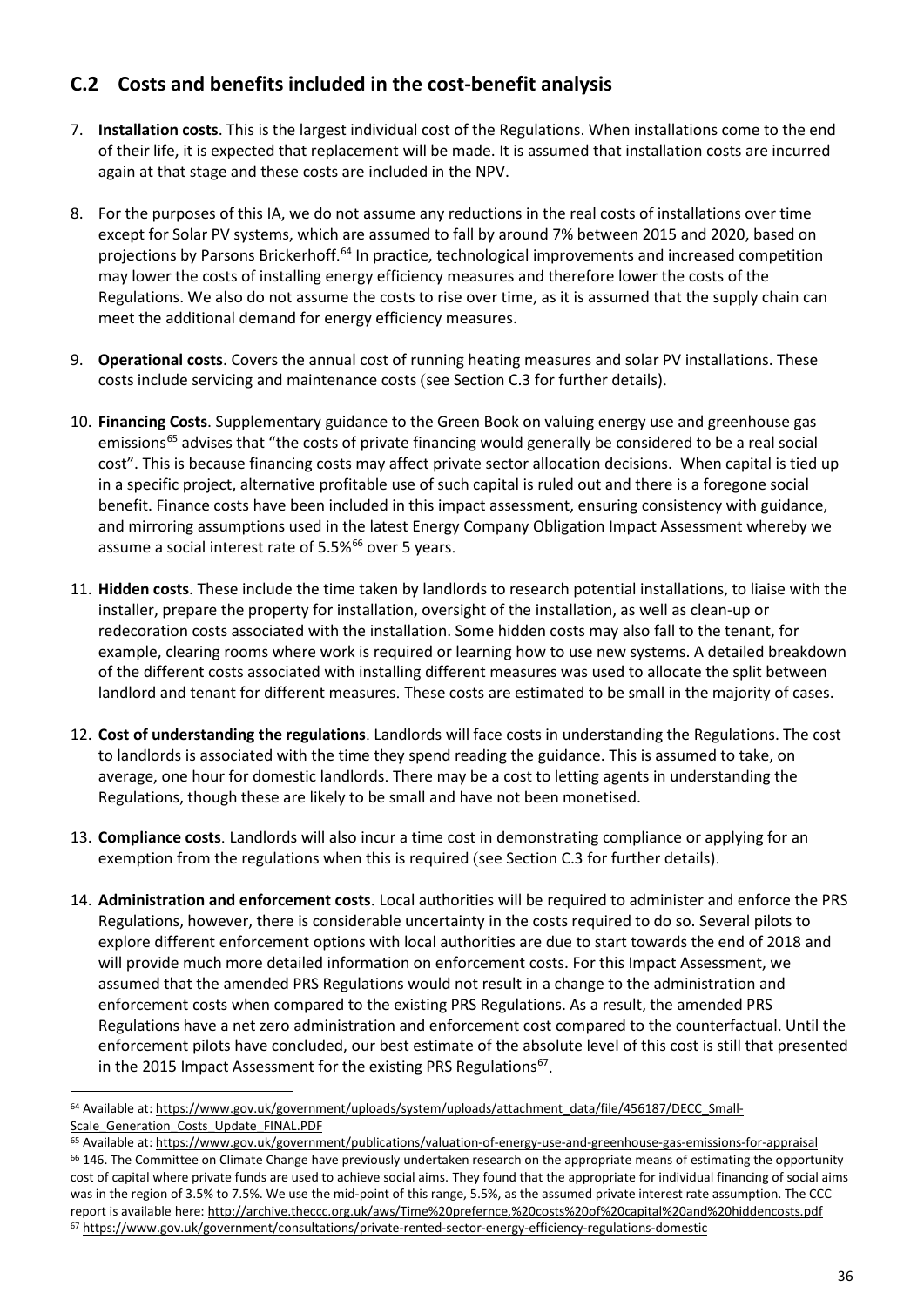- 15. **Energy savings benefits**. The installation of energy efficiency measures reduces energy used. This has been monetised in accordance with Green Book supplementary guidance on valuing energy use and GHG emissions.
- 16. **Air quality improvements and reductions in greenhouse gas emissions benefits**. The reduction in the amount of energy that needs to be used improves air quality and reduces traded and non-traded carbon emissions. Reductions in carbon emissions help meet the UK's legally binding carbon targets, while improvements in air quality reduce adverse health impacts, and long-term environmental impacts (including climate change). These benefits have been calculated in accordance with Green Book supplementary guidance.
- 17. **Comfort taking benefits**. Energy efficiency measures reduce the amount of fuel required to deliver a given level of energy service, meaning that some households will heat their homes to a higher temperature, for a longer period, or heat more rooms in their homes. This is valued at retail energy prices which act as a proxy for the willingness of consumers to pay for the additional comfort.

### <span id="page-38-0"></span>**C.3 Key input assumptions**

#### **Capital costs**

18. Table C1 presents the cost of the different measures (excluding heating) which may be applied to properties<sup>[68](#page-38-1)</sup>. For major installations such as cavity wall insulation, loft insulation, solid wall insulation the costs are the same as those used for the most recent Energy Company Obligation Impact Assessment<sup>[69](#page-38-2)</sup>, with adjustments made to include the cost of VAT (which most landlords would be expected to need to pay, but energy companies would not be expected to). For Solar PV installations, capital costs are calculated as a function of roof area based on data from Renewable Energy Consumer Code (RECC)<sup>[70](#page-38-3)</sup>.

|                            | <b>Dwelling Type</b> |             |              |              |               |               |              |              |
|----------------------------|----------------------|-------------|--------------|--------------|---------------|---------------|--------------|--------------|
| <b>Measure Description</b> | <b>Small</b>         | Large       | <b>Small</b> | Large        | <b>Small</b>  | Large         | <b>Small</b> | Large        |
|                            | <b>Flat</b>          | <b>Flat</b> | Semi-        | Semi-        | <b>Detach</b> | <b>Detach</b> | Mid-         | Mid-         |
|                            |                      |             | detached     | detached     | ed            | ed            | terrace      | terrace      |
|                            |                      |             | <b>House</b> | <b>House</b> | <b>House</b>  | <b>House</b>  | <b>House</b> | <b>House</b> |
| Loft insulation            | £189                 | £452        | £242         | £389         | £326          | £672          | £231         | £357         |
| Low cost cavity wall       | £399                 | £452        | £555         | £693         | £714          | £998          | £483         | £530         |
| insulation                 |                      |             |              |              |               |               |              |              |
| High cost cavity wall      | £1,680               | £2,625      | £2,835       | £4,515       | £2,415        | £3,885        | £2,835       | £4,515       |
| insulation                 |                      |             |              |              |               |               |              |              |
| Hot water cylinder         | £36                  | £36         | £36          | £36          | £36           | £36           | £36          | £36          |
| insulation (tank)          |                      |             |              |              |               |               |              |              |
| Draught proofing           | £50                  | £86         | £81          | £129         | £109          | £225          | £76          | £120         |
| Low energy lights          | £36                  | £60         | £60          | £84          | £72           | £96           | £60          | £84          |
| Cylinder (hot water        | £189                 | £189        | £189         | £189         | £189          | £189          | £189         | £189         |
| tank) thermostat           |                      |             |              |              |               |               |              |              |
| Appliance thermostat       | £189                 | £189        | £189         | £189         | £189          | £189          | £189         | £189         |
| Room thermostat            | £217                 | £217        | £217         | £217         | £217          | £217          | £217         | £217         |
| Zone controls              | £729                 | £729        | £729         | £729         | £729          | £729          | £729         | £729         |
| Double/secondary           | £2,880               | £4,320      | £6,600       | £7,680       | £7,080        | £9,960        | £4,680       | £6,000       |
| glazing                    |                      |             |              |              |               |               |              |              |

#### **Table C1: central non-heating capital cost assumptions used in the modelling, by dwelling type (2017 real prices)**

<u>.</u>

<span id="page-38-1"></span><sup>68</sup> <https://www.gov.uk/government/publications/domestic-cost-assumptions-what-does-it-cost-to-retrofit-homes>

<span id="page-38-2"></span><sup>69</sup> <https://www.gov.uk/government/consultations/energy-company-obligation-eco3-2018-to-2022>

<span id="page-38-3"></span><sup>70</sup> For more information, see:<https://www.recc.org.uk/>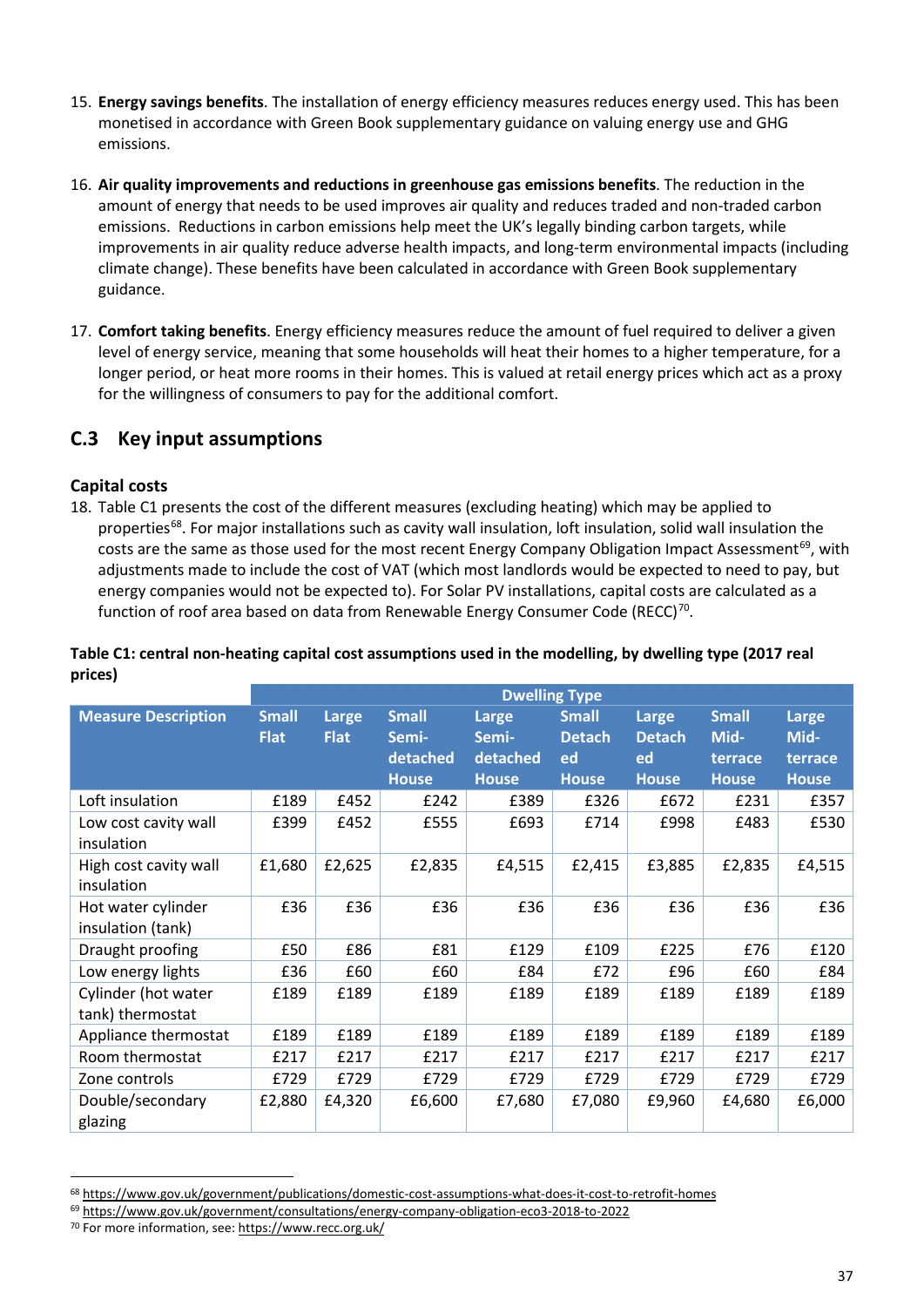| Solid wall insulation   |      | £5,565   £7,035 | £8.190 | £8.820 | £10.710 | £12.075 | £7.140 | £7.875 |
|-------------------------|------|-----------------|--------|--------|---------|---------|--------|--------|
| (external)              |      |                 |        |        |         |         |        |        |
| <b>Floor insulation</b> | £504 | £860            | £813   | £1.287 | £1.095  | £2.249  | £761   | £1.193 |

19. Table C2 breaks down the capital cost assumptions for gas and oil boiler installations, as well as first time central heating associated with each fuel type and storage heaters by size. Again these cost assumptions are consistent with those used in the most recent Energy Company Obligation Impact Assessment, with adjustments made for VAT, landlords not being able to achieve the same economics of scale as energy suppliers, and characteristics of the PRS F and G rated housing stock.

#### **Table C2: central capital cost assumptions for heating measures used in the PRS modelling (2017 real prices)**

|                    | <b>Gas Boiler</b> | <b>Gas with First</b><br><b>Time Central</b><br><b>Heating</b> | <b>Oil Boiler</b><br><b>Upgrade</b> | <b>Oil with First Time</b><br><b>Central Heating</b> | <b>Storage</b><br><b>Heaters</b> |
|--------------------|-------------------|----------------------------------------------------------------|-------------------------------------|------------------------------------------------------|----------------------------------|
| <b>kW Capacity</b> |                   |                                                                |                                     |                                                      |                                  |
| 12                 | £2,460            | £4,182                                                         | £4,284                              | £5,998                                               | £1,758                           |
| 15                 | £2,520            | £4,284                                                         | £4,284                              | £5,998                                               | £2,277                           |
| 18                 | £2,580            | £4,386                                                         | £4,284                              | £5,998                                               | £2,796                           |
| 24                 | £2,700            | £4,590                                                         | £4,392                              | £6,149                                               | £3,834                           |
| 30                 | £2,820            | £4,794                                                         | £4,680                              | £6,552                                               | £4,872                           |

20. High and low capital cost assumptions of ±30% on the prices above was used to estimate our low and high NPV scenarios in Section [8.](#page-24-1) This range captures the likely range of costs based on evidence from commissions research and observed delivery data.<sup>[71](#page-39-0)</sup>

#### **Operational costs**

-

21. Operating costs relate to the annual maintenance of heating systems and solar PV. Drawing on assumptions used for the most recent Energy Company Obligation and Feed-in Tariff Impact Assessments (for central heating and solar PV respectively), we use cost assumptions of £100 per year for central heating and £24 per kW of installed capacity for solar PV.

#### **Landlord costs of understanding the regulations and compliance**

- 22. We assume that 1 hour of familiarisation time is required per landlord, in order for them to understand the amended PRS Regulations.
- 23. Under the original regulations, we assumed that landlords would apply for a cost exemption if they were unable to source funding for improvements. This was expected to take approximately 1 hour per property and would need to be renewed every 5 years. This is the counterfactual against which the compliance cost under the amended PRS Regulations can be compared
- 24. Under the amended PRS Regulations there are three main compliance outcomes expected (summarised in Figure C4):
	- The property reaches EPC E, at which point the landlord can provide evidence showing the measures that would improve their property to an EPC rating of E have been installed. This is expected to take approximately 1 hour.
	- The landlord has carried out work on the property, but it has not reached EPC E. In this case the landlord will have to provide evidence that all suggested measures under the cost cap have been installed. This is expected to take approximately 1 hour and needs to be renewed every 5 years.
	- An estimated 10% of F and G-rated PRS properties will be out of scope of the regulations for other reasons. We have assumed that these exemptions will again take approximately 1 hour and need to be renewed every 5 years.

<span id="page-39-0"></span><sup>71</sup> For more information, see: [https://www.gov.uk/government/publications/domestic-cost-assumptions-what-does-it-cost-to-retrofit](https://www.gov.uk/government/publications/domestic-cost-assumptions-what-does-it-cost-to-retrofit-homes)[homes](https://www.gov.uk/government/publications/domestic-cost-assumptions-what-does-it-cost-to-retrofit-homes) and<https://www.gov.uk/government/consultations/energy-company-obligation-eco3-2018-to-2022>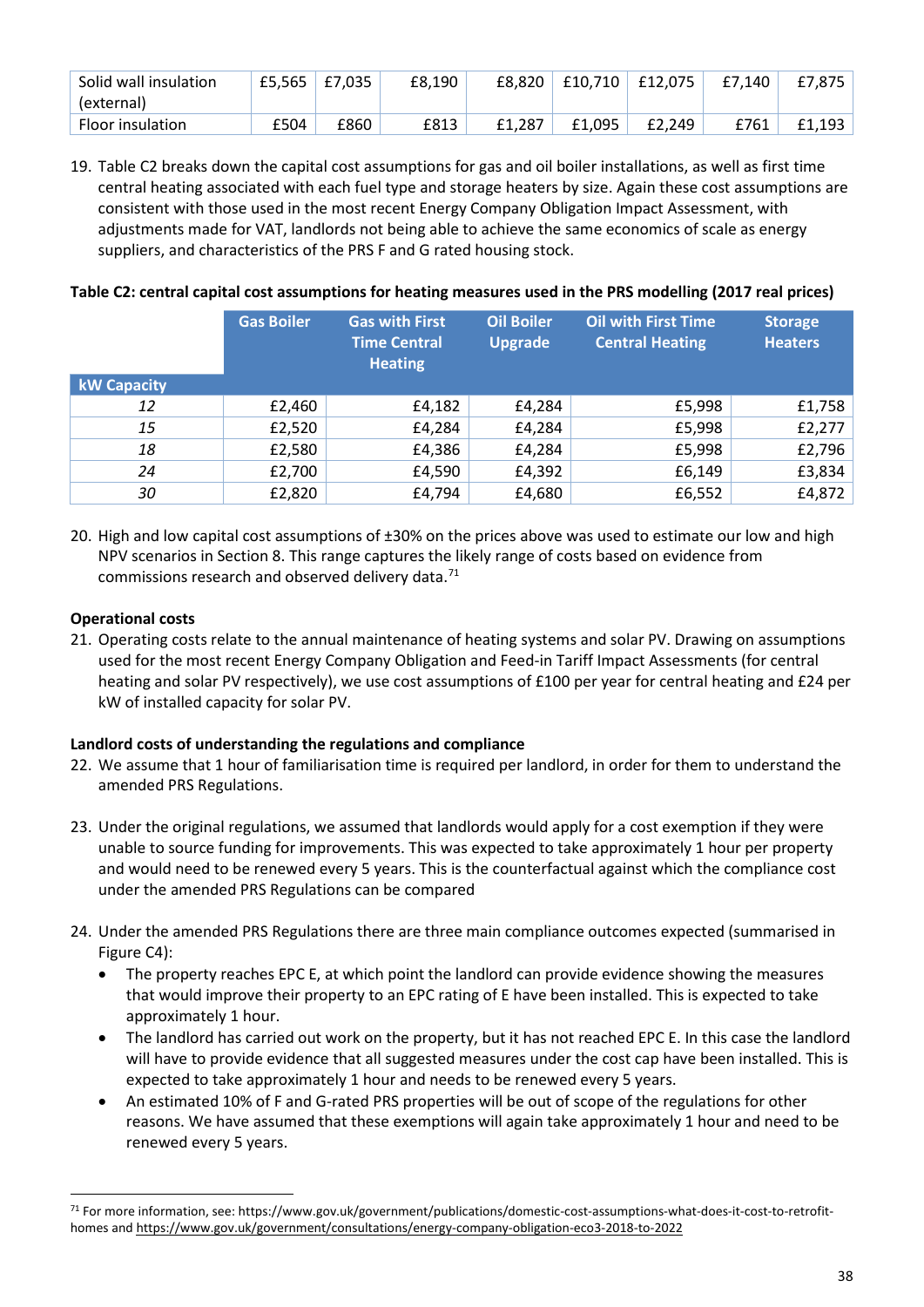#### **Figure C4: Compliance routes modelled**



- 25. The majority of PRS properties are owned by landlords owning fewer than 5 properties. These landlords are likely to use their rental income as supplementary income to their main job and are likely to do much of the work required around these regulations in their free time. The Department for Transport estimate the value of free time at  $£6.04/hr^{72}$ , and this has been used to monetise the time costs outlined above. There will be some professional landlords who may carry out this work or hire staff to carry out this work. While this group is likely to have a higher value associated with their time taken for familiarisation and compliance, they represent a minority of landlords and will also benefit from economies of scale. As a result, using the median salary for a property professional is likely to overestimate costs. However, compliance and familiarisation costs are an area where there is limited evidence and the potential impact on the results is explore in greater detail in Sectio[n 8.](#page-24-1)
- 26. Obtaining a new EPC is not a requirement of the original or amended regulations. As a result, it is assumed that landlords do not bear this cost due to the policy amendment.

#### **Hidden costs of installations**

27. The hidden costs of installing measures are drawn from the ECOFYS report<sup>[73](#page-40-1)</sup>, consistent with the data used in the ECO Help to Heat Final Stage Impact Assessment and tailored to the characteristics of the PRS F and G stock. This report details the additional time taken to install different measures. The value of landlord time follows the same assumption as the landlord compliance cost. Although it is likely that landlords would carry out work during void periods, we have conservatively assumed a hidden cost to tenants as if they were living in the house. The value of tenant time also follows the same value of free time as landlords. The hidden costs are summarised in Table C3.

#### **Lifetime of measures**

<span id="page-40-3"></span>28. The lifetime of measures used in the PRS modelling are consistent with those used in the most recent Energy Company Obligation Impact Assessment<sup>74</sup>. These lifetimes are shown in Table C3.

#### **In use factors**

<sup>&</sup>lt;u>.</u> <sup>72</sup> Values of time and vehicle operating costs:

<span id="page-40-0"></span>[http://webarchive.nationalarchives.gov.uk/20140304105410/http:/www.dft.gov.uk/webtag/documents/expert/pdf/U3\\_5\\_6-](http://webarchive.nationalarchives.gov.uk/20140304105410/http:/www.dft.gov.uk/webtag/documents/expert/pdf/U3_5_6-Jan-2014.pdf)Jan-[2014.pdf](http://webarchive.nationalarchives.gov.uk/20140304105410/http:/www.dft.gov.uk/webtag/documents/expert/pdf/U3_5_6-Jan-2014.pdf)

<span id="page-40-1"></span><sup>&</sup>lt;sup>73</sup> See the ECOFYS (2009) "The hidden costs and benefits of domestic energy efficiency and carbon saving measures" report for further details

[http://webarchive.nationalarchives.gov.uk/20121217150421/http:/www.decc.gov.uk/assets/decc/what%20we%20do/supporting%20con](http://webarchive.nationalarchives.gov.uk/20121217150421/http:/www.decc.gov.uk/assets/decc/what%20we%20do/supporting%20consumers/saving_energy/analysis/1_20100111103046_e_@@_ecofyshiddencostandbenefitsdefrafinaldec2009.pdf) [sumers/saving\\_energy/analysis/1\\_20100111103046\\_e\\_@@\\_ecofyshiddencostandbenefitsdefrafinaldec2009.pdf](http://webarchive.nationalarchives.gov.uk/20121217150421/http:/www.decc.gov.uk/assets/decc/what%20we%20do/supporting%20consumers/saving_energy/analysis/1_20100111103046_e_@@_ecofyshiddencostandbenefitsdefrafinaldec2009.pdf)

<span id="page-40-2"></span><sup>74</sup> <https://www.gov.uk/government/consultations/energy-company-obligation-eco3-2018-to-2022>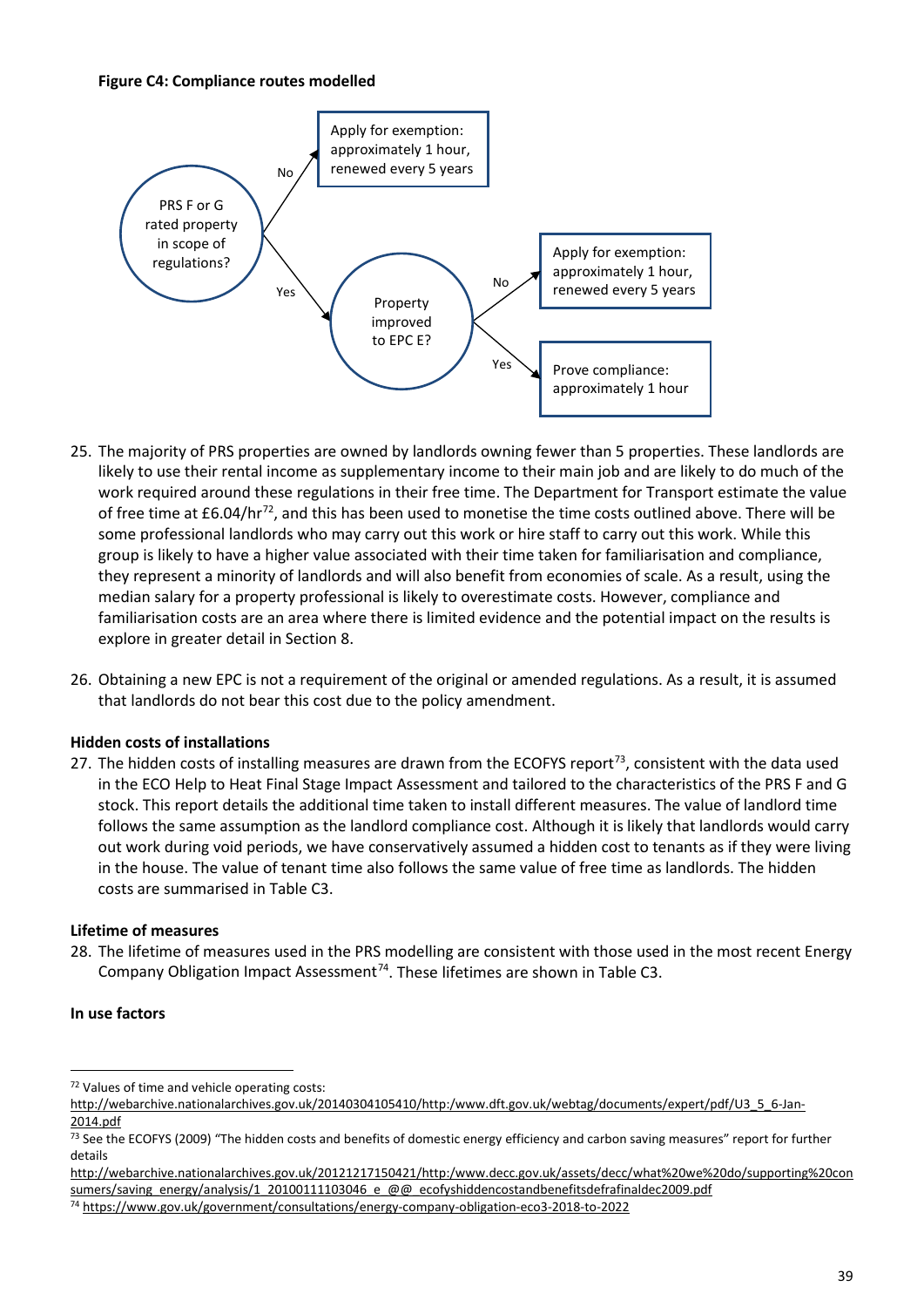29. In use factors scale the SAP energy savings so that they better represent the observed savings of particular measures. In use factors from Ofgem have been used where available<sup>75</sup>. The in use factors for other technologies have been taken from other internal data sources on the real world effectiveness of particular measures and discussions with BEIS scientists. These In use factors are shown in Table C3.

| <b>Energy efficiency measure</b>  | <b>Estimated hidden</b> | <b>Estimated hidden</b> | In use factor | <b>Lifetime</b> |
|-----------------------------------|-------------------------|-------------------------|---------------|-----------------|
|                                   | cost to landlords (£)   | cost to tenants (£)     |               | (years)         |
| Loft insulation                   | 125                     | 90                      | 0.65          | 42              |
| Cavity Wall Insulation            | 105                     | 40                      | 0.65          | 42              |
| Solid Wall Insulation (external)  | 275                     | 25                      | 0.67          | 36              |
| Floor insulation                  | 150                     | 170                     | 0.85          | 42              |
| Draught-proofing                  | 75                      | 0                       | 0.85          | 10              |
| <b>First Time Central Heating</b> | 110                     | 70                      |               | 42              |
| Gas boiler                        | 25                      | 0                       | 0.75          | 12              |
| Oil boiler                        | 25                      | 0                       | 0.75          | 12              |
| <b>Electric Storage Heater</b>    | 25                      | 0                       | 0.75          | 12              |
| <b>Heating Controls</b>           | 50                      | 20                      | 0.5           | 12              |
| Hot Water Cylinder Insulation     | 5                       | 0                       | 0.85          | 10              |
| <b>Hot Water Thermostat</b>       | 50                      | 20                      | 0.9           | 12              |
| Low energy lighting               | 5                       | 0                       |               | 10              |
| Double glazing                    | 50                      | 0                       | 0.85          | 20              |
| Solar PV                          | 155                     | 45                      |               | 30              |

#### **Table C3: Hidden costs, In use factors, and measure lifetimes assumed in the PRS modelling (2017 prices)**

## **C.4 Additional modelling assumptions**

- 30. The PRS model within the NHM uses consistent assumptions with other models used for related policies such as the latest Energy Company Obligation Impact Assessment<sup>[74](#page-40-3)</sup> – with two main exceptions.
- 31. The PRS model includes **Solar Photovoltaic (PV)** panels in the selection of measures which can be applied to F or G-rated homes as part of the policy. With this type of measure, however, factors such as roof coverage, efficiency, and total energy produced and/or sold back to the National Grid have to be considered to accurately reflect the impact this measure's inclusion may have on SAP ratings and carbon savings. Considerable research, testing and collaboration with BEIS engineers and scientists was undertaken, and assumptions on efficiency and proportion of generation exported are consistent with those used in modelling for Feed-in Tariffs. This results in the following assumptions being included in the model;
	- the proportion of roof area that can be covered by Solar PV per household is assumed to be 30%,
	- 50% of the energy produced by the panels is assumed to be used by the household with the other 50% being exported back to the grid,
	- the efficiency of any Solar PV installation is taken to be 12%,
	- the take-up of the measures is capped at 50% of the total stock under assessment this accounts for households with unsuitable orientation, overshadowing, etc.
- 32. The other exception is **boiler sizing** and the allocation of **First Time Central Heating (FTCH)**. Previous research has indicated that average domestic boiler size is considered to be between 24 – 28kW, and anything in excess of 60kW to be considered 'non-domestic'. However, the PRS policy is focused specifically on the lower extremes of the property distribution- EPC F/G homes. In some cases, these may constitute larger, older properties which require larger boiler sizes to meet a household's heat demand. As the PRS is focused on domestic properties, boilers included in the measures are capped at a size of 60kW.
- 33. The application of **FTCH** is applied as a function of boiler installation size and cost. By default, the National Household Model accounts for the cost of FTCH based on floor area. For the PRS, we have chosen to modify

<span id="page-41-0"></span><sup>75</sup> [https://www.ofgem.gov.uk/system/files/docs/2018/01/eco2t\\_measures\\_table\\_-\\_jan\\_2018\\_-\\_v1.2.pdf](https://www.ofgem.gov.uk/system/files/docs/2018/01/eco2t_measures_table_-_jan_2018_-_v1.2.pdf)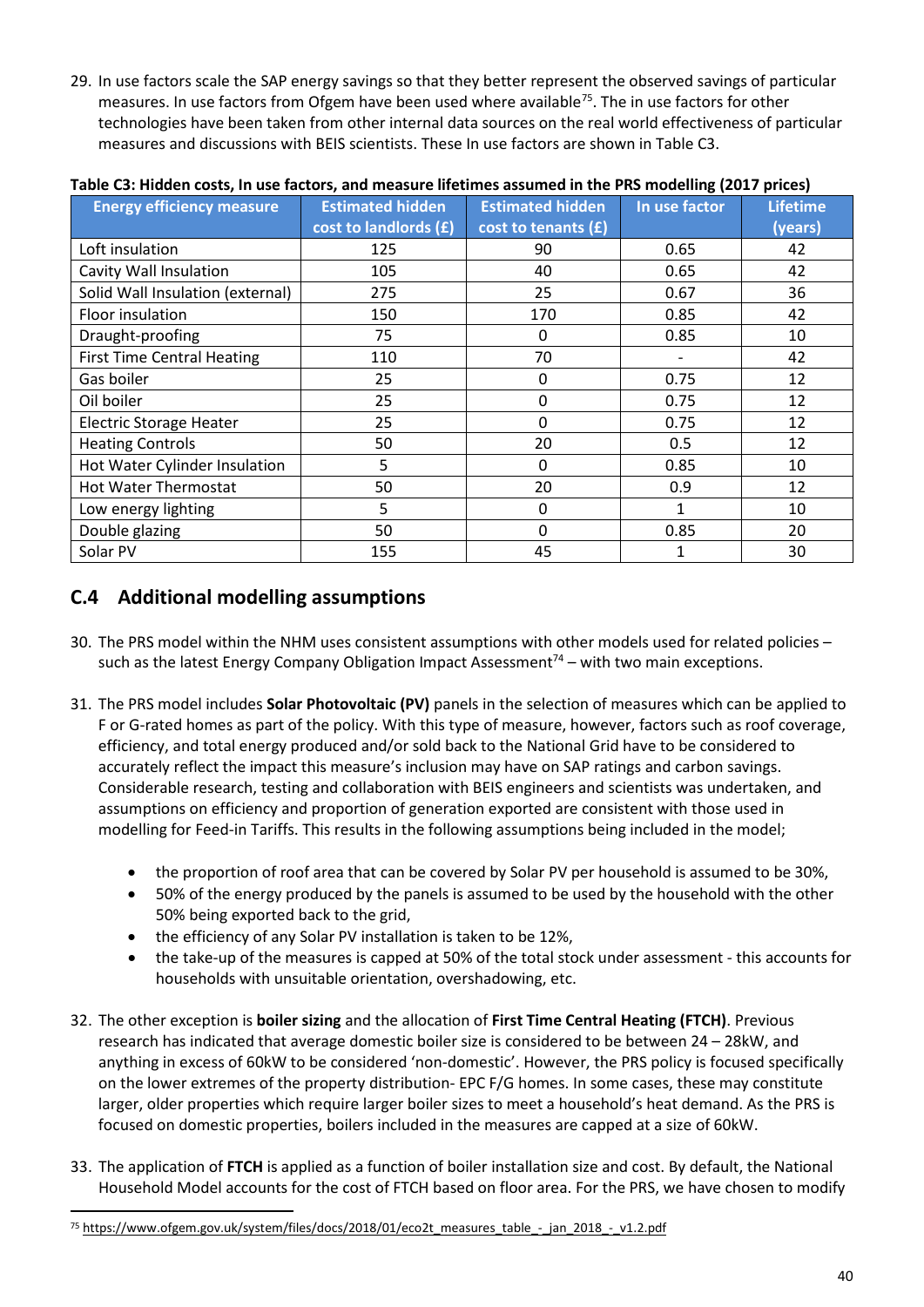this to incorporate data on delivered costs of FTCH that are used for ECO modelling. This applies scaling factors to the cost of boiler installations to account for the additional charges a landlord may incur through installing a central heating system – such as new radiators, piping work and labour costs. These scaling factors are based on delivery data from the Warm Front Scheme.

- 34. Over recent years BEIS has been collaborating with a team of leading experts from University College London and London School of Hygiene and Tropical Medicine to develop a model to estimate the change in occupants' health from the installation of energy efficiency measures (resulting from changes in the indoor temperature and pollutant exposure). The model that was developed is the HIDEEM model.
- 35. HIDEEM uses the English Housing Survey as a basis for the analysis. The model is built from a number of inter-related modules covering a building's permeability properties and individual health conditions. Pollutants included in the model that impact on health are: particulate matter, tobacco smoke, radon gas and mould growth. The health conditions linked to these pollutants include heart and circulatory diseases, cancers and strokes, as well as respiratory illness and common mental disorders. HIDEEM uses the Quality Adjusted Life Year (QALY) method to monetise these health impacts. This involves placing a value on the change in a person's health over time.
- 36. More details on HIDEEM can be found in Section 6 of the analytical annex to Fuel Poverty: A Framework For Future Action<sup>76</sup>.

<u>.</u>

<span id="page-42-0"></span><sup>76</sup> Available at:

[https://www.gov.uk/government/uploads/system/uploads/attachment\\_data/file/211137/fuel\\_poverty\\_strategic\\_framework\\_anal](https://www.gov.uk/government/uploads/system/uploads/attachment_data/file/211137/fuel_poverty_strategic_framework_anal) [ytical\\_annex.pdf](https://www.gov.uk/government/uploads/system/uploads/attachment_data/file/211137/fuel_poverty_strategic_framework_anal)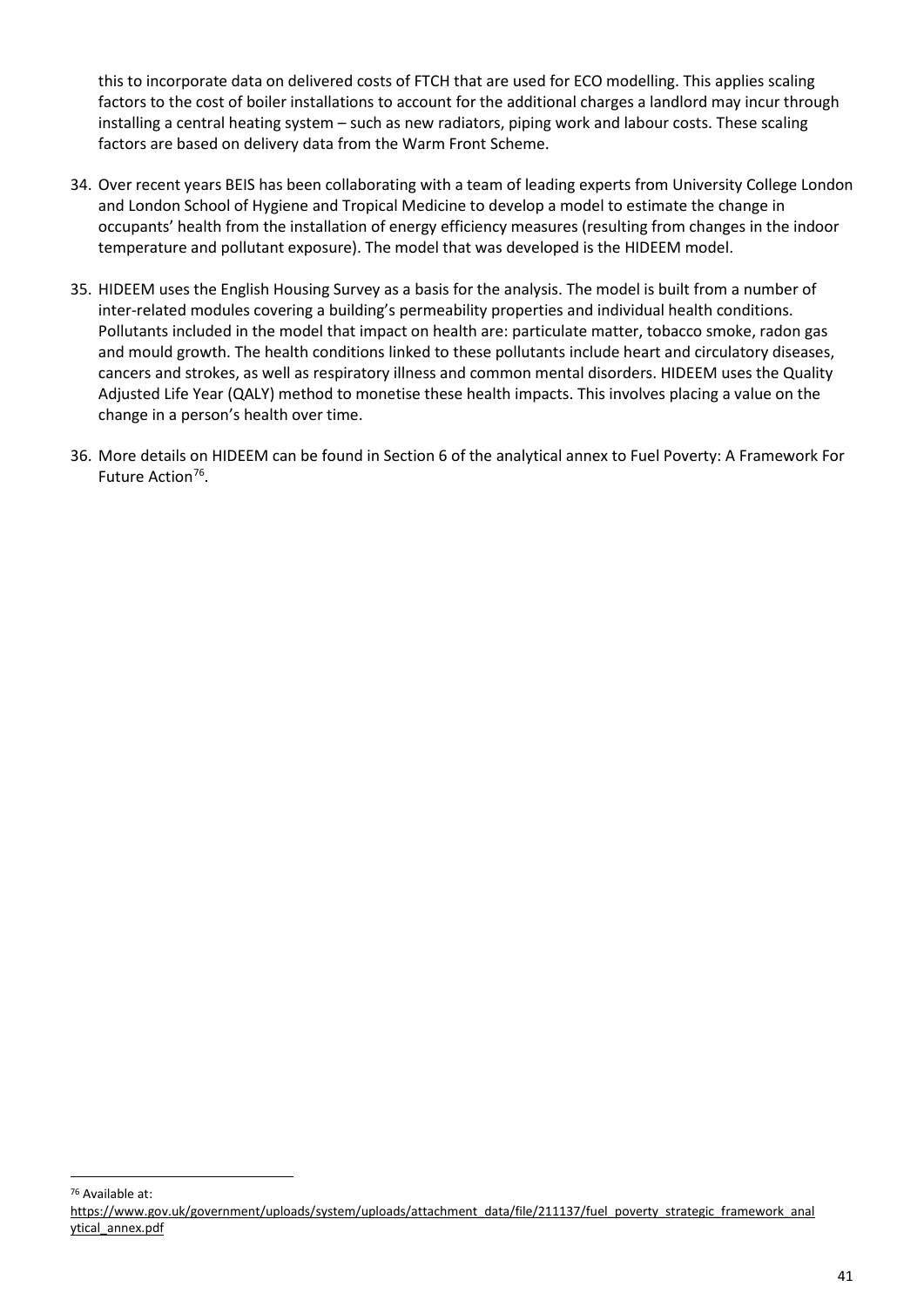## <span id="page-43-0"></span>**Annex D. Impact of amending the regulations on landlords**

#### *The Impact of Regulations on the size of the PRS*

- 1. Studies on the relationship between regulation and the size of the Private Rented Sector suggest the relationship is ambiguous. A comprehensive 2012 study by the Cambridge Centre for Housing and Planning Research (CCHPR), University of Cambridge (*The Private Rented Sector in the new century – a comparative approach*) examined the role of regulation in the Private Rented Sector across 11 European countries, and suggested that: "the outcomes of regulatory regimes depend on the general context in which they operate as well as on finding a balance between too much interference which deters investment and too little protection for tenants".
- 2. This CCHPR study noted that deregulation has been the norm in most European countries at least since the 1980s, but that in some countries, particularly Germany and Switzerland, the Private Rented Sector had remained large and stable over time, despite a high degree of regulation. These countries, it found, had amongst the largest sectors providing mainstream housing for families as well as for more mobile households.
- 3. This study also notes that in many countries, decreases in regulation have historically been associated with decreases in the size of the sector. The study also reported that England was the only country reviewed where the Private Rented Sector had been growing rapidly in recent years. This was attributed, in part, to deregulatory trends in the country, but more significantly to "the development of a dedicated range of mortgage products for residential landlords, which fuelled investment in the PRS since the mid-1990s".
- 4. The CCHPR report suggests that regulation governing housing quality is the oldest form of government intervention in the housing sector. It notes that these standards tend to increase with economic growth and improvements in the standards of living. It also notes that, at the present time, housing quality regulations demonstrate an increasing emphasis on energy efficiency and sustainability, which in turn carry increased capital costs. The report does not identify any specific consequences resulting from housing quality regulation, however it does suggest that "regulation that allows landlords who upgrade their properties to increase rents by more than would otherwise be permitted can be an effective way to incentivise investment in the quality of the PRS." This point is only relevant to situations were rent is regulated, which is not the case across the majority of the PRS stock in England and Wales.
- 5. For non-regulated tenancies in the UK Landlords may be able, subject to general market restrictions, to pass improvement costs (including costs of energy efficiency improvements) on to tenants in the medium to long term through modest rent increases. Many landlords may also be able to recover expenditure on energy efficiency either through tax deductions (dependent on the measure), upon future sale of the property (through reduced capital gains tax) or through capital appreciation of the asset.
- 6. Discussing potential negative impacts on tenant choice of standard and quality regulation, the CCHPR study referred to Ball (*The Future of Private Renting in the UK: Social Market Foundation* 2004) who argued that the imposition of high minimum standards in housing could limit housing options for some private tenants who are willing to accept lower quality housing for a lower price. He further suggested that low price–low quality dwellings may serve as stepping stones for some people, enabling them to afford a better home later on or to move into a different locality. Turner and Malpezzi (2003), summarise the existing studies on the relationship between regulation and the size of the PRS sector, stating "regulation per se is neither good nor bad. What matters are the costs and benefits of specific Regulations under specific market conditions"
- 7. Aside from potentially placing restrictions on tenant choice, there is limited evidence that quality and standards regulations, and in particular energy-efficiency focused regulations, would have a significant impact on the size or health of the PRS in England and/or Wales. In particular, as the proposed amendments discussed here and in the accompanying consultation document would impact around 5% of the private rented housing sector (especially once exemptions are accounted for) it is unlikely that a regulatory requirement on landlords to meet some or all of the costs of reaching or maintaining a minimum standard of EPC E would materially affect the sector.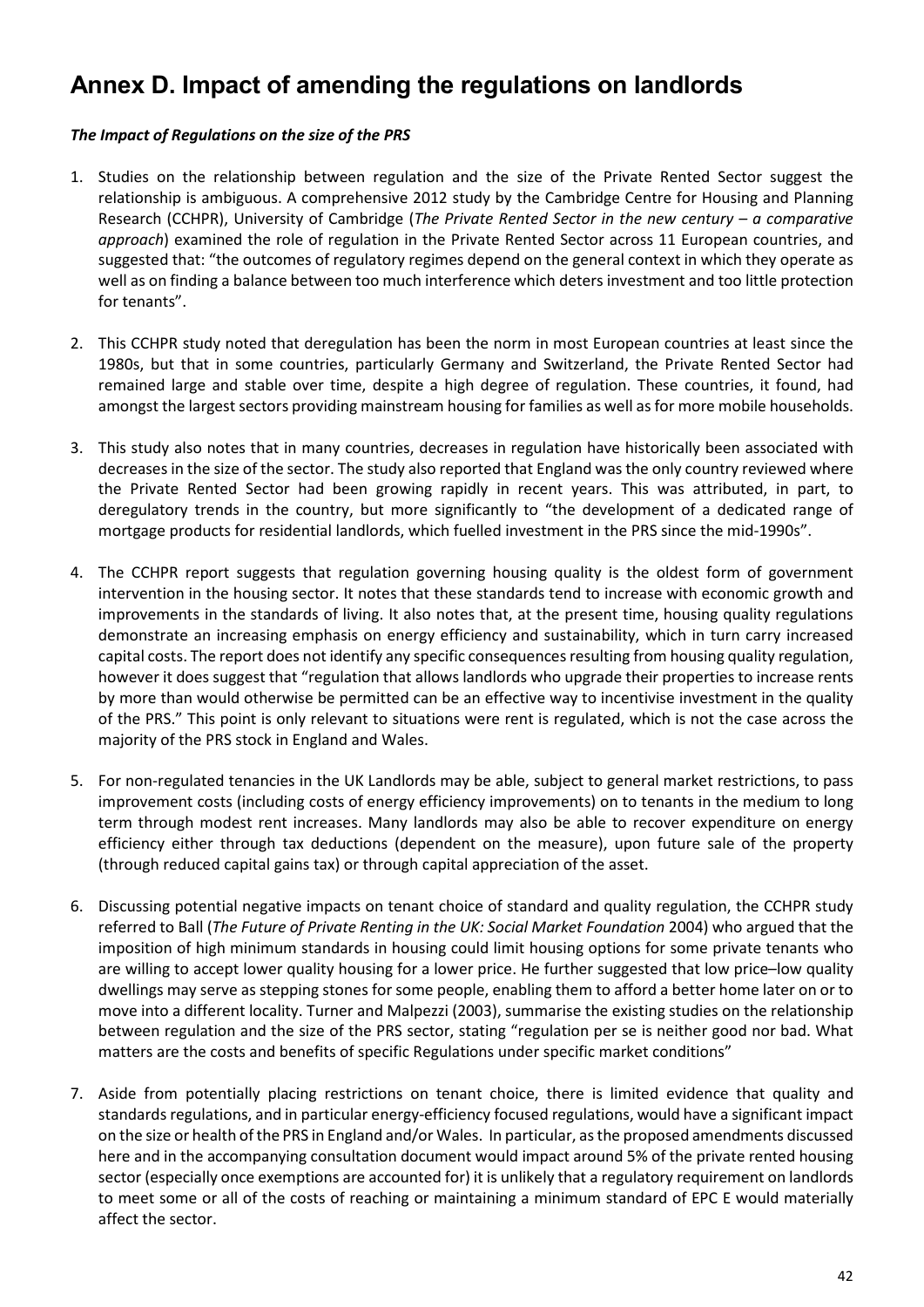#### *Investment within the PRS*

- 8. Investment in the Private Rented Sector is similar to other types of investment namely that the expected net present value of an investment should be at least as high as substitute investments, and ideally should pass some minimum rate of return. Landlords will consider the costs and benefits to them before deciding on whether to invest in the sector.
- 9. Research suggests that the most important factor in whether or not to invest in the PRS is the anticipated capital appreciation, with rental income of secondary consideration. For example, a report by Shelter<sup>[77](#page-44-0)</sup> (summarising the findings of other studies) states: "The overwhelming majority of returns over the next fifteen years are likely to stem from house price changes rather than rental income. This has been the model for residential investment over the past decade or more and seems unlikely to change. As a result, changes to rental terms and conditions have only a marginal effect on overall investment returns" (paragraph 7.1.18)
- 10. With capital gains expected to be the key driver of investment within the domestic PRS, the Regulations are unlikely to hamper investment. For example, there is international research suggesting that improving the energy efficiency of properties increases a property's value and/ or rent levels.

#### *Potential Investment Displacement*

- 11. Investment in energy efficiency may potentially displace other productive investments. This situation could arise, for example, if landlords were credit constrained, and therefore had a limited amount of funds to invest in their properties. However, there is evidence that PRS landlords do generally have better access to funds than the general population, suggesting that investment in energy efficiency improvements could be made in many cases without necessarily displacing other investment.
- 12. A 2013 study by the Strategic Society Centre (*Understanding Landlords a study of private landlords in the UK using the Wealth and Assets Survey –* derived from the nationally representative dataset*: the Wealth and Assets Survey 2008-10.*) suggested that:

PRS Landlords had greater financial wealth than both non-landlord homeowners and the general adult population, with over a quarter (26%) holding £70,000 or more. This can also be shown by the mean and median value of total financial assets held by PRS Landlords, which was £75,103 and £20,500 respectively, over twice as high as the figures for non-landlord homeowners (£36,934 and £8,105 respectively) and all adults aged 16 or more (£22,981 and £2,300 respectively). This indicates that PRS Landlords have access to a significant amount of financial wealth in addition to the value of the properties they own.

13. A recent Energy Saving Trust (EST) report: *Trigger points: a convenient truth* surveyed a range of property owners, including PRS landlords, to understand attitudes to incorporating energy-saving improvements within existing or planned property improvement projects. The survey also examined willingness to stretch the refurbishment budget to pay for some energy-efficiency measures – the 'energy saving stretch'. The report noted that, despite significant landlord scepticism around the value of installing energy-saving improvements, nine out of ten claimed to be willing to stretch their budgets to include an element for energy-saving measures. The report noted that the average stretch envisaged by landlords is nine per cent – which worked out at an average of £1,118. The report also noted:

Private landlords are planning bigger refurbishment projects, and planning to spend more on each refurbishment project, than homeowners. Though they are more sceptical about energy efficiency than owner-occupiers, they accept the logic of fitting energy-saving measures alongside other refurbishment jobs.

<span id="page-44-0"></span><sup>-</sup><sup>77</sup> https://england.shelter.org.uk/ data/assets/pdf file/0004/569641/Jones\_Lang\_LaSalle\_PRS\_Shelter\_report.pdf